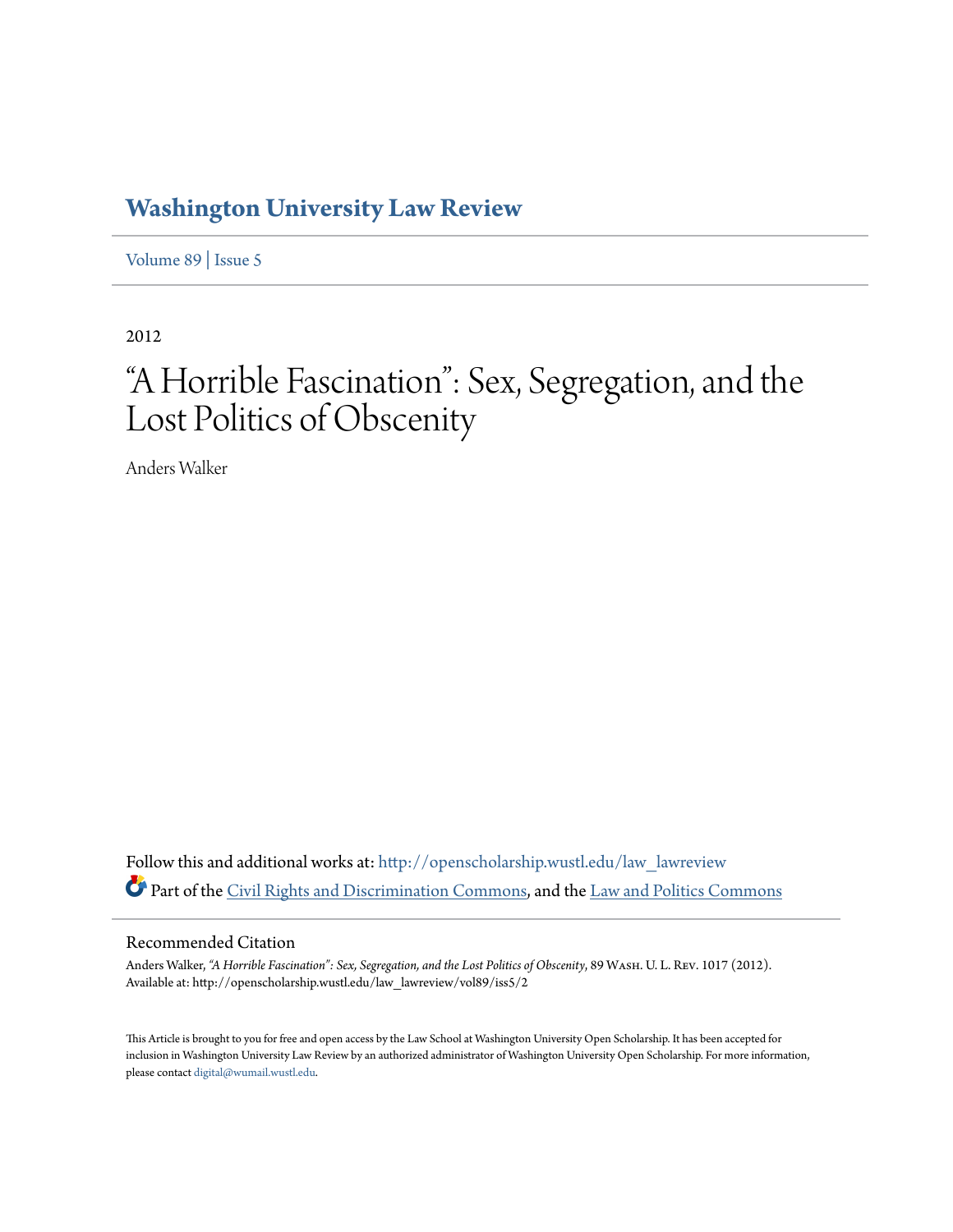### **"A HORRIBLE FASCINATION": SEGREGATION, OBSCENITY & THE CULTURAL CONTINGENCY OF RIGHTS**

#### **ANDERS WALKER**

#### **ABSTRACT**

*Building on current interest in the regulation of child pornography, this Article goes back to the 1950s, recovering a lost history of how southern segregationists used the battle against obscenity to counter the Supreme Court's ruling in* Brown v. Board of Education*. Focused on the psychological development of children,* Brown *sparked a discursive backlash in the South focused on claims that the races possessed different cultures and that white children would be harmed. This backlash joined a larger, regional campaign, a constitutional guerilla war mounted by moderates and extremists alike that swept onto cultural, First Amendment terrain even as the frontal assault of massive resistance succumbed to federal might. A radical re-reading of prevailing understandings of southern resistance to* Brown*, this Article posits that civil rights proved much more culturally contingent than scholars have so far recognized and reframes the manner in which we understand* Brown*, its progeny, and current constitutional debates over the relationship between rights and race.* 

#### TABLE OF CONTENTS

Associate Professor, Saint Louis University School of Law; Ph.D. (2003), Yale University; J.D. (1998), Duke University; B.A. (1994), Wesleyan University. I would like to thank Maryann Case, Adrienne Davis, David Konig, Neil Richards, Susan Appleton, Andrea Friedman, and the Legal History Colloquium at Washington University School of Law for comments, as well as Eric Miller, Matthew Bodie, Sam Jordan, Joel Goldstein, and the Faculty Workshop Series at Saint Louis University Law School. Research for this article was made possible by the Special Collections staff at the University of Virginia, Charlottesville; the archivists at the Modern Political Collection, University of Tennessee, Knoxville; the Manuscripts Division at the Library of Congress, Washington, D.C.; and the Saint Louis University Law School Summer Research Grant.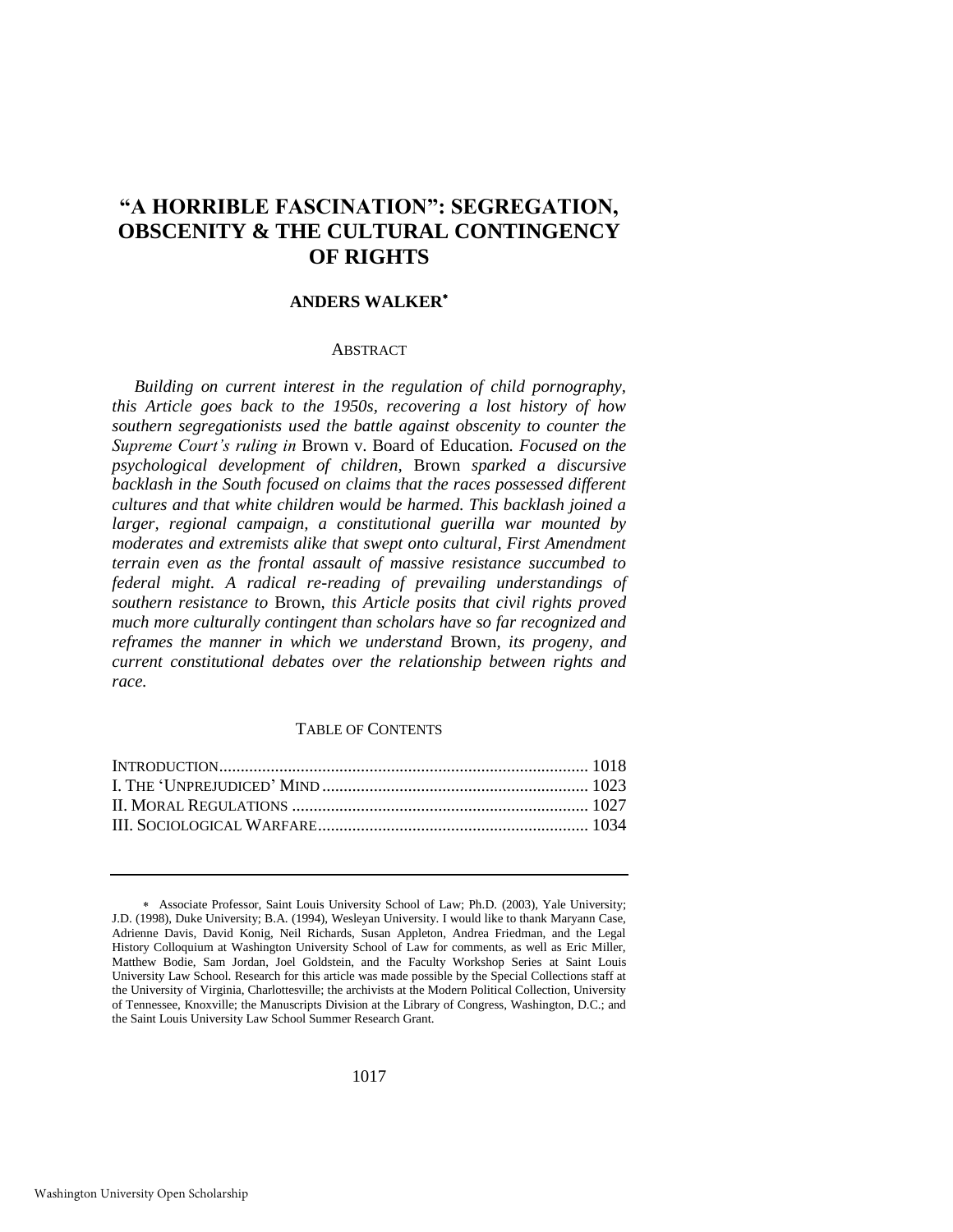#### <span id="page-2-3"></span><span id="page-2-0"></span>**INTRODUCTION**

During the summer of 1959, Virginia newspaper editor James Jackson Kilpatrick adopted the alias "Billy Williams" and began purchasing large quantities of pornography through the mail.<sup>1</sup> While Kilpatrick was himself a married father of three,<sup>2</sup> Billy was "a twenty-three-year-old bakery salesman, a high-school graduate, interested in dirty pictures, dirty movies, [and] sexy correspondence."<sup>3</sup> Within weeks, Billy's inquiries led to a flood of obscene material, including an offer "to buy action films from Copenhagen."<sup>4</sup> Inspired, Kilpatrick generated a second fictive persona, "Joseph Rocco," "an effeminate, fruity sort of character, devoted to bondage pictures, male nudes . . . and the more delicate and bizarre forms of erotica."<sup>5</sup>

Kilpatrick's pornographic personae marked a dramatic departure from the man that most Virginians knew him to be—a loyal supporter of archconservative Senator Harry Flood Byrd and one of the South's foremost advocates of massive resistance to *Brown v. Board of Education*.<sup>6</sup> Since 1955—a year after the Supreme Court's landmark decision*—*Kilpatrick had used the editorial page of his newspaper, *The Richmond News Leader*, to criticize the ruling.<sup>7</sup> In editorial after editorial, he blasted *Brown* as a violation of states' rights, celebrated Senator Byrd's call for "massive resistance," and even "revived" an eighteenth-century theory of constitutional defiance known as "interposition."<sup>8</sup> The doctrine of interposition held that states could reject federal authority whenever they

<span id="page-2-2"></span><span id="page-2-1"></span><sup>1.</sup> JAMES JACKSON KILPATRICK, THE SMUT PEDDLERS 3–4, 11 (1960).

<sup>2.</sup> Letter from James J. Kilpatrick to Pyke Johnson, Jr. (Jan. 20, 1958) (on file with Special Collections, University of Virginia).

<sup>3.</sup> KILPATRICK, *supra* not[e 1,](#page-2-0) at 11.

<sup>4.</sup> *Id*. at 4.

<sup>5.</sup> *Id*. at 11.

<sup>6.</sup> *See* JAMES JACKSON KILPATRICK, THE SOUTHERN CASE FOR SCHOOL SEGREGATION (1962); JAMES JACKSON KILPATRICK, THE SOVEREIGN STATES: NOTES OF A CITIZEN OF VIRGINIA (1957) [hereinafter KILPATRICK, SOVEREIGN STATES]; Garrett Epps, *The Littlest Rebel: James J. Kilpatrick and the Second Civil War*, 10 CONST. COMMENT. 19 (1993).

<sup>7.</sup> NUMAN V. BARTLEY, THE RISE OF MASSIVE RESISTANCE: RACE AND POLITICS IN THE SOUTH DURING THE 1950'S 109, 129 (1969); INTERPOSITION: EDITORIALS AND EDITORIAL PAGE PRESENTATIONS, THE RICHMOND NEWS LEADER, 1955–1956 (James Jackson Kilpatrick ed., 1956).

<sup>8.</sup> BARTLEY, *supra* note [7,](#page-2-1) at 129; DAVID L. CHAPPELL, A STONE OF HOPE: PROPHETIC RELIGION AND THE DEATH OF JIM CROW 168 (2004).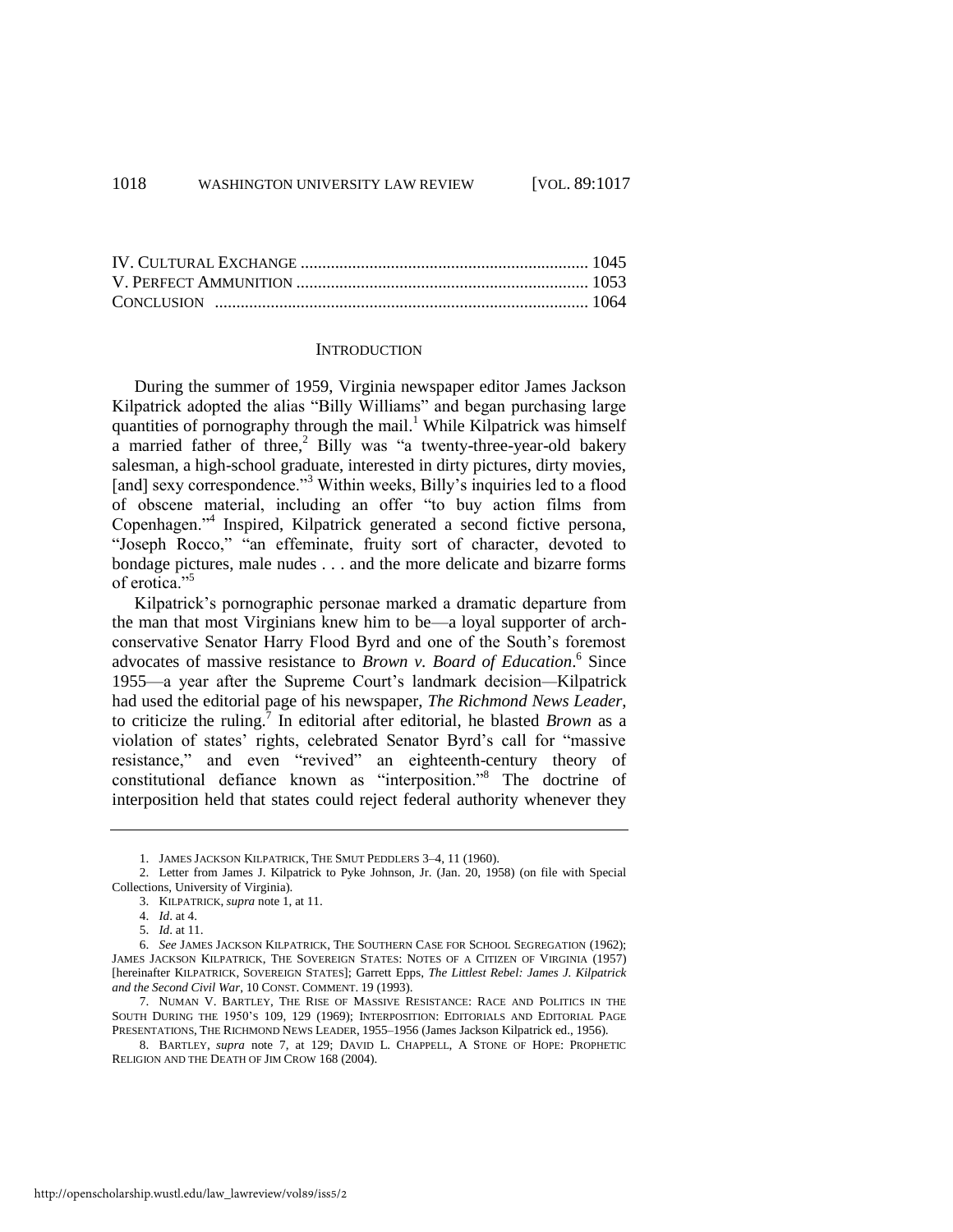believed "that authority violated the Constitution," a notion rooted in Madisonian opposition to the Alien and Sedition Acts of 1798.<sup>9</sup> By 1957, almost every southern state had adopted interposition as either official or symbolic policy, making Kilpatrick one of the single-most important architects of southern opposition to the Supreme Court.<sup>10</sup>

<span id="page-3-0"></span>How, if at all, did Williams and Rocco fit into this picture? Were there ties between Kilpatrick's views of *Brown* and his views of prominent 1950s Supreme Court obscenity cases, such as *Kingsley Books v. Brown*  and *Roth v. United States*? <sup>11</sup> Or, was it mere coincidence that he began to develop fictive alter egos interested in pornography at the very same time that he led the South's legal charge against civil rights? A letter Kilpatrick penned on January 7, 1960, provides a clue. "All this is now futile," he began.<sup>12</sup> Though "the interposition movement of four years ago had great political value," he continued, "[y]ou know what has happened since then as well as I. The full power and weight of the Federal judiciary have been thrown into enforcement of the doctrines laid down generally in *Brown v. Board of Education*, and the impact of that decision no longer can be avoided."<sup>13</sup> Rather than continue massive resistance, argued Kilpatrick, the South needed to follow the tactics employed by the repeal forces to end Prohibition, namely "labor unceasingly to create a climate of opinion nationally in which the decision itself, if not actually reversed, will be effectively modified or controlled by acts of Congress."<sup>14</sup> This called not for "foolish and useless laws," concluded Kilpatrick, but "propaganda, publicity, and education."<sup>15</sup>

Kilpatrick's plea for propaganda marked a new turn, one that helped explain his sudden interest in obscenity—a topic that he declared held a "horrible fascination" for him.<sup>16</sup> As this Article will demonstrate, Kilpatrick wove threads of interposition into his 1960 book *The Smut Peddlers*, and used the battle against pornography to build a new coalition against the Supreme Court, this time under the rubric of upholding morality—itself a front for undermining civil rights. Rather than a

<sup>9.</sup> CHAPPELL, *supra* not[e 8,](#page-2-2) at 168.

<sup>10.</sup> BARTLEY, *supra* not[e 7,](#page-2-1) at 131; *see also* MICHAEL J. KLARMAN, FROM JIM CROW TO CIVIL RIGHTS: THE SUPREME COURT AND THE STRUGGLE FOR RACIAL EQUALITY 390–91 (2004).

<sup>11.</sup> Kingsley Books, Inc. v. Brown, 354 U.S. 436 (1957); Roth v. United States, 354 U.S. 476 (1957).

<sup>12.</sup> Letter from James J. Kilpatrick to Edward E. Lane (Jan. 7, 1960) (on file with Special Collections, University of Virginia).

<sup>13.</sup> *Id*.

<sup>14.</sup> *Id*. 15. *Id*.

<sup>16.</sup> KILPATRICK, *supra* not[e 1,](#page-2-0) at 289.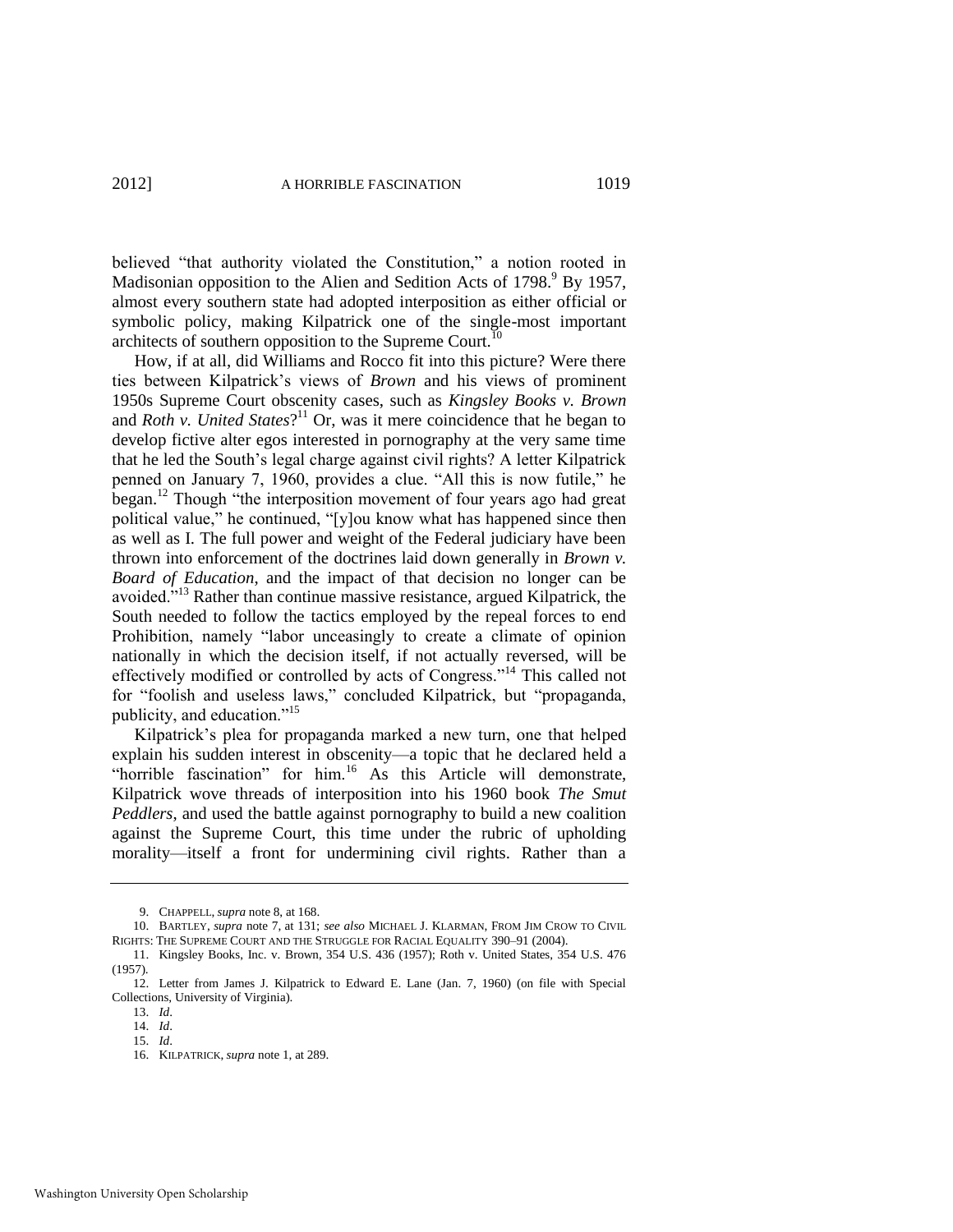quixotic, one-man quest, Kilpatrick's turn to prudence joined a larger, regional campaign, a constitutional guerilla war mounted by moderates and extremists alike that swept onto cultural, First Amendment terrain even as the frontal assault of massive resistance succumbed to federal might. Dubious moral regulations emerged across the region, southern officials declared the need to reinvigorate decency, and land bridges between the South and the nation began to surface, particularly as civil rights protest devolved into urban riots in 1965.

Animating this shift was a pervading sense that the Civil Rights Movement had to be engaged on its own terms, not with violence or vitriol but moral rhetoric and aspirational politics. Just as movement leaders such as Martin Luther King, Jr., extolled black heroism and disciplined nonviolence, so too did segregationists like Kilpatrick feel compelled to celebrate the best of the white South: its civility, its manners, and its paternalist concern for African Americans whom, of course, segregationists then painted as illegitimate, immoral, and inept. If successful, Kilpatrick hoped to undermine the persuasive power of black leaders like King while winning national support for the struggle against *Brown* at the same time*.* However, accomplishing such a task involved delicate cultural politics. On the one hand, white officials aimed to delegitimate civil rights by increasing moral regulations of extramarital sex, common law marriage, and illegitimacy, essentially reframing black culture as pathological. On the other hand, they recast white southerners as morally principled arbiters of decency, a move reinforced by a sudden interest in the seemingly non-race related subject of pornography.

To illustrate, this Article will proceed in five parts. Part I recovers the first signs of a cultural backlash to *Brown* in the South, showing how segregationists feared the ruling's effect on the indoctrination of racial prejudice in white youth, even as they seized on the opinion's social science evidence to forge a statistically constructed moralist response. Part II shows how said response bled onto legal terrain, sparking a web of regulations on marriage, adoption, and illegitimacy, all aimed at preserving segregation through coded, legislative means. Part III shows how segregationists applied these means to the national framework, looking to bridge southern interests with voters in both the North and West. The segregationists went so far as to posit amendments to the United States Constitution under the rubric of controlling pornography. Part IV reveals the manner in which such discursive moves intersected with the direct action phase of the Civil Rights Movement, prompting a series of exchanges between black activists and white segregationists on the explicitly cultural terrains of language, dress, and literature. Finally,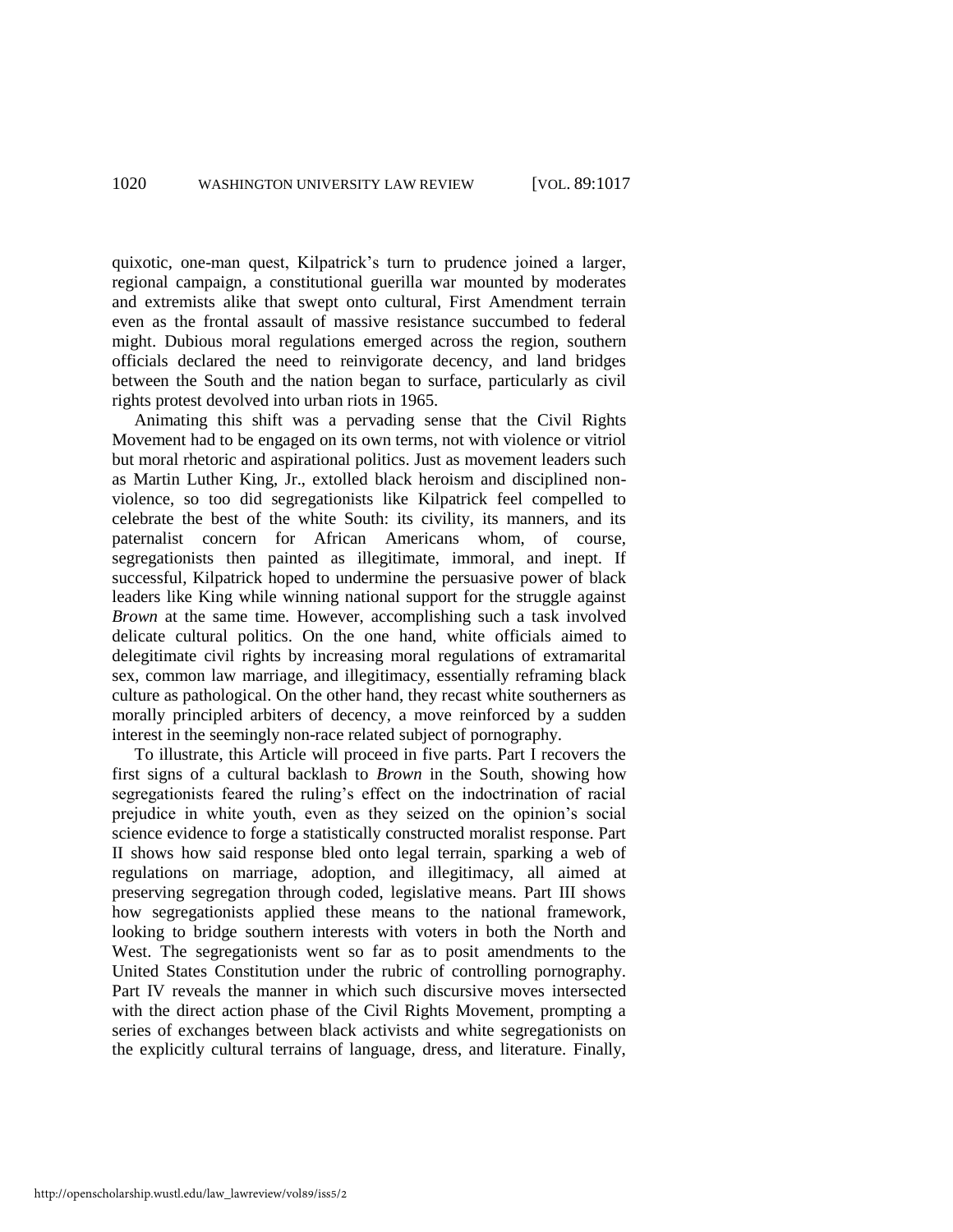Part V recovers the constitutional implications of these intersections, first through victories against illegitimacy, and then a surprising right-hand turn on the Supreme Court.

What lessons do we learn from such an inquiry? First, though legal historians have tended to portray southern resistance to *Brown* in terms of massive resistance, $17 \text{ such readings}$  only scratch the surface of segregationist strategy in the 1950s and 60s. Second, while southern historians like David Chappell argue that the white South failed to develop a Christian response to the prophetic religion of the Civil Rights Movement, $18$  a close look at segregationist turns to moral regulations indicates that segregationists did in fact assemble such a response, though not one articulated in prophetic terms. Rather than invoke prophetic religion, segregationists turned to a discourse of personal morality, one that proved particularly insidious precisely because it merged Puritanical notions of sexual sin with longstanding presumptions that the law should in fact be used to control such sin, even if no harm was involved.<sup>19</sup> Even scholars who take segregationist religion seriously have missed this point with their argument that southern whites became preoccupied with ―proclaiming the impending end of time and the irrelevance of life in the flesh." $20$ 

<span id="page-5-0"></span>Rather than consider life in the flesh irrelevant, segregationists worked hard to link Evangelical notions of personal purity with conservative fears of delinquency, pornography, and the corruption of minors more generally, $^{21}$  laying the foundations for a discourse that would come to win popular support through the end of the twentieth century.<sup>22</sup> Indeed, the significance of segregationist turns to personal morality lay precisely in

<span id="page-5-1"></span><sup>17.</sup> *See, e.g.*, KLARMAN, *supra* not[e 10,](#page-3-0) at 385*–*442.

<sup>18.</sup> *See* CHAPPELL, *supra* note [8,](#page-2-2) at 5.

<sup>19.</sup> Lord Devlin, *Law, Democracy, and Morality*, 110 U. PA. L. REV. 635, 636 (1962) (calling for the use of law to regulate morality).

<sup>20.</sup> Jane Dailey, *Sex, Segregation, and the Sacred after* Brown, 91 J. AM. HIST. 119, 121 (2004).

<sup>21.</sup> *See, e.g.*, Whitney Strub, *Black and White and Banned All Over: Race, Censorship and Obscenity in Postwar Memphis*, 40 J. SOC. HIST. 685, 703 (2007) [hereinafter Strub, *Black and White*] (showing how segregationists in Memphis turned to "moralistic fervor" in the struggle against civil rights); Whitney Strub, *Perversion for Profit: Citizens for Decent Literature and the Arousal of an Antiporn Public in the 1960s*, 15 J. HIST. SEXUALITY 258, 260, 291 (2006) [hereinafter Strub, *Perversion*] (noting that "[p]ornography remained central to the New Right's moral outrage" into the 1980s).

<sup>22.</sup> *See* MARSHALL FRADY, BILLY GRAHAM: A PARABLE OF AMERICAN RIGHTEOUSNESS (Simon & Schuster 2006) (1979); CHRIS HEDGES, AMERICAN FASCISTS: THE CHRISTIAN RIGHT AND THE WAR ON AMERICA (2006); THE CHRISTIAN RIGHT IN AMERICAN POLITICS: MARCHING TO THE MILLENNIUM (John C. Green et al. eds., 2003); TOWARD AN EVANGELICAL PUBLIC POLICY: POLITICAL STRATEGIES FOR THE HEALTH OF THE NATION (Ronald J. Sider & Diane Knippers eds., 2005).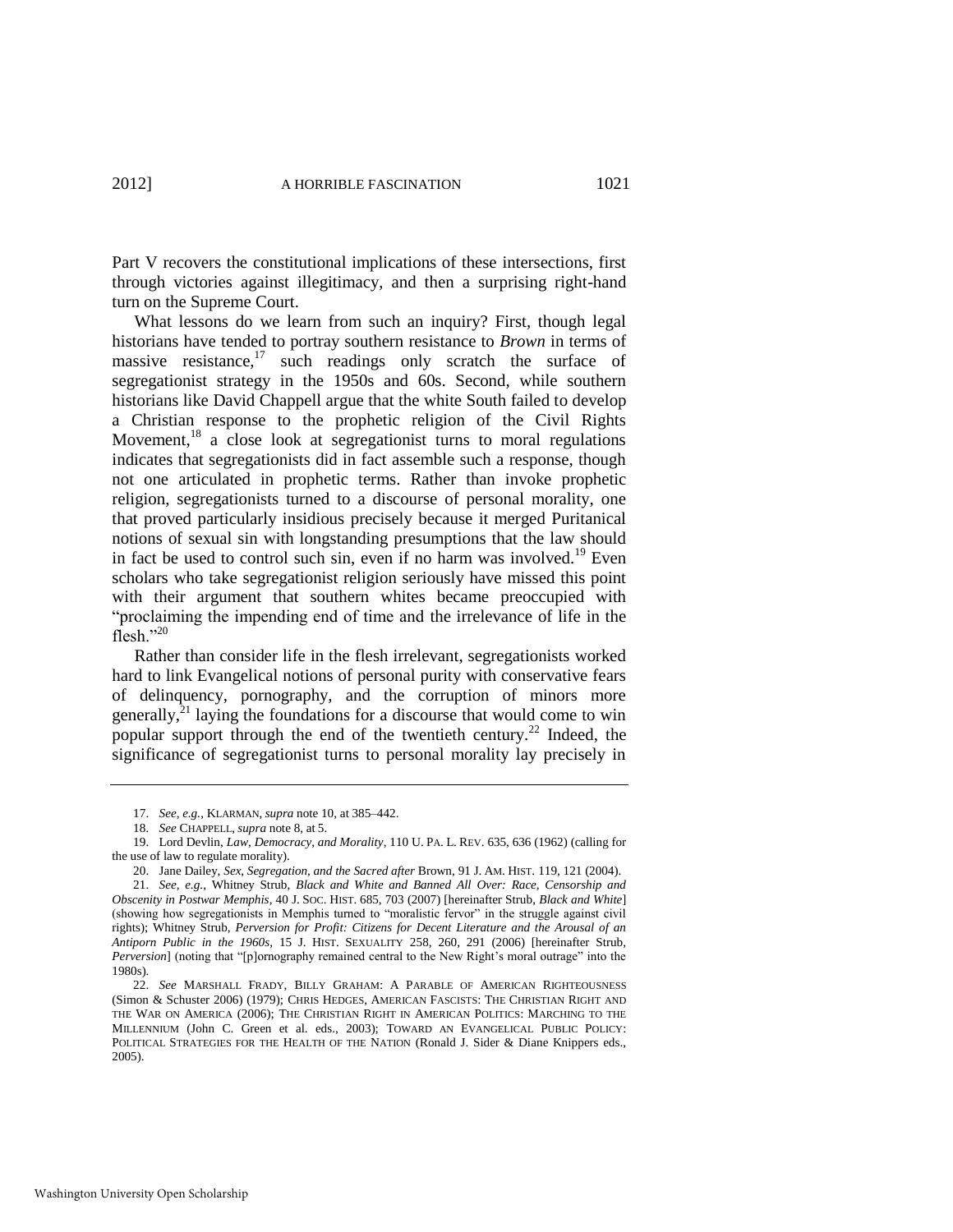their ability to appeal across regional lines, transforming the struggle against *Brown* into a decidedly cultural crusade for the preservation of personal, moral values and Christian virtue.

That obscenity became entangled in this project is worth noting. Even today, attitudes toward obscenity differ significantly based on whether the targets are children or adults. This phenomenon is exemplified in the current disconnect between prosecutions of minors for "sexting" and the constitutional protection of adult-makers of "crush" videos involving the torture of animals. $^{23}$  Now, as then, prosecutions for pornography seem to be animated more by an interest in monitoring children than ending exploitation or cruelty, a concern that assumed a bizarrely sinister guise during the struggle for civil rights.

Further, documenting segregationist moves to pornography broadens our understanding not simply of southern resistance to civil rights, but what scholars Paul Brest, Sanford Levinson, Jack Balkin, Akhil Reed Amar, and Reva Siegel call the "processes of constitutional decisionmaking."<sup>24</sup> Interested in the role that "other political institutions" besides the Court play in constitutional interpretation, Brest et al. limit their discussion of segregationist reactions to *Brown* to "The Southern Manifesto," a document pledging that the South will use "all lawful means" to combat the ruling.<sup>25</sup> Missing, however, is any discussion of what those legal means were, how the segregationists aimed to curry popular opinion against the Court, and how they carried the constitutional struggle against racial equality onto explicitly cultural terrain—terrain that raises questions about the cultural contingency of rights generally in the United States.

Put simply, the terrain of culture became a lost front in the struggle for racial equality at midcentury.<sup>26</sup> The end of segregation, this Article will demonstrate, created fears across the South not simply of racial integration, but also fears of social, moral, and sexual disorder, particularly among youth. Public officials responded to such fears by pushing for increased legal regulation of both the public and private

25. *Id*. at 902–04.

<sup>23.</sup> Robert Barnes, *Justices Overturn Anti-Animal-Cruelty Law in Free Speech Case*, WASH. POST, Apr. 21, 2010, at A3; Tamar Lewin, *Rethinking Sex Offender Laws for Youths Showing Off Online*, N.Y. TIMES, Mar. 21, 2010, at A1; Kathleen Parker, *Crush Animal Cruelty; The Next Step Is Up to Congress*, WASH. POST, Apr. 25, 2010, at A21.

<sup>24.</sup> PAUL BREST ET AL., PROCESSES OF CONSTITUTIONAL DECISIONMAKING (5th ed. 2006).

<sup>26.</sup> The idea that the realm of culture can be implicated in political struggle is nothing new. For an early exposition of the relationship between culture and political conflict, see ANTONIO GRAMSCI, PRISON NOTEBOOKS (Joseph A. Buttigieg ed., 1992).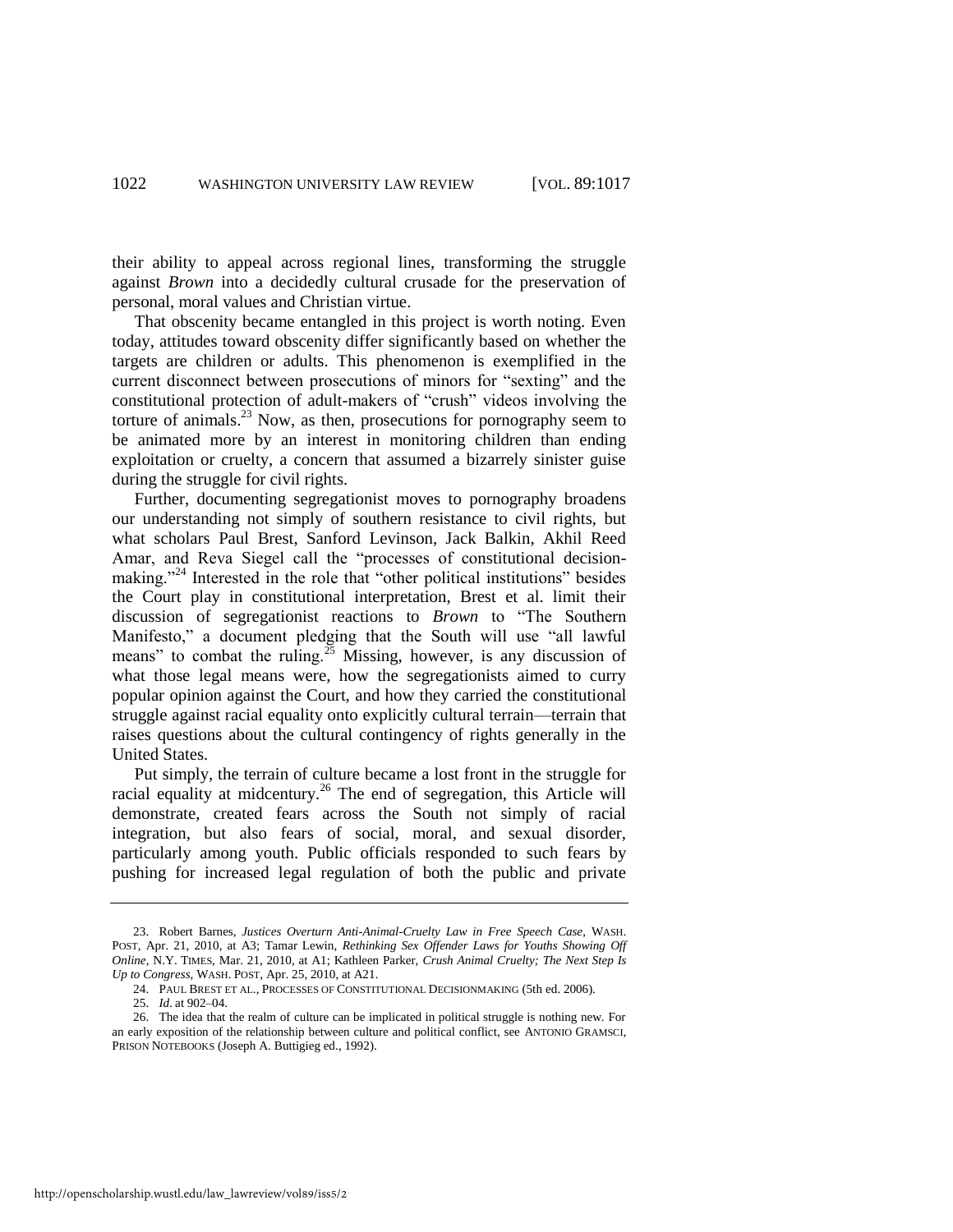spheres, including marriage, adoption, and illegitimacy. For segregationists like Kilpatrick, such regulations of culture promised a salve for social insecurities generated by *Brown*, even as they posed a potential threat to the cultural claims inherent in white supremacy. If the region pushed too far in the area of cultural control, feared Kilpatrick, it would risk appearing backward and philistine, undermining racist arguments that southern whites were culturally superior to blacks. Critical to the South's chances at preserving segregation, in other words, was carving out a constitutional and cultural defense of Jim Crow that voters across the country could endorse. Consequently, Kilpatrick became deeply involved not simply in the legal struggle over civil rights, but also a larger, literary struggle over the cultural implications of recognizing those rights.

#### I. THE ‗UNPREJUDICED' MIND

Long before James Jackson Kilpatrick shifted his attention from interposition to pornography, segregationist voices called for a moral crusade against civil rights. Among the first to do so was Mississippi Judge Thomas Pickens Brady.<sup>27</sup> In a speech later distributed by segregationists across the South, Brady posited that desegregation would quickly lead to interracial sex.<sup>28</sup> "Constantly," argued Brady, "the [N]egro will be endeavoring to usurp every right and privilege which will lead to intermarriage."<sup>29</sup> Such arguments, as historians have shown, were not only common in the post-*Brown* South but coincided with prohibitions against interracial marriage dating back at least two hundred years.<sup>30</sup>

<span id="page-7-0"></span>Yet, woven through Brady's intermarriage claim were strange threads, hints not simply that integration might encourage illicit sex, a common fear, but that integration might actually prevent children from developing

<sup>27.</sup> BARTLEY, *supra* note [7,](#page-2-1) at 85.

<sup>28.</sup> For the influence of Brady's speech on massive resistance, see *id*.

<sup>29.</sup> TOM P. BRADY, BLACK MONDAY 65 (1955).

<sup>30.</sup> *See* PEGGY PASCOE, WHAT COMES NATURALLY: MISCEGENATION LAW AND THE MAKING OF RACE IN AMERICA 19, 225*–*26 (2009) (discussing the history of miscegenation law and arguments that integration would lead to miscegenation in Mississippi); *see also* MARTHA HODES, WHITE WOMEN, BLACK MEN: ILLICIT SEX IN THE NINETEENTH-CENTURY SOUTH (1997); KEVIN J. MUMFORD, INTERZONES: BLACK/WHITE SEX DISTRICTS IN CHICAGO AND NEW YORK IN THE EARLY TWENTIETH CENTURY (1997); JOEL WILLIAMSON, NEW PEOPLE: MISCEGENATION AND MULATTOES IN THE UNITED STATES (1980); Phoebe Godfrey, *Bayonets, Brainwashing, and Bathrooms: The Discourse of Race, Gender, and Sexuality in the Desegregation of Little Rock's Central High*, 62 ARK. HIST. Q. 42 (2003); Martha Hodes, *The Sexualization of Reconstruction Politics: White Women and Black Men in the South after the Civil War*, 3 J. HIST. SEXUALITY 402 (1993); Julie Novkov, *Racial Constructions: The Legal Regulation of Miscegenation in Alabama, 1890–1934*, 20 L. & HIST. REV. 225 (2002).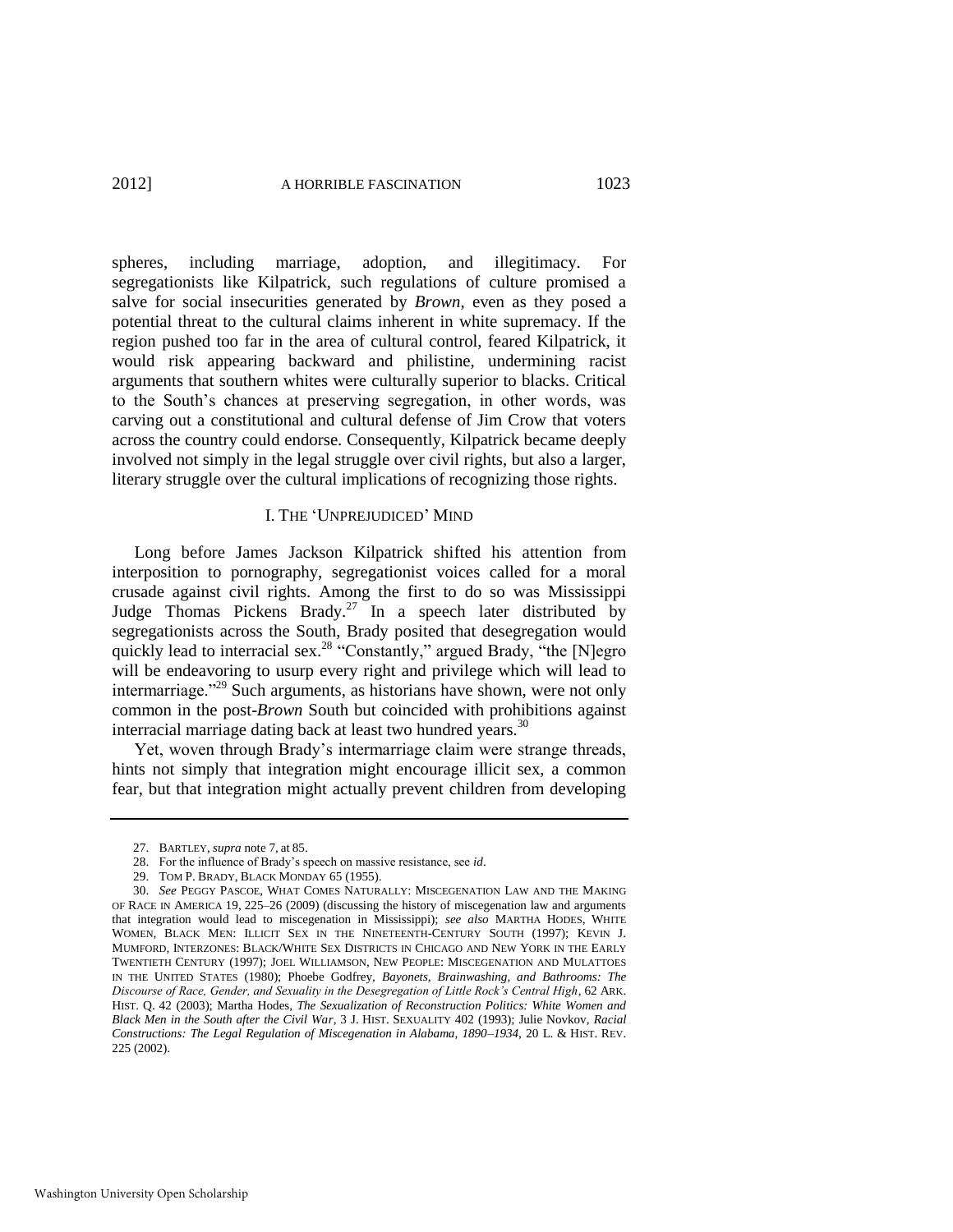race prejudice.<sup>31</sup> Brady asserted, "You cannot place little white and [N]egro children in classrooms and not have integration. They will grow up together and the sensitivity of the white children will be dulled.<sup>332</sup> Brady's mention of sensitivity indicated that racism was something that had to be inculcated in youth, a refinement of sorts that children did not naturally possess. Others agreed. Writing for the *Atlantic* in 1956, South Carolina journalist Herbert Ravenel Sass declared that "the elementary public school" had to remain segregated "at all costs" because white youth possessed "unprejudiced" minds.<sup>33</sup> "[R]ace preference is not active in the very young," warned Sass, but was rather "one of those instincts which develop gradually as the mind develops and which, if taken in hand early enough, can be prevented from developing at all. $34$ 

Not all segregationists framed their fear of integration in terms of eroding prejudice. Some spoke of harm. "I submit that white children also have rights," proclaimed Mississippi Senator James Eastland only weeks after *Brown* was handed down.<sup>35</sup> "[T]ensions and frictions generally found in an interracial school," continued Senator Eastland, "certainly will have a bad effect on a white child, and in my judgment will interfere with the white child's ability to learn."<sup>36</sup> South Carolina journalist William D. Workman echoed Senator Eastland's concerns in a book defending Jim Crow:

[T]he integrationists, who cry for racial admixture in the cause of bolstering the personality development of a Negro minority, do not hesitate to compel the mingling of a white minority with a black majority without any consideration of the inevitable psychological

36. *Id*.

<sup>31.</sup> Scholars of children in the South have not recognized the extent to which even staunch segregationists like Brady realized race prejudice was artificially inculcated in youth. *See, e.g.*, REBECCA DE SCHWEINITZ, IF WE COULD CHANGE THE WORLD: YOUNG PEOPLE AND AMERICA'S LONG STRUGGLE FOR RACIAL EQUALITY (2009). Notions that white children had to be educated on the ideology of race were nothing new. Colonial elites in places as distant as British South Africa and the Dutch East Indies struggled incessantly with the challenge of European children abandoning European ways. This concern lead to entire discourses on the proper training, or education, of white youth, discourses that prefigured white concerns in the American South during the 1950s. *See* ANN LAURA STOLER, RACE AND THE EDUCATION OF DESIRE: FOUCAULT'S HISTORY OF SEXUALITY AND THE COLONIAL ORDER OF THINGS 105 (1995); Ann Laura Stoler, *Sexual Affronts and Racial Frontiers: European Identities and the Cultural Politics of Exclusion in Colonial Southeast Asia*, *in* TENSIONS OF EMPIRE: COLONIAL CULTURES IN A BOURGEOIS WORLD 198, 215 (Frederick Cooper & Ann Laura Stoler eds., 1997).

<sup>32.</sup> BRADY, *supra* not[e 29,](#page-7-0) at 65.

<sup>33.</sup> Herbert Ravenel Sass, *Mixed Schools and Mixed Blood*, ATLANTIC, Nov. 1956, at 48.

<sup>34.</sup> *Id*.

<sup>35. 100</sup> CONG. REC. 11,523 (1954) (statement of Sen. James Eastland).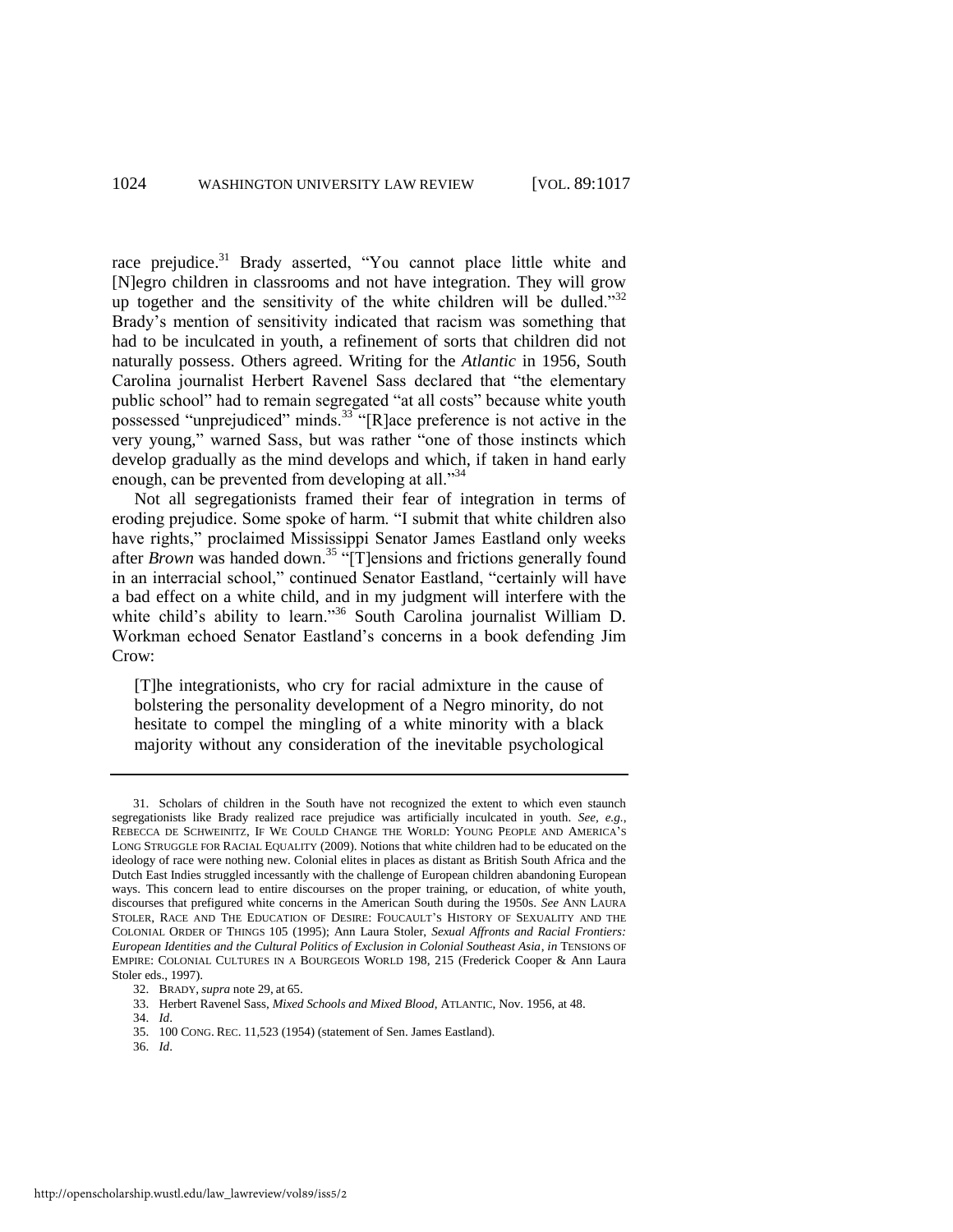impact upon the personalities of the white children. Indeed, there has been a monumental indifference on the part of the race-mixers concerning the likelihood of adverse psychological effects upon white children.<sup>37</sup>

Exacerbating southern interest in "psychological effects" was *Brown*'s citation of social science data to establish that segregated schools violated the equal protection clause of the Fourteenth Amendment, not simply because schools were unequal, but because racial separation per se inflicted psychological harm on black youth.<sup>38</sup> Georgia Attorney General Eugene Cook lamented the fact that, in his view, "the justices based their decision not upon any premise or tenet of law but solely upon sociological and psychological theories."<sup>39</sup> South Carolina Senator Olin D. Johnston agreed, noting that when he "became a United States Senator [he] took an oath to support and defend the Constitution of the United States" but that this oath did not include supporting "sociological pronouncements of a Supreme Court" that replaced law with arbitrary "judicial dictatorship." $40$ 

Outrage at the Court's reliance on social science data convinced some segregationists, including James Jackson Kilpatrick, that outright defiance or "massive resistance" to the Court was the South's best hope. Such a belief prompted Kilpatrick to launch a legal campaign of "interposition" from his desk in Richmond.<sup>41</sup> First devised by Thomas Jefferson and James Madison in response to the oppressive Alien and Sedition Acts of 1798, the doctrine of interposition held that it was "the unquestionable right" of individual states to resist unconstitutional federal action.<sup>42</sup> Though not quite as dramatic as armed revolt, the theory nevertheless held that states could interpose their will against the Supreme Court, a proposition that flirted with outright rejection of the federal government.

<sup>37.</sup> WILLIAM D. WORKMAN, JR., THE CASE FOR THE SOUTH 241 (1960) (emphasis omitted).

<sup>38.</sup> *See* Brown v. Bd. of Educ., 347 U.S. 483, 494 n.11 (1954). Even northern sources commented on the Court's reliance on social psychology. *See* James Reston, *A Sociological Decision: Court Founded Its Segregation Ruling On Hearts and Minds Rather Than Laws*, N.Y. TIMES, May 18, 1954, at 14-L ("Relying more on the social scientists than on legal precedents—a procedure often in controversy in the past—the court insisted on equality of the mind and heart rather than on equal school facilities. . . . The court's opinion read more like an expert paper on sociology than a Supreme Court opinion. It sustained the argument of experts in education, sociology, psychology, psychiatry and anthropology . . . .<sup>"</sup>). *See generally* DARYL MICHAEL SCOTT, CONTEMPT & PITY: SOCIAL POLICY AND THE IMAGE OF THE DAMAGED BLACK PSYCHE, 1880*–*1996 (1997).

<sup>39.</sup> Eugene Cook, Att'y Gen. of Ga., The Southern View of Segregation, An Address Before the Conservative Society of the Yale Law School (Dec. 8, 1955) (on file with author).

<sup>40.</sup> *Centralization Hit by SC Solons: Lawmakers Issue Warnings In Both Senate, House*, THE STATE (Columbia, S.C.), Mar. 2, 1956, at 1-D.

<sup>41.</sup> BARTLEY, *supra* note [7,](#page-2-1) at 126*–*49.

<sup>42.</sup> *See Kentucky-Virginia Resolutions*, RICHMOND NEWS LEADER, Nov. 21, 1955, at 10.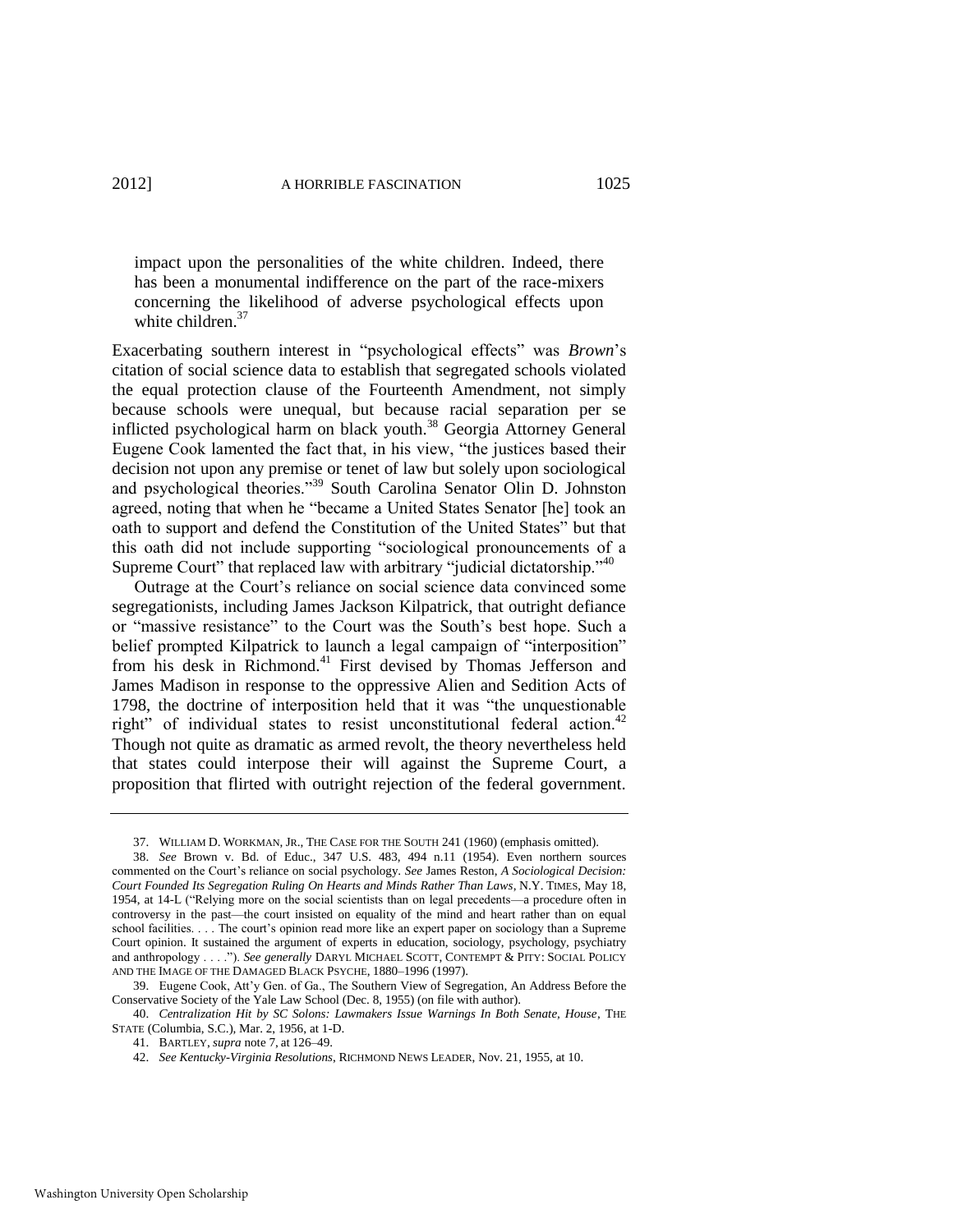Yet, Kilpatrick viewed it—at the time—to be a genteel means of refuting *Brown*. <sup>43</sup> Indeed, to his mind, interposition represented a bridge issue, a non-objectionable concept that the South might use to relate to the rest of the country, perhaps even currying national favor. For example, in 1957, Kilpatrick argued that

the fate of the schools, or the fate of the resisting Southern states, is not the most vital issue here at bar. Far transcending any question of race or instruction, is the greater conflict over the stability of the Constitution. . . . If States outside the South are to comprehend the peril before them, they would do well to look beyond the frontal fight of *Brown v. Board of Education* to the flanking decisions in which State powers also are being steadily destroyed.<sup>44</sup>

Kilpatrick went on to discuss a series of "flanking" cases, all decided by the Supreme Court that increased the power of the federal government over the states. Among them were *United States v. California* and *United States v. Louisiana*, both declaring the federal government sole owner of "the land, minerals and other things of value" off the coasts of California and Louisiana.<sup>45</sup> Also indicative of federal creep were *Garner v*. *Teamsters Local Union No. 776*, which dismissed state remedies for labor disputes, and *Pennsylvania v. Nelson*, which overturned state convictions of suspected communists.<sup>46</sup> Such rulings, argued Kilpatrick, represented a frightening campaign by the federal government to rob the states of their sovereignty. Protecting that sovereignty, not preserving white supremacy, constituted the South's ultimate reason for rejecting the Supreme Court.

44. KILPATRICK, SOVEREIGN STATES, *supra* not[e 6,](#page-2-3) at 286*–*87.

<sup>43.</sup> KILPATRICK, SOVEREIGN STATES, *supra* note [6,](#page-2-3) at 77, 86*–*98, 178*–*79, 186*–*99. In 1956, Kilpatrick wrote that "[t]he Supreme Court can be resisted in a dozen lawful ways. Its despotic usurpation of power can be fought judicially, politically, legislatively. Without compromising principle, without bowing to the court's unwarranted mandates, the South can yet win." *Fringes of the Storm*, RICHMOND NEWS LEADER, Sept. 5, 1956, at 10.

<sup>45.</sup> *Id*. at 287–92 (discussing United States v. California, 332 U.S. 19 (1947); United States v. Louisiana, 339 U.S. 699 (1950)).

<sup>46.</sup> *Id*. at 292–96 (discussing Garner v. Teamsters Local Union No. 776, 346 U.S. 485 (1953); Pennsylvania v. Nelson, 350 U.S. 497 (1956)). That *Brown* might be successfully opposed was perhaps not as farfetched as it seemed. After all, in his seminal article *Decision-Making in a Democracy: The Supreme Court as a National Policy-Maker*, Robert Dahl argued that the Supreme Court operates as a policy-making institution within the larger American political system. However, because "the policy views dominant on the Court are never for long out of line with the policy views dominant among the lawmaking majorities of the United States," the Court should not be expected to "long hold to norms of Right or Justice substantially at odds with the rest of the political elite." Robert A. Dahl, *Decision-Making in a Democracy: The Supreme Court as a National Policy-Maker*, 6 J. PUB. L. 279, 285, 291 (1957).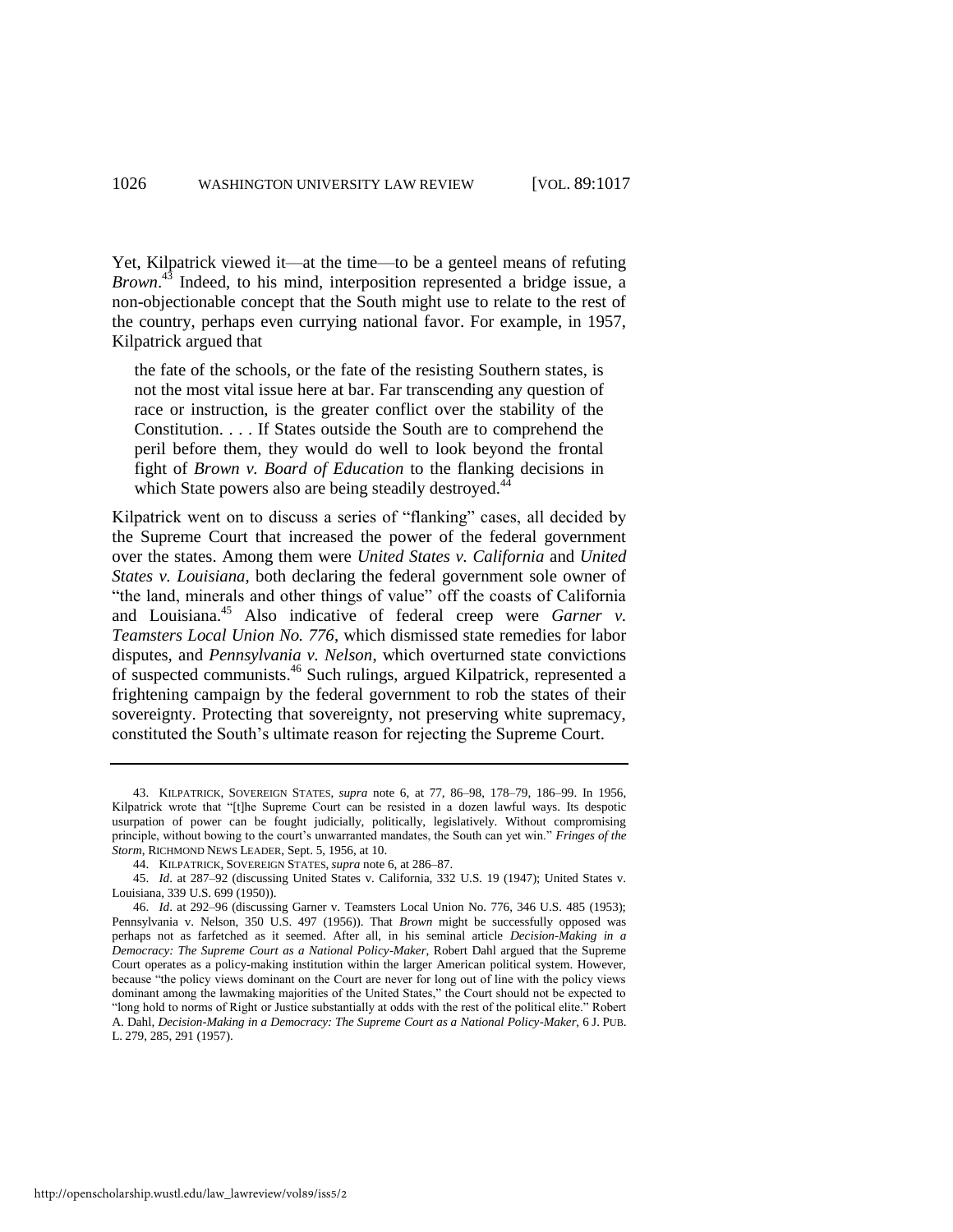<span id="page-11-0"></span>

Impressed, segregationists across the South adopted interposition as either official or symbolic policy, making it a pronounced component of the larger campaign of massive resistance to *Brown*. <sup>47</sup> Yet, interposition was not the only strategy pursued by southern states.<sup>48</sup> Across the South, moderates proclaimed that *Brown* could be circumvented through other, more subtle means.<sup>49</sup> In Florida, Governor LeRoy Collins warned that pursuing a course of "hot words" would only jeopardize the South's position, and that "smart lawyers" could find "lawful and peaceful" means to circumvent the ruling.<sup>50</sup> Mississippi Governor J. P. Coleman agreed, warning that "[w]e can't preserve segregation by defying the federal government," but rather, the South needed to employ "legal means" to subvert the decision.<sup>51</sup>

What kind of means? Coleman developed a model for circumventing *Brown* that focused on removing all mention of race from southern state law while using coded signifiers to assign students to schools.<sup>52</sup> Coleman developed his plan, known as "pupil placement," while listening to oral arguments in *Brown*. <sup>53</sup> The strategy hinged on using social science evidence, particularly illegitimacy rates, to assign students to schools based on sociological factors, such as moral character, intelligence, family background, and public health, rather than race.<sup>54</sup> As the next Part will show, moral regulations, of which pupil placement plans were one example, spread across the South, sparking a wave of related, moral regulations aimed at preserving Jim Crow.

#### II. MORAL REGULATIONS

Coleman's endorsement of pupil placement as a "legal means" of circumventing *Brown* marked a distinctly different form of resistance than constitutional defiance, or interposition, a strategy that quickly implicated other laws. For example, in 1956 Coleman signed a bill into law that

<sup>47.</sup> BARTLEY, *supra* note [7,](#page-2-1) at 126–49.

<sup>48.</sup> For other strategies, including the centralization of law enforcement to undermine direct action protest, see ANDERS WALKER, THE GHOST OF JIM CROW: HOW SOUTHERN MODERATES USED BROWN V. BOARD OF EDUCATION TO STALL CIVIL RIGHTS (2009).

<sup>49.</sup> *Id*. at 88*–*89.

<sup>50.</sup> *Id*.; Interview by Jack Bass and Walter De Vries with LeRoy Collins in Tallahassee, Fla. 12 (May 19, 1974) (on file with Southern Oral History Program Collection, University of North Carolina at Chapel Hill).

<sup>51.</sup> WALKER, *supra* not[e 48,](#page-11-0) at 12.

<sup>52.</sup> *Id*. at 39–43.

<sup>53.</sup> *Id.* at 39.

<sup>54.</sup> *Id*. at 40.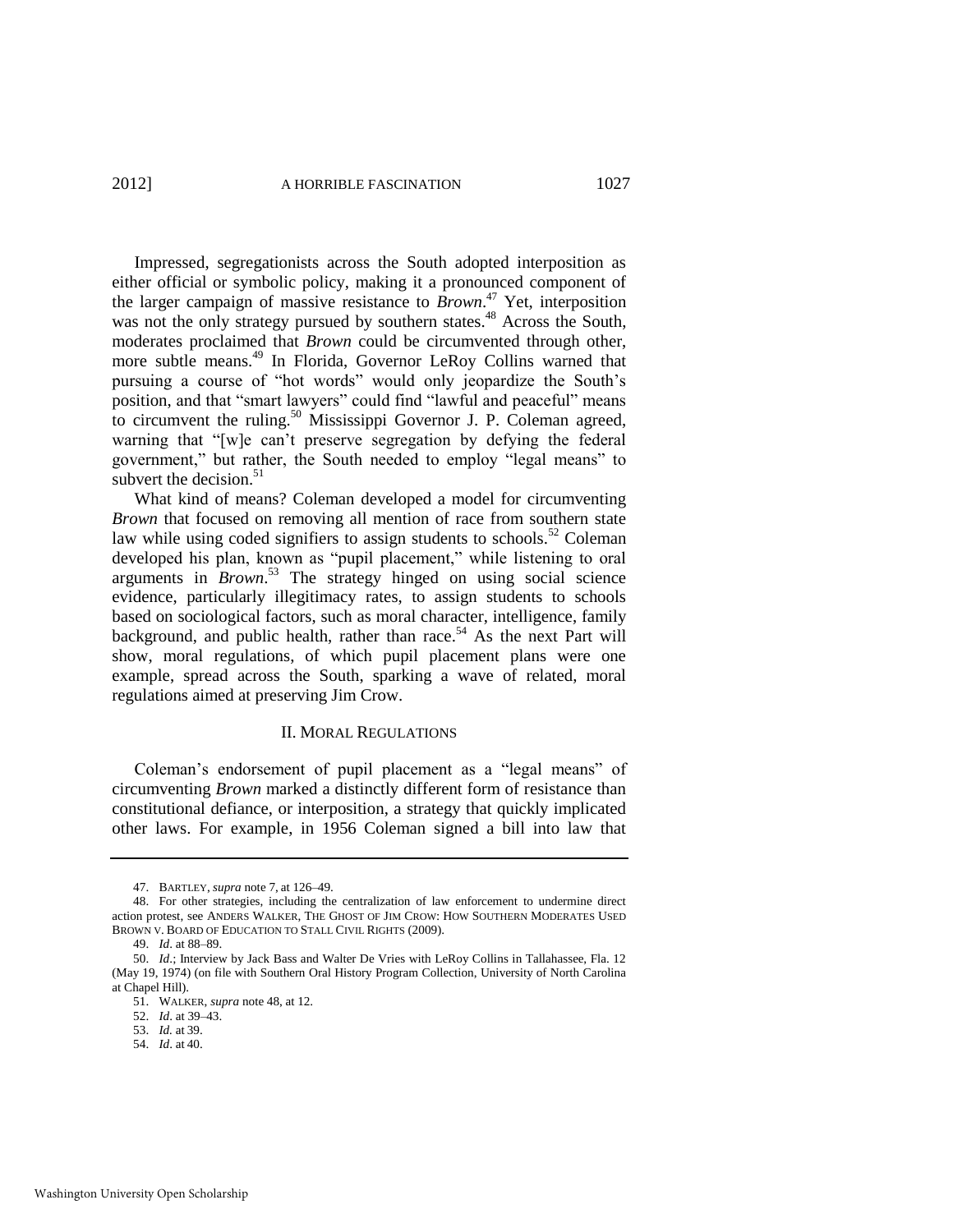abolished common law marriage. Coleman hoped to boost black illegitimacy rates and "aid segregation by permitting the state to segregate on a basis of ‗unfavorable moral background' instead of on a basis of race."<sup>55</sup> The "theory of the bill," reported the Baton Rouge *Morning* Advocate, "was to set up unfavorable moral background as a basis for segregation," a background measured entirely by focusing on illegitimacy rates.<sup>56</sup> Of course, in citing such rates segregationists did not bother to mention whether the rates may have been artificially suppressed in white communities through either abortions or adoptions. Adoptions were facilitated by whites-only maternity homes,<sup>57</sup> and according to the Virginia League of Local Welfare Executives, abortions were handled "by the girls themselves or their families with no call on the taxpayers."<sup>58</sup> The 10 percent of pregnancies that befell women on welfare, consequently, were "the ones that produce the cries of alarm," and those pregnancies tended due to Jim Crow's devastating impact on education, economic opportunity, and political power—to be black.<sup>59</sup>

Yet, segregationists turned a blind eye to adoptions and abortions in white communities. Instead, they preferred to argue that "[s]outhern whites are the only people in America who can testify to . . . the low moral level of the Colored in marriage relationships."<sup>60</sup> According to the *Virginia Methodist Advocate*, opposition to integration could be explained by the "different moral standards" between the races, standards reflected in "illegitimate births."<sup>61</sup> A Mississippi newspaper agreed, reporting that " $[n]$ ot more than 20 per cent of the Negroes are married."<sup>62</sup> The newspaper further noted that "[i]f you will pick out ten Negro families and check the records, you will find that not over two of them are actually legitimately married."<sup>63</sup>

<sup>55.</sup> *Common Law Marriage Ban Sent to Coleman*, MORNING ADVOC. (Baton Rouge), Apr. 1, 1956, at 1.

<sup>56.</sup> *Legislators in Mississippi End Session*, MORNING ADVOC. (Baton Rouge), Apr. 1, 1956, at 10-D.

<sup>57.</sup> WALKER, *supra* not[e 48,](#page-11-0) at 80*–*81.

<sup>58.</sup> Celestine Sibley, *Sex Hoopla, Not Funds, Is Illegitimacy Cause*, ATLANTA CONST., Feb. 15, 1960, at 16. Furthermore, about twelve percent of all pregnancies in the South ended in abortion, but were never discovered. *Id*.

<sup>59.</sup> *Id*.

<sup>60.</sup> LOUIS E. DAILEY, THE SIN OR EVILS OF INTEGRATION 39 (1962).

<sup>61. 85</sup> CONG. REC. A6455 (appendix July 18, 1958) (extension of remarks of Rep. Watkins M. Abbitt).

<sup>62.</sup> J.A. Thigpen, *Thigpen Report Shows Less Than A Fifth Negro Parents Are Wed*, DELTA DEMOCRAT-TIMES (Greenville, Miss.), Nov. 17, 1955, at 13.

<sup>63.</sup> *Id*.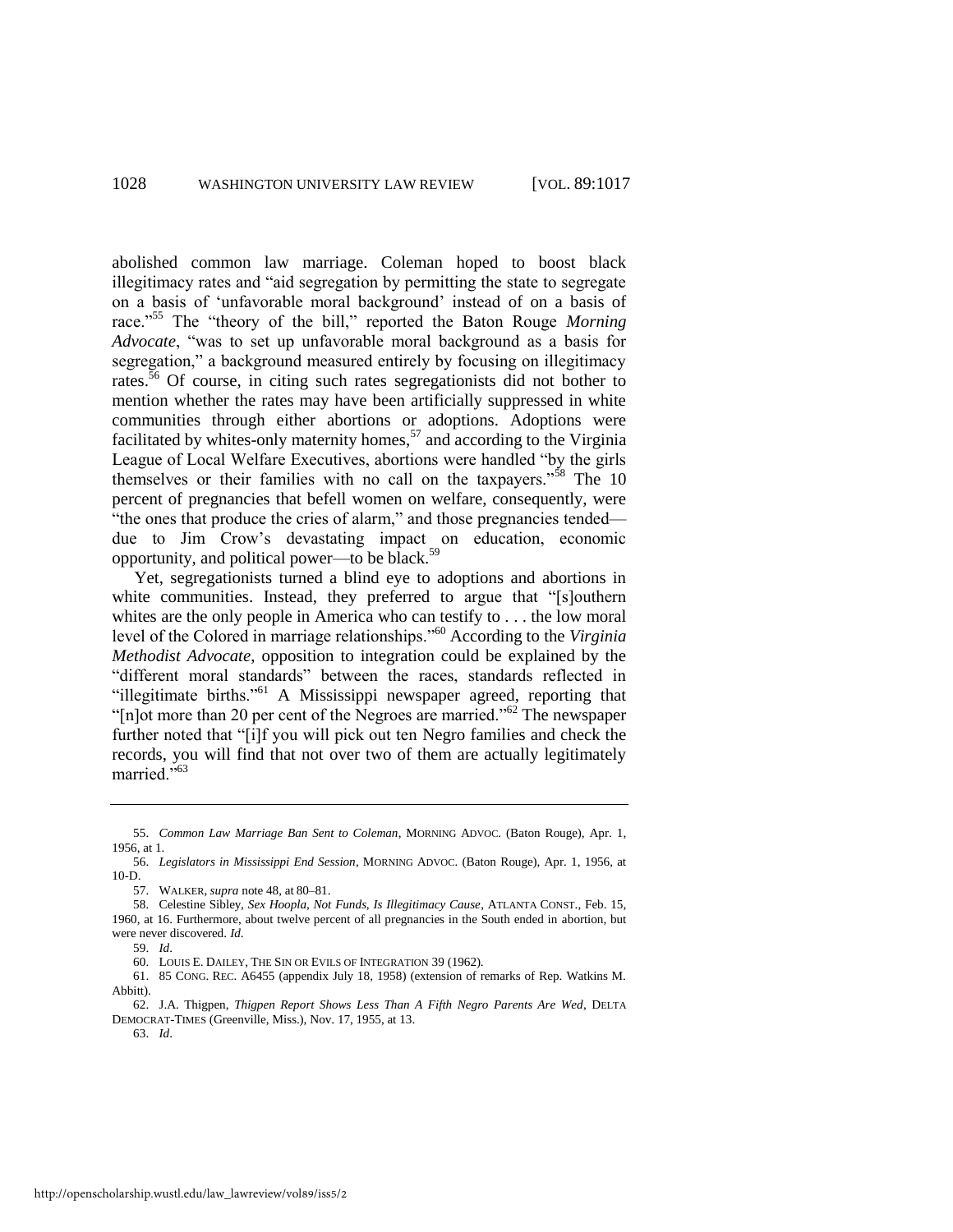The emphasis on marriage rates as a justification for segregation, together with the use of marriage or extra-marital motherhood as a means of perpetuating it, helps to explain a wave of laws enacted across the South in the 1950s that made marriage licenses increasingly difficult to obtain. To take just a few examples, Mississippi enacted several bills in 1956 "designed to throw up a bulwark around the state's segregation laws."<sup>64</sup> One such bill banned common law marriage.<sup>65</sup> Further, another bill required that all marriage licenses provide information on the applicants, including their race, number of past marriages, and manner of termination of past marriages, and that all data collected from the applicants be sent to the Bureau of Vital Statistics of the State Board of Health for tabulation.<sup>66</sup> That same year, Georgia declared that marriage licenses could only be granted by the registrar, or his clerk, at the county courthouse, between the hours of 8:00 A.M. and 12:00 P.M. $^{67}$  As an accommodation to working people, the act declared that the clerk could also grant licenses at his personal residence, $68$  no doubt a provision that catered to whites, who were undoubtedly more comfortable approaching white homes after hours than African Americans. One year later, Georgia further complicated the process of obtaining a marriage license by removing the presumption that previous marriages had been dissolved when an individual applied for a marriage license.<sup> $69$ </sup> Instead, the applicant carried the burden of proving that any prior marriages had been legitimately dissolved via divorce.<sup>70</sup> For those in a common law marriage, such a measure made the prospect of remarrying significantly harder, if not impossible.

In 1957, North Carolina required that all newborns be registered within five days of birth with the Office of Vital Statistics and that a birth certificate be obtained for each child.<sup>71</sup> Further, information regarding the marital status of parents was to be included on each birth certificate, and each certificate was then to be sent to the Office of Vital Statistics, presumably for tabulation purposes.<sup>72</sup> The significance of birth certificates

70. *Id*.

72. *Id*.

<sup>64.</sup> *Legislators in Mississippi End Session*, MORNING ADVOC. (Baton Rouge), Apr. 1, 1956, at 10-D.

<sup>65.</sup> Act of Apr. 5, 1956, ch. 239, 1956 Miss. Laws 289.

<sup>66.</sup> Act of Mar. 22, 1956, ch. 302, 1956 Miss. Laws 399.

<sup>67.</sup> Act of Feb. 14, 1956, No. 37, 1956 Ga. Laws 43.

<sup>68.</sup> *Id*.

<sup>69.</sup> Act of Feb. 22, 1957, No. 85, 1957 Ga. Laws 83.

<sup>71.</sup> Act of June 12, 1957, ch. 1357, 1957 N.C. Sess. Laws 1478.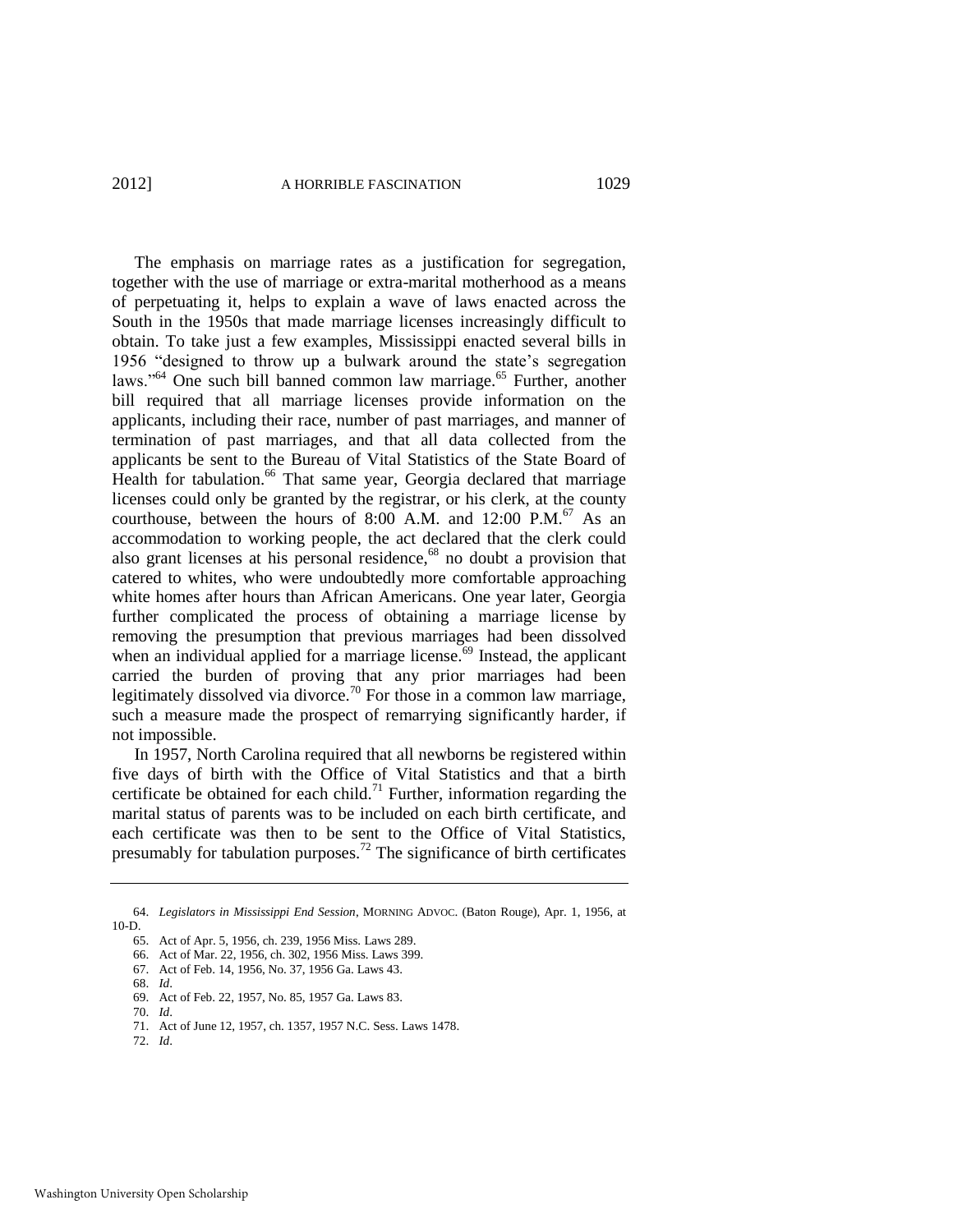assumed an even more pronounced role in Arkansas, where "no child" was "admitted to the first grade of any public school of the state until the parent, guardian, or some other responsible person has presented to the proper school authorities such child's birth certificate.<sup> $73$ </sup> Louisiana passed a similar rule, holding that "all children, upon entering the first grade of any school in the State of Louisiana shall be required to present a copy of their official birth record to the school principal. $1^{774}$  Louisiana later passed a law that required individuals applying for a marriage license to present certified copies of their original birth certificates.<sup>75</sup>

Though such regulations coincided with a larger effort to document differences in "moral background" between the races, questions emerged about how, precisely, whites were to escape such statistical nets. This became apparent in North Carolina in 1959, when two state legislators proposed a bill granting district attorneys the power to prosecute unwed mothers for child abandonment. According to the proposal, district attorneys would be provided with lists of illegitimate births and would be required to investigate the parents responsible for such births.<sup>76</sup> District attorneys would also receive lists of public welfare grant recipients and be required to investigate them for similar violations.<sup>77</sup> If the prosecutors happened to find that unwed parents were misusing funds, they could charge them with a misdemeanor.<sup>78</sup>

Immediately, cries emerged from North Carolina's white community, particularly the portion of the community that dealt with white adoptions.<sup>79</sup> On May 12, 1959, for example, Galt Braxton, a member of the Board of Trustees of the Children's Home Society of North Carolina of Greensboro, wrote to the chair of the House Health Committee complaining that the bill made for bad policy.<sup>80</sup> In particular, he complained of the requirement that prosecutors be supplied with the names and addresses of illegitimate children and their unwed mothers.

76. *Davis-Jolly Morals Bill Is Discarded*, NEWS & OBSERVER (Raleigh), Apr. 22, 1959, at 1.

80. Letter from H. Galt Braxton to Carl Venters (May 12, 1959) (on file with North Carolina State Archives); *see* WALKER, *supra* note [48,](#page-11-0) at 80.

<sup>73.</sup> Act of Mar. 3, 1959, No. 139, 1959 Ark. Acts 382.

<sup>74.</sup> Act of July 8, 1954, No. 573, 1954 La. Acts 1061.

<sup>75.</sup> Act of July 1, 1958, No. 160, 1958 La. Acts 609. The statute also required applicants to present medical documents dated within ten days of the license application asserting that they did not carry a venereal disease. *Id*. Evidence that these requirements made it significantly harder to acquire a marriage license emerged in an attorney general's opinion in 1958. *See* 1958 Op. La. Att'y Gen. 25, 26 (describing alternative routes that could be taken for those who did not have birth certificates).

<sup>77.</sup> *Id*.

<sup>78.</sup> *Sterilized Illegitimacy Bill Okayed*, NEWS & OBSERVER (Raleigh), May 30, 1959, at 3.

<sup>79.</sup> *Davis-Jolly Substitute Is Opposed*, NEWS & OBSERVER (Raleigh), May 7, 1959, at 10.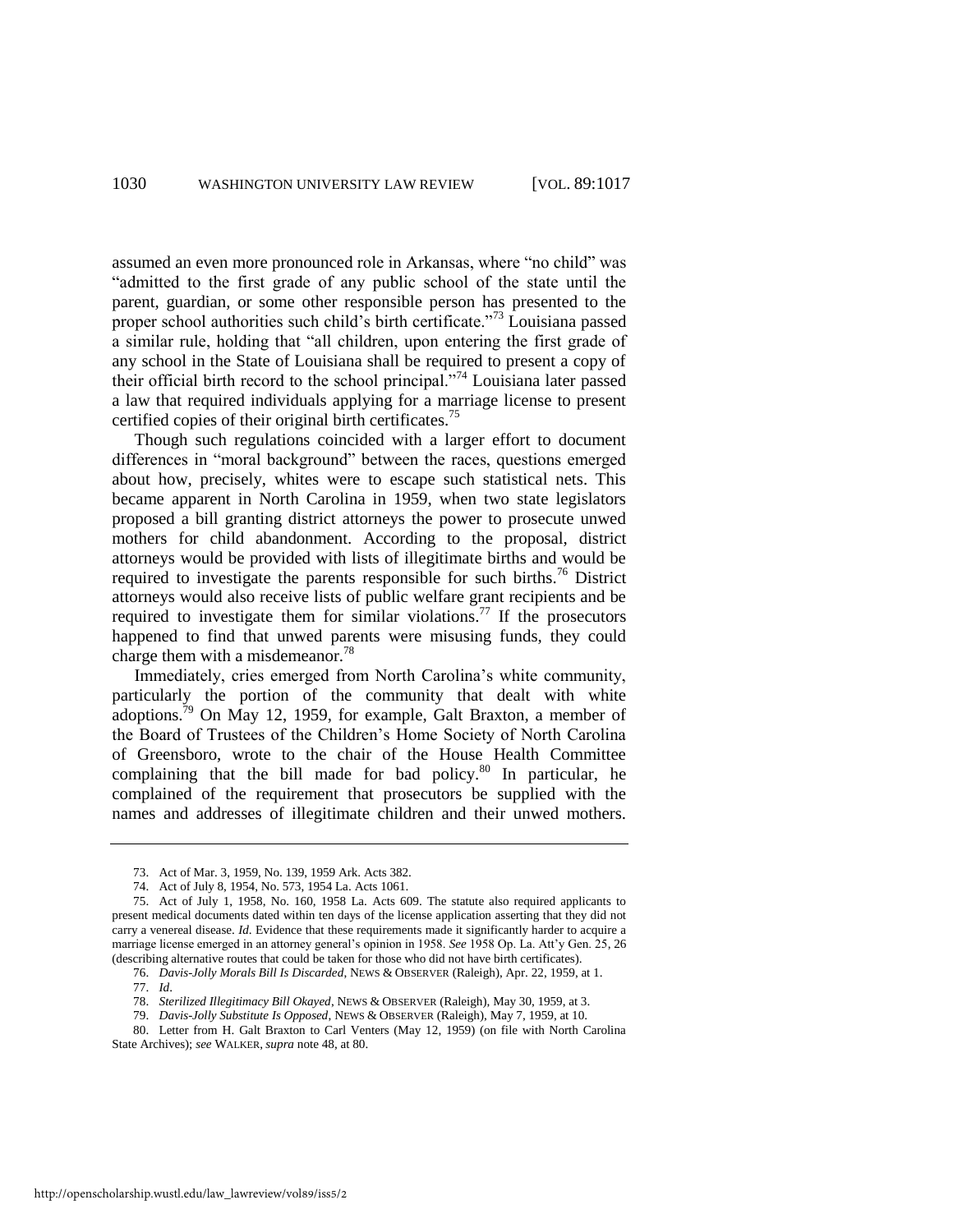―Such a law,‖ argued Braxton in an editorial for the *Kinston Daily Free*  Press, would "brand" every "innocent child born in North Carolina out of wedlock as illegitimate.<sup>981</sup> Rather than reduce illegitimacy rates, this ―would defeat efforts that have been in progress for more than half a century to save such innocent youngsters by placing them in reputable and proper homes."<sup>82</sup> Not only that, the bill "would brand every young woman in the State who unfortunately becomes an unwed mother and would put up the bars permanently for such a girl or young woman to be redeemed to society and thereafter live a life worthwhile."<sup>83</sup>

<span id="page-15-0"></span>Given that North Carolina boasted few maternity homes for blacks, Braxton's message clearly aimed to alert the legislature to possible harm the bill might cause whites.<sup>84</sup> Further, Braxton's concern that whites be "redeemed" from their premarital affairs underscores the extent to which southern invocations of morality proved only a partial substitute for color as a basis for discrimination. Yet, this did not stop states from continuing the project of using moral signifiers as vehicles for furthering repression. To take just a few of the most outrageous examples, in 1958 Georgia passed a voter registration act that enabled voters to register in two different ways.<sup>85</sup> Either they could read and write intelligibly a section of the state or national constitution, or they could exhibit good character and an understanding of the duties of citizenship by responding to a set of questions.<sup>86</sup> Due to persistent illiteracy caused by Jim Crow, most black applicants chose to answer the questions despite the fact that the majority of them were ultimately disqualified for not answering the questions correctly.<sup>87</sup> Florida writer Stetson Kennedy commented on these disqualifications, noting that arbitrary determinations of moral character were often involved:

The purge procedure as evolved by Georgia is simplicity itself. You receive a legal summons to appear before the county board of registrars at a specified time ... to "show cause" why your name should not be dropped because of "bad character" ... . If you fail to

<sup>81.</sup> H. Galt Braxton, *Such Legislation Would Be a Black Mark*, KINSTON DAILY FREE PRESS, May 11, 1959, at 1.

<sup>82.</sup> *Id*.

<sup>83.</sup> *Id*.

<sup>84.</sup> KENNETH J. NEUBECK & NOEL A. CAZENAVE, WELFARE RACISM: PLAYING THE RACE CARD AGAINST AMERICA'S POOR 71 (2001).

<sup>85.</sup> Voters' Registration Act, No. 321, 1958 Ga. Laws 269.

<sup>86.</sup> *Id*. at 278.

<sup>87.</sup> *Georgians Stick with State Law on Negro Voting*, MORNING ADVOC. (Baton Rouge), Mar. 1, 1960, at 4-A.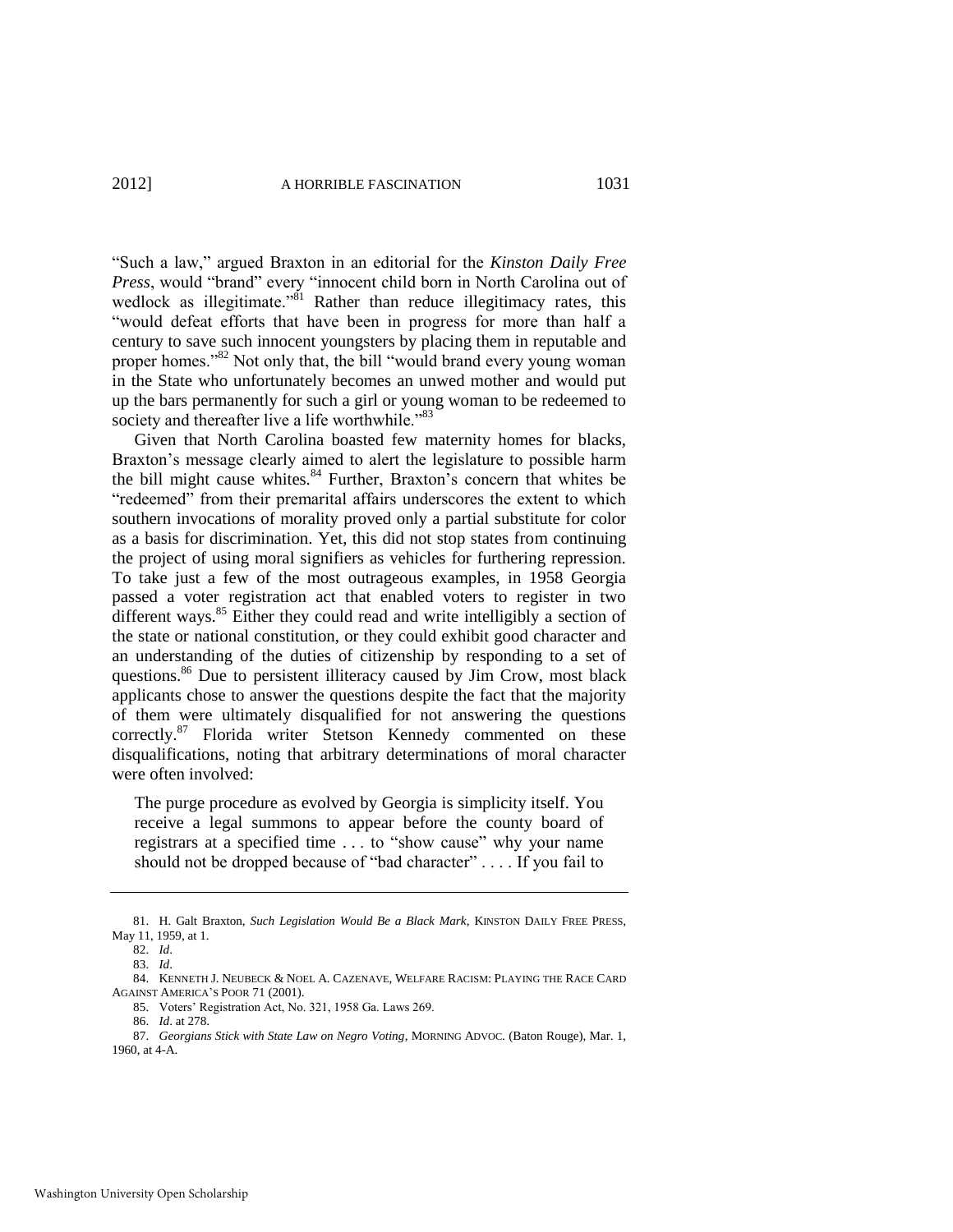appear, your name is automatically stricken; if you do appear, it is usually stricken just the same.<sup>88</sup>

Mississippi followed a similar pattern, also looking to moral character as grounds for rejecting applications to vote. This became apparent in 1960, when Mississippi state representative Thompson McClellan introduced a resolution requiring that voters be "of good moral character" in order to register.<sup>89</sup> The Senate adopted the measure on April 28, 1960, and the House followed a few days later.<sup>90</sup>

Meanwhile, the Louisiana legislature submitted two constitutional amendments to a statewide referendum limiting voting rights to those who could establish good moral character.<sup>91</sup> According to the statute, those who had "lived with another in 'common law' marriage within five years from the date of making application to become an elector," and those who had ―given birth to an illegitimate child within the five years immediately prior to the date of making application for registration as an elector" did not possess good character.<sup>42</sup> The amendments, which were passed on November 8, 1960, empowered county registrars to determine whether individuals were either in common law marriages or had illegitimate children.<sup>93</sup>

Not satisfied, Louisiana then punished unwed mothers by denying them welfare benefits. In 1960, the state passed a bill denying welfare benefits to an illegitimate child "if the mother of the illegitimate child in question is the mother of two or more older illegitimate children."<sup>94</sup> Then, the legislature enacted another statute denying public assistance "to any person who is living with his or her mother if the mother has had an illegitimate child after a check has been received from the welfare department.<sup>995</sup> Almost immediately, the new measures "removed over a quarter of Louisiana's . . . recipients from the state's welfare rolls by

<sup>88.</sup> STETSON KENNEDY, JIM CROW GUIDE TO THE U.S.A.: THE LAWS, CUSTOMS AND ETIQUETTE GOVERNING THE CONDUCT OF NONWHITES AND OTHER MINORITIES AS SECOND-CLASS CITIZENS 157 (Univ. of Ala. Press 2011) (1959).

<sup>89.</sup> *Plan to Limit Negro Voters in Mississippi*, MORNING ADVOC. (Baton Rouge), Apr. 4, 1960, at 11-A.

<sup>90.</sup> *See* Act of May 5, 1960, Concurrent Resolution, 1960 Miss. Laws 886, 886. The requirement that voters be "of good moral character" was written into the state constitution two years later. See Act of May 23, 1962, 1962 Miss. Laws 1011, 1012.

<sup>91.</sup> No. 613, 1960 La. Acts 1166 (constitutional amendment).

<sup>92.</sup> *Id*. at 1167.

<sup>93.</sup> *Id*.

<sup>94.</sup> Act of July 7, 1960, No. 306, 1960 La. Acts 634.

<sup>95.</sup> Act of July 7, 1960, No. 251, 1960 La. Acts 525.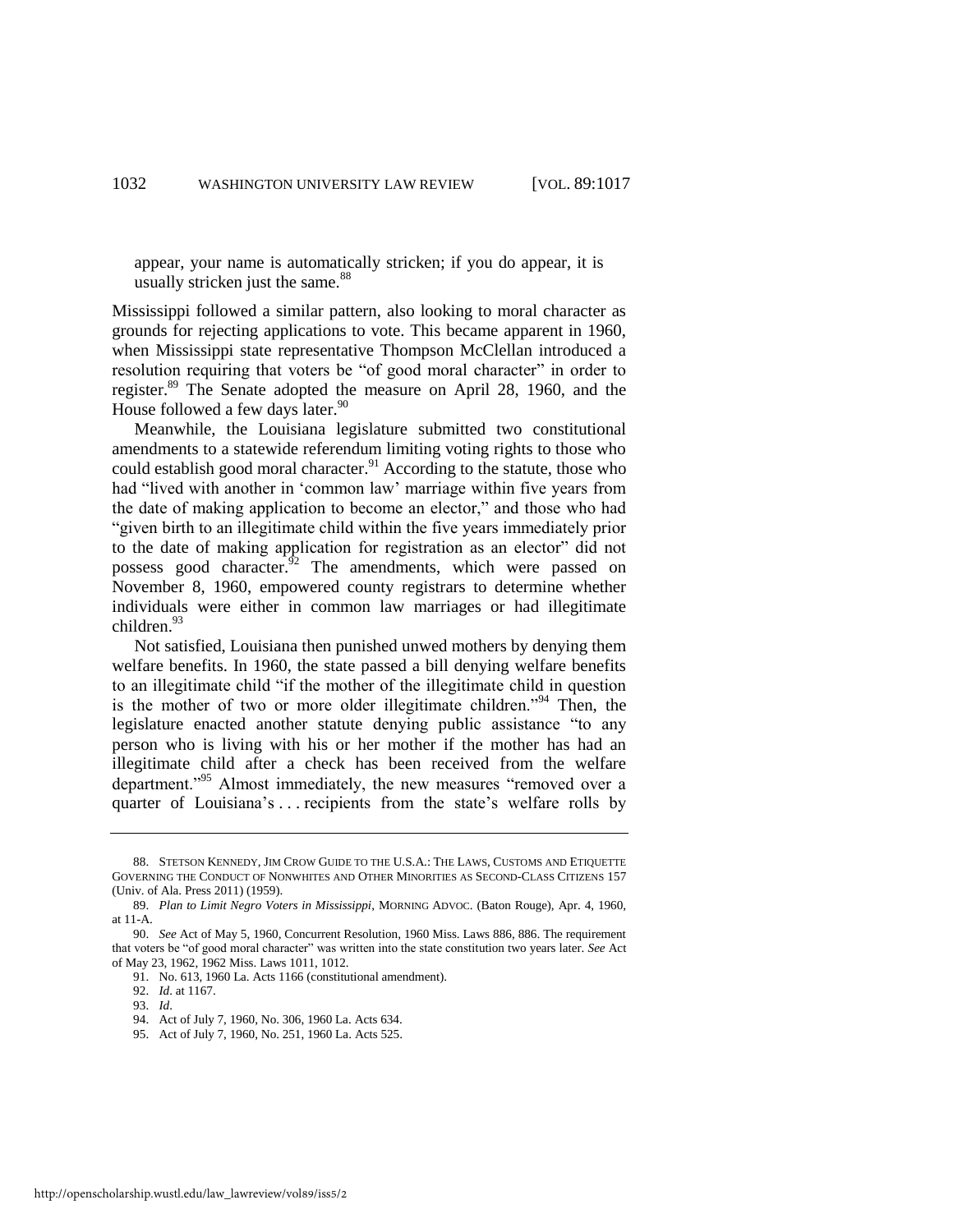eliminating the eligibility of 6,000 families with 22,500 children—95 percent of whom were African American."<sup>96</sup>

Florida engaged in a similar program. Citing "the pressing problem of illegitimacy," Governor LeRoy Collins recommended that welfare be cut to children living in unsuitable homes.<sup>97</sup> A home's suitability was determined by a set of vague criteria, each one capable of disqualifying the recipient.<sup>98</sup> For example, if children were left alone while their parents engaged in "social activities or undesirable pursuits," then the parents could lose welfare benefits.<sup>99</sup> Also, if parents engaged in promiscuous conduct "either in or outside the home" or had an illegitimate child after receiving an assistance payment, they could lose support.<sup>100</sup> Of the  $14,664$ reports on unsuitable homes that were filed because of the 1959 restrictions, 91 percent of these reports were filed against black families, with the end result that 7,000 families and nearly 30,000 children lost welfare funding.<sup>101</sup>

Though draconian, welfare cuts in Florida and Louisiana epitomized a larger shift in southern law away from express references to color and towards more subtle, manufactured notions of racial character, even culture. North Carolina Governor Luther Hodges admitted as much during a televised address on August 8, 1955, when he asserted that African Americans possessed a "new and rapidly developing culture," while whites retained an "older culture" that was at risk of destruction under integrated conditions.<sup>102</sup> "[U]nless we can, through good will and pride in the integrity of our respective racial cultures," argued Hodges, "separate schools voluntarily," then much of the progress made by both cultures would be "undone."<sup>103</sup> Though Hodges did not define what, precisely, he meant by culture, his words reverberated with claims made by other, more extreme segregationists. To take just a few examples, James Jackson Kilpatrick agreed that integration would lead to "the decline of the only culture we know,"<sup>104</sup> while Judge Thomas Pickens Brady warned that

<sup>96.</sup> NEUBECK & CAZENAVE, *supra* note [84,](#page-15-0) at 71.

<sup>97.</sup> WALKER, *supra* not[e 48,](#page-11-0) at 111–12.

<sup>98.</sup> Act of May 29, 1959, chap. 59-202, 1959 Fla. Laws 376.

<sup>99.</sup> *Id*. at 377.

<sup>100.</sup> *Id*.

<sup>101.</sup> FRANCES FOX PIVEN & RICHARD A. CLOWARD, REGULATING THE POOR: THE FUNCTIONS OF PUBLIC WELFARE 139*–*40 (2d ed. 1993).

<sup>102.</sup> Luther H. Hodges, Address By Governor Luther H. Hodges of North Carolina on State-Wide Radio-Television Network (Aug. 8, 1955) (on file with North Carolina State Archives). 103. *Id*.

<sup>104.</sup> Letter from James J. Kilpatrick to William H. Heath (July 26, 1957) (on file with Special Collections, University of Virginia).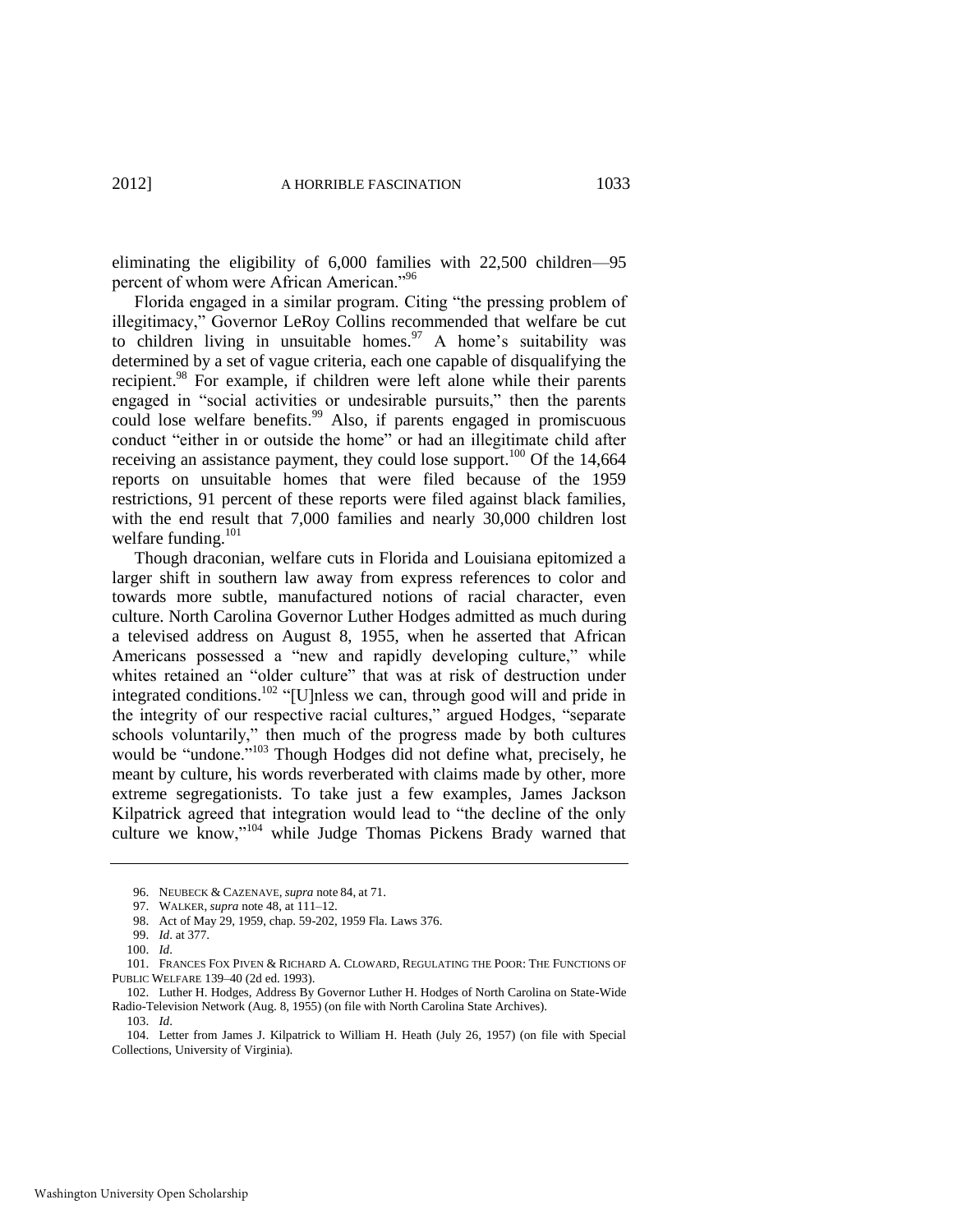wherever integration was attempted, "the white man, his intellect and his culture have died."<sup>105</sup> Such recurring allusions to culture help explain the region-wide emphasis on illegitimacy rates, statistical indicators of sexual behavior that segregationists used—even manipulated—to prove that race was not simply a matter of cosmetic difference.<sup>106</sup> Rather, race could be measured, they argued, by looking at collective sexual behavior. What they wanted to assert was in fact customary behavior, or culture, thereby generating a color-neutral, moralist discourse that animated—and was animated by—state law. As the next Part will illustrate, segregationists carried this discourse to the national stage, hoping to build bridges between the South and the rest of the nation.

#### III. SOCIOLOGICAL WARFARE

<span id="page-18-0"></span>Even as southern states enacted increasingly racially coded moral regulations to preserve Jim Crow, so too did segregationists cobble together a moralist campaign aimed at stirring resentment to integration nationally.<sup>107</sup> Animating this campaign was a conviction that the South's fate hinged on pitching reasonable arguments to the "unprejudiced" minds of enough voters in the North and West that *Brown* might be "effectively modified or controlled by acts of Congress." $108$  As one of the attorneys for South Carolina who argued against the NAACP in *Brown* put it, "[o]ur only hope at present lies not in the carrying on of the battle in the courts," but rather, in taking "the battle to the people and using the same psychological and sociological warfare that has been so successfully carried on against us."<sup>109</sup>

One place where segregationists hoped to take the battle to the people, or at least their representatives, was Congress. There, prominent Senators

<sup>105.</sup> BRADY, *supra* not[e 29,](#page-7-0) at 7.

<sup>106.</sup> Connections between race and culture were nothing new, though segregationists seemed to recover discourses prominent at the turn of the twentieth century, while remaining blind to more critical work done by scholars like Franz Boas and Robert Ezra Park in the 1940s and 50s. *See, e.g.*, FRANZ BOAS, RACE, LANGUAGE AND CULTURE (1940); A.G. KELLER, REMINISCENCES (MAINLY PERSONAL) OF WILLIAM GRAHAM SUMNER (1933); ROBERT EZRA PARK, RACE AND CULTURE (1950); Floyd N. House, *Some Methods of Studying Race and Culture*, 15 SOC. FORCES 1 (1936); J.R. Kantor, *Anthropology, Race, Psychology, and Culture*, 27 AM. ANTHROPOLOGIST 267 (1925); Wilson D. Wallis, *Race and Culture*, 23 SCI. MONTHLY 313 (1926).

<sup>107.</sup> Anders Walker, *Blackboard Jungle: Delinquency, Desegregation, and the Cultural Politics of* Brown, 110 COLUM. L. REV. 1911, 1927*–*36 (2010).

<sup>108.</sup> Letter from James J. Kilpatrick to Edward E. Lane (Jan. 7, 1960) (on file with Special Collections, University of Virginia).

<sup>109.</sup> *Rogers Gives Views on Segregation Fight*, NEWS & COURIER (Charleston, S.C.), Aug. 23, 1955, at 1-B.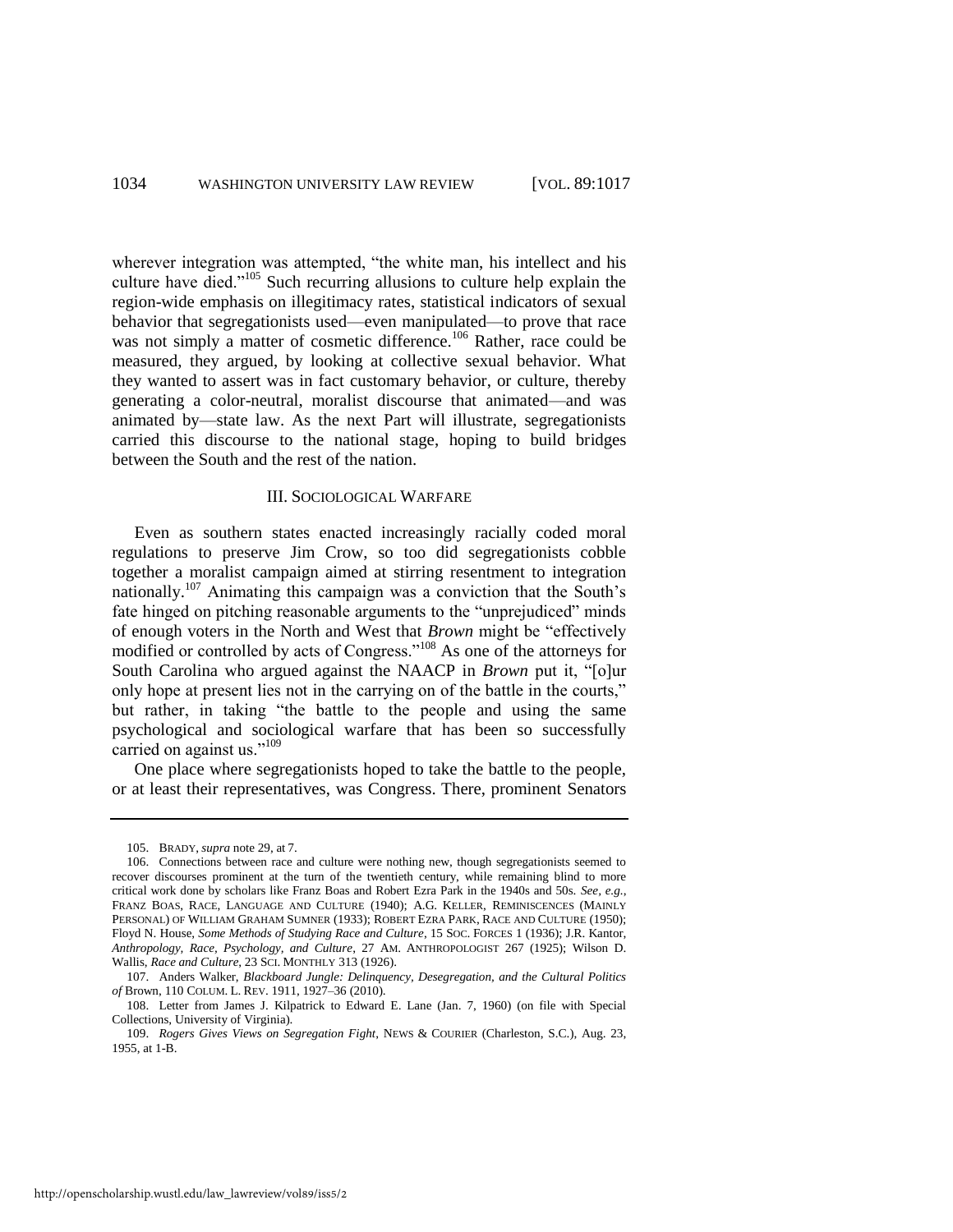like Mississippi Senator James O. Eastland declared that southerners had ―to go into the north, and carry the fight into every section of the United States."<sup>110</sup> "What divides the two areas of our country," posited Eastland, was "that in each area the people think that those in the other area do not think as they do, when in reality we all think alike  $\ldots$ ."<sup>111</sup> To Eastland's mind, all Americans possessed trepidation about racial integration, and though few would openly endorse racism—most could be persuaded to curtail the Supreme Court. In fact, Eastland proposed an amendment to the Constitution in 1954 providing that "there shall be preserved to the States" full control of health, education, marriage, and good order within a State."112

<span id="page-19-0"></span>Though few joined Eastland's amendment, other prominent southerners echoed his national appeal. To take just one example, Georgia Senator Herman Talmadge took the very same arguments about illegitimacy that had been stalking southern legislatures since 1954 to the nation in 1959. On September 1, 1959, Talmadge declared that the "mounting rate of illegitimacy" in America was approaching a "national disgrace."<sup>113</sup> Carefully tracking southern efforts to cut welfare benefits to illegitimate children, Talmadge "proposed that the Senate Committee on Finance ... undertake a thorough study of the relationship between the alarming increase in illegitimacy and Federal policies governing welfare assistance to dependent children.<sup>3114</sup> He then entered statistics into the *Congressional Record*, documenting expenditures on illegitimate children by the federal government nationwide, including breakdowns of those expenditures by race. $115$ 

Even as Eastland and Talmadge waged moral wars in the Senate, so too did southerners wage "sociological warfare" in the House. To take just one example, Mississippi Representative John Bell Williams mounted a vigorous campaign in 1956 to sway popular opinion against integration by focusing on crime statistics. For example, Williams entered into the *Congressional Record* evidence indicating that African Americans committed five times as many murders as whites in Washington, D.C. and seven times as many rapes.<sup>116</sup> Though such numbers may have been inflated due to demographic shifts like white flight, not to mention

<sup>110. 100</sup> CONG. REC. 11,523 (1954) (statement of Sen. James Eastland).

<sup>111.</sup> *Id*.

<sup>112.</sup> *Id*.

<sup>113. 105</sup> CONG. REC. 17,475 (1959) (statement of Sen. Herman Talmadge).

<sup>114.</sup> *Id*.

<sup>115.</sup> *Id*.

<sup>116. 102</sup> CONG. REC. 5,692 (1956) (statement of Rep. John Bell Williams).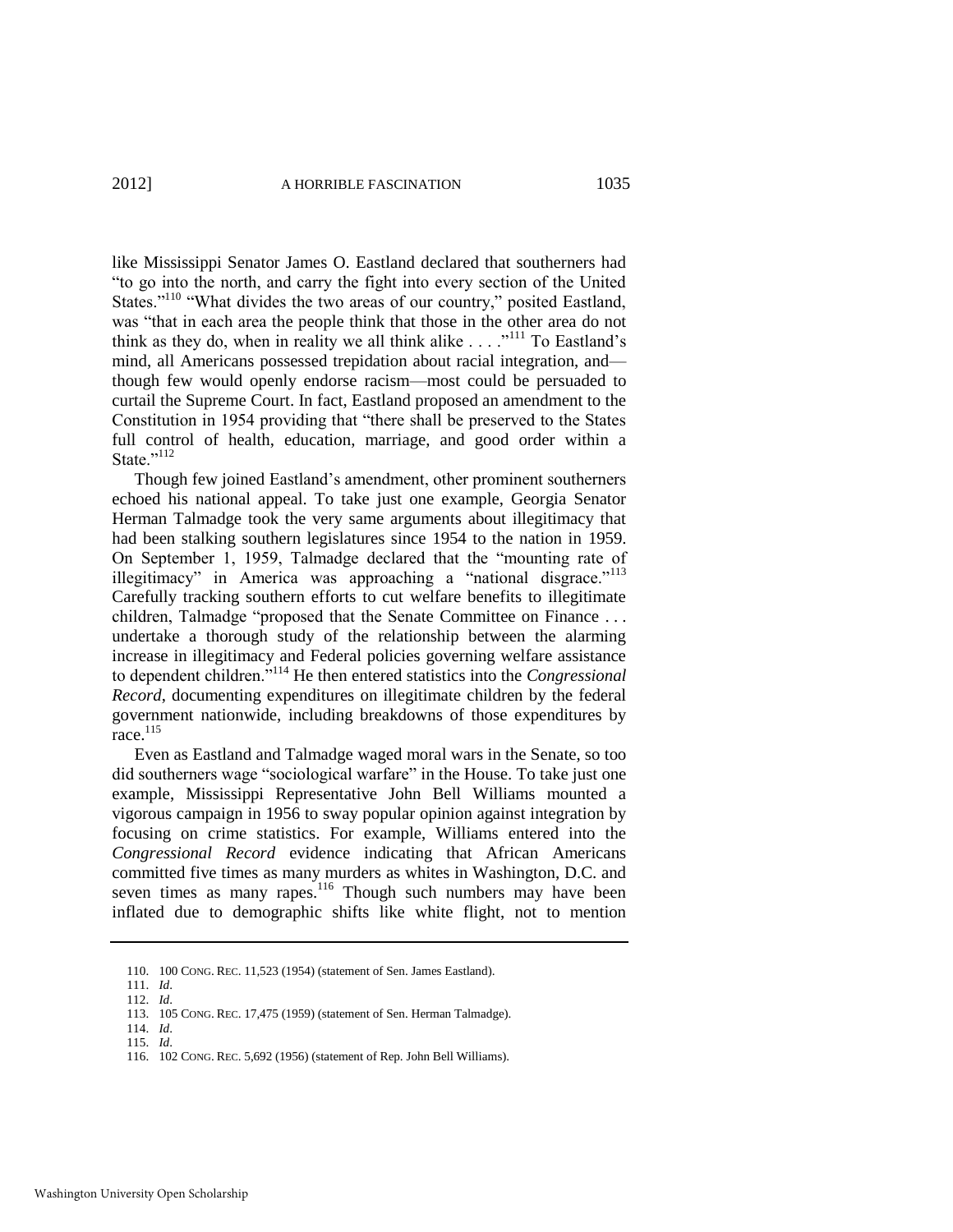reporting bias, Williams glossed over scientific explanations for his supposedly scientific data, preferring instead to make broad claims about black inferiority. For example, he cited Federal Bureau of Prisons data to argue that even though African Americans comprised only 10 percent of the population in the United States in 1950, they committed "more than half the homicides, both murder and manslaughter, in our country" that year.<sup>117</sup> Of course, Williams failed to mention that crimes committed by whites, particularly crimes committed by whites in the South, tended to go unpunished as evidenced by the murder of black teenager Emmett Till in his own state of Mississippi only a year before.<sup>118</sup>

Desperate to shift popular attention away from the murderous tendencies of his own people, Williams organized a study of integrated conditions in Washington, D.C. schools, hoping to generate more statistics on black inferiority. Using his position on a subcommittee of the House Committee on the District of Columbia dedicated to investigating delinquency in D.C. schools, Williams enlisted the support of three white southern congressmen to generate a report that grossly exaggerated problems related to integration.<sup>119</sup> For example, Williams began by claiming that there were "very few unusual disciplinary problems in either" black or white schools prior to integration, only to then conclude that desegregation had resulted in "appalling, demoralizing, intolerable, and disgraceful" conditions."<sup>120</sup> Among these conditions were dubiously documented spikes in "fighting, lying, stealing," and "vandalism,"<sup>121</sup> as well as factors that appeared to have little to do with whether schools were integrated or segregated, like black illegitimacy. Vaguely citing "sex problems," the committee asserted that "[o]ne out of every four Negro children born in the District of Columbia is illegitimate" and that "[t]he number of cases of venereal disease among Negroes of school age has been found to be astounding and tragic."<sup>122</sup> Providing no real data on how such rates had been tabulated or why they were even relevant, Williams moved quickly to the now-standard segregationist argument that integrated schools would quickly lead to interracial sex, a fear that in his words

<sup>117.</sup> *Id*.

<sup>118.</sup> *See, e.g*., John N. Popham, *Mississippi Jury Acquits 2 Accused in Youth's Killing*, N.Y. TIMES, Sept. 24, 1955, at 1.

<sup>119.</sup> SUBCOMM. TO INVESTIGATE PUB. SCH. STANDARDS AND CONDITIONS, AND JUVENILE DELINQUENCY IN THE DIST. OF COLUMBIA, H. COMM. ON THE DIST. OF COLUMBIA, 84TH CONG., REP. ON THE INVESTIGATION OF PUBLIC SCHOOL CONDITIONS (Comm. Print 1957).

<sup>120.</sup> *Id*. at 24.

<sup>121.</sup> *Id*.

<sup>122.</sup> *Id*. at 45.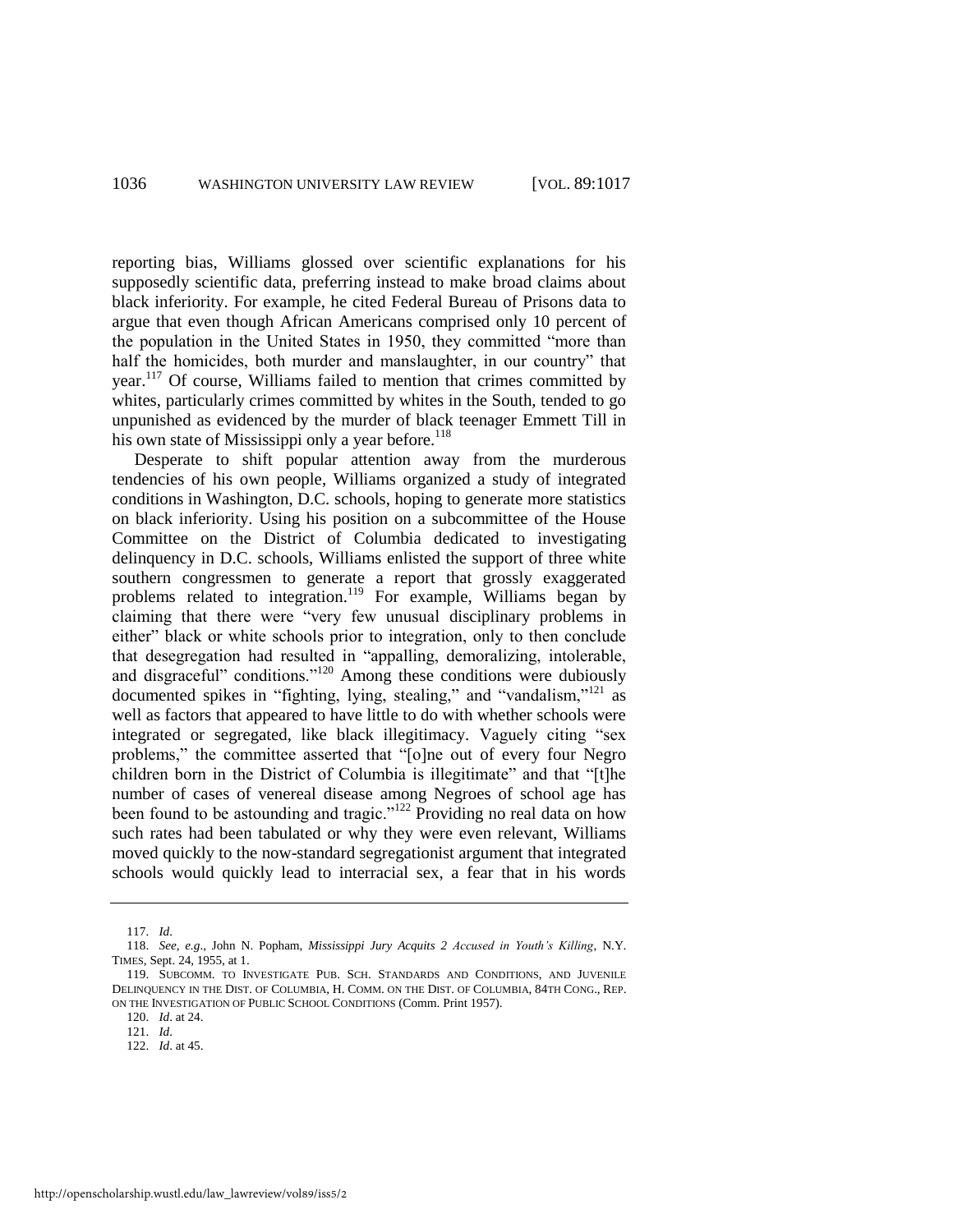explained "the exodus of the white residents of the District of Columbia." $123$  Hoping that white flight might provide a bridge-issue between whites in the North and South, Williams concluded his report by recommending "that racially separate public schools be reestablished for the education of white and Negro pupils in the District of Columbia, and that such schools be maintained on a completely separate and equal basis $^{124}$ 

However, two members of the subcommittee, DeWitt Hyde and A. L. Miller, refused to sign the final report, pointing to larger problems with the way that Williams had marshaled his data.<sup>125</sup> "The report seems to blame" all of the educational deficiencies in our school system entirely on the efforts toward integration," argued the two dissenters, who refused to "believe that everything that is wrong with the educational system can be blamed on integration."<sup>126</sup> Further, the objectors found methodological problems with the way that the committee had conducted its hearings, including reliance on "leading questions" and carefully "selected" witnesses who ended up providing testimony that "does not appear to be well-balanced, or objective, since persons with views not in accord with those of the counsel were not given full and fair opportunity to testify." $127$ 

<span id="page-21-0"></span>Though little more than a smear campaign, Williams's doctored report indicates the extent to which segregationists like him went to link integration, immorality, and delinquency in the post-*Brown* era. Signs that such a move held out real advantages for the South emerged in other places as well, including the archives of well-respected southern moderates like Estes Kefauver.<sup>128</sup> A Tennessee Senator who claimed to support civil rights, Kefauver nevertheless became deeply interested in the degeneration of children, a subject that he pursued while heading the Senate Subcommittee to Investigate Juvenile Delinquency from 1955 to 1957.<sup>129</sup> During his tenure, Kefauver initiated investigations into comic books, television, motion pictures, and pornography, all with an eye to "the impact of their respective products on juvenile behavior."<sup>130</sup>

130. Estes Kefauver, The Mass Media (1960) (on file with Modern Political Archive, Baker

<sup>123.</sup> *Id.*

<sup>124.</sup> *Id*. at 47.

<sup>125.</sup> *Id*. at 48.

<sup>126.</sup> *Id*.

<sup>127.</sup> *Id*.

<sup>128.</sup> JAMES GILBERT, A CYCLE OF OUTRAGE: AMERICA'S REACTION TO THE JUVENILE DELINQUENT IN THE 1950S 153 (1986).

<sup>129.</sup> *Id*. at 143; *see also* 102 CONG. REC. 5,029–34 (1956); Jason Barnosky, *The Violent Years: Responses to Juvenile Crime in the 1950s*, 38 POLITY 314, 335 (2006); W.H. Lawrence, *Civil Rights Issue in Rivalry of Stevenson and Kefauver*, N.Y. TIMES, Feb. 6, 1956, at 1.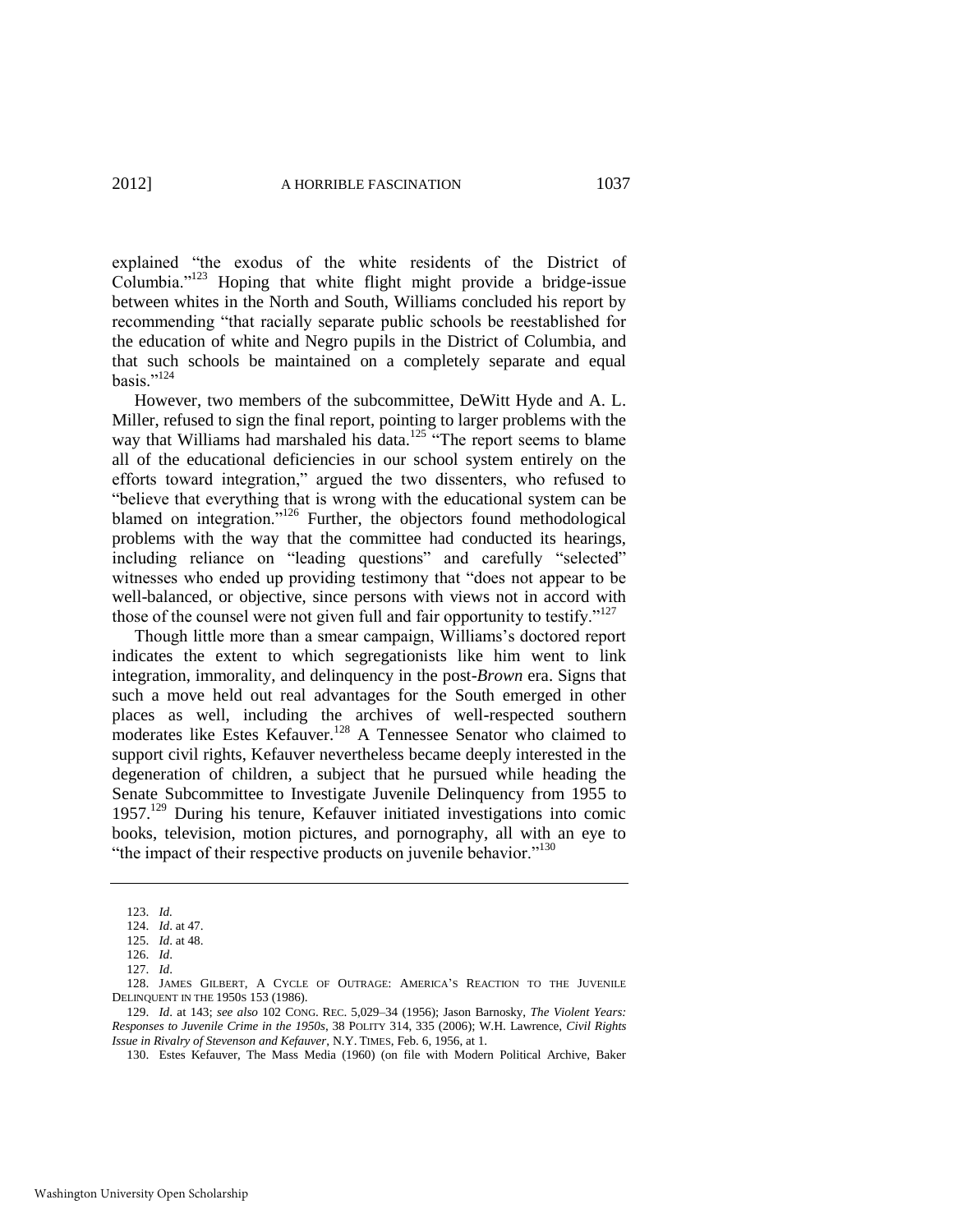Though he never once mentioned race, Kefauver echoed arguments made by segregationists like Williams, Talmadge, and Eastland about the vulnerability of children. In a speech on July 6, 1955, for example, he proclaimed that children are "subject to a wide variety of influences and conditions which tend to either lessen or increase [their] chances of becoming delinquent."<sup>131</sup> Such influences included poor family background, particularly parents who suffered from "financial lack, health, or emotional handicaps."<sup>132</sup> Kefauver also emphasized the role that schools played in child development, noting that they were the "only" social agency that comes in contact with every child," and that they remained "second only to the family in being responsible for preparing the child for life."<sup>133</sup>

Rather than push for the integration of public schools, however, Kefauver focused instead on "exploring ways in which the Federal Government can assist the States to strengthen and improve... correctional institutions, juvenile detention centers, and juvenile police bureaus."<sup>134</sup> Citing problems with funding and staff training, Kefauver articulated a federal role in juvenile justice, one that might be helpful in "fortifying and strengthening . . . delinquency institutions."<sup>135</sup> This interest tracked the attention of other moderates in the South who viewed juvenile justice as a critical part of the post-*Brown* paradigm, both as a means of assuaging white fears that integration would damage their children, and as a way of dealing with many of the behaviors that segregationists like John Bell Williams had highlighted in Washington, D.C. schools.<sup>136</sup>

Yet, Kefauver never drew a link between delinquency and desegregation. Why? One possible explanation is that he enjoyed black electoral support, and had been aided significantly by black voters in defeating a "Crump machine" candidate in  $1948$ .<sup>137</sup> Another related possibility is that Kefauver harbored aspirations of even higher office.<sup>138</sup>

Center, University of Tennessee).

<sup>131.</sup> Estes Kefauver, Statement of Senator Estes Kefauver on S. 728 Before the Senate Labor and Public Welfare Committee's Subcommittee on Juvenile Delinquency (July 6, 1955) (on file with the Modern Political Archive, Baker Center, University of Tennessee).

<span id="page-22-0"></span><sup>132.</sup> *Id*.

<sup>133.</sup> Memorandum, Senate Subcommittee to Investigate Juvenile Delinquency (July 6, 1956) (on file with Modern Political Archive, Baker Center, University of Tennessee).

<sup>134.</sup> Estes Kefauver, Opening Statement, United States Senate Judiciary Subcommittee to Investigate Juvenile Delinquency (Mar. 4, 1958) (on file with the Modern Political Archive, Baker Center, University of Tennessee).

<sup>135.</sup> *Id*.

<sup>136.</sup> Walker, *supra* note [107,](#page-18-0) at 1936–44.

<sup>137.</sup> *See* Strub, *Black and White*, *supra* not[e 21,](#page-5-0) at 685, 693.

<sup>138.</sup> GILBERT, *supra* note [128,](#page-21-0) at 144. *See generally* JOSEPH BRUCE GORMAN, KEFAUVER: A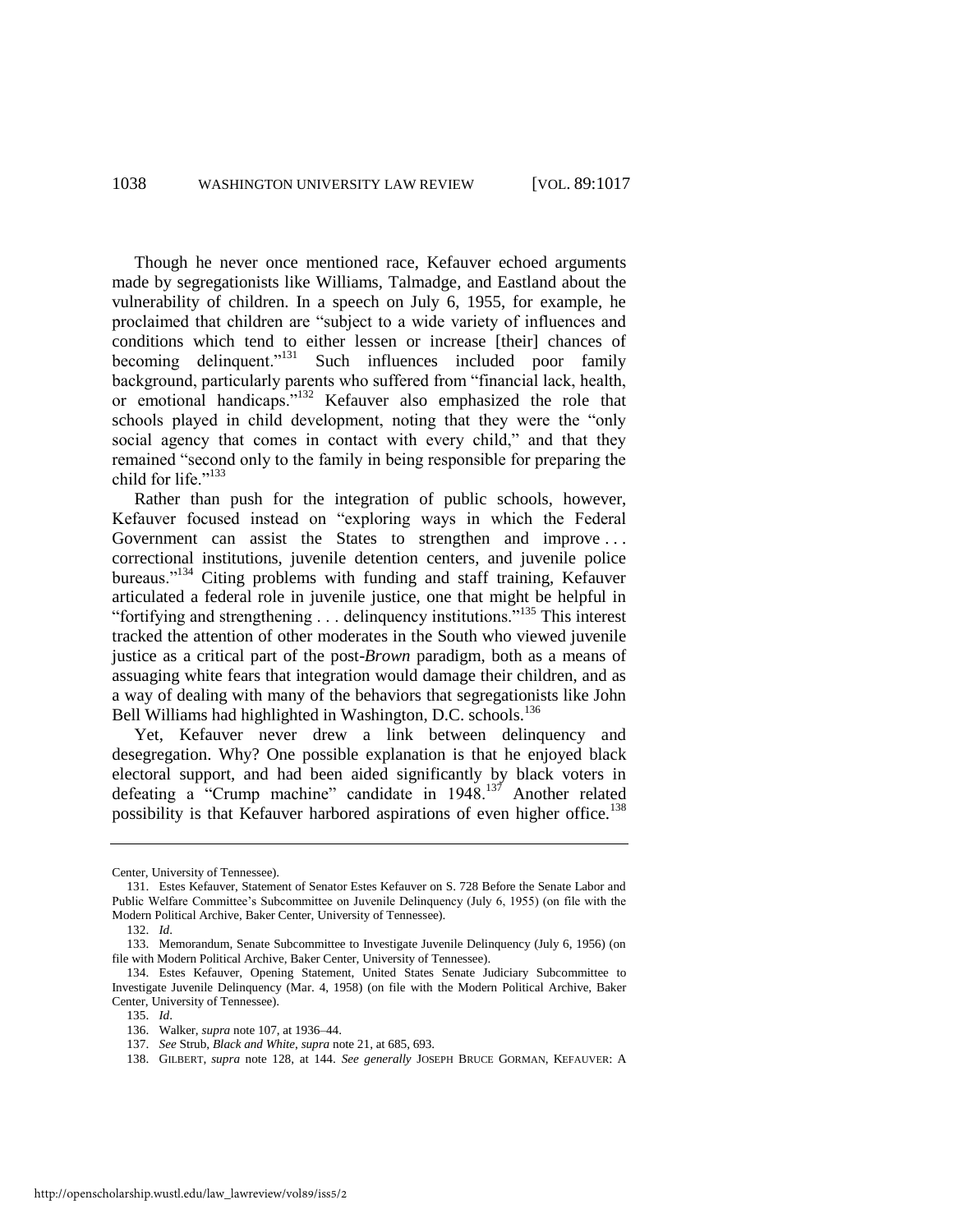Hoping for the White House, Kefauver may have deliberately avoided open discussions of race to secure not only black votes, but also white votes in the North and West.<sup>139</sup> Continuing along these lines, Kefauver worked carefully—perhaps more carefully than others—to align his policy positions with moral campaigns that mapped, but did not mention, race.

For example, during his time as head of the Subcommittee to Investigate Juvenile Delinquency, Kefauver developed a committed interest in fighting the evils of pornography. The Subcommittee investigated "pornography and the sale of pornographic literature to  $j$  investigative  $\int$   $\frac{1}{40}$  The Committee then recommended "to bar the shipment of indecent literature in interstate commerce."<sup>141</sup> One year later, Kefauver returned to the question of obscenity, this time issuing the report "Obscene and Pornographic Literature and Juvenile Delinquency."<sup>142</sup> In his conclusions, Kefauver called for "more stringent penalties for violations of laws concerning pornography," partly because of the "deleterious effect of pornographic literature" on "today's teen-age population."<sup>143</sup>

<span id="page-23-0"></span>Just as Kefauver raised the question of obscenity in the national arena, so too did Tennessee officials like Memphis film censor Lloyd Binford raise the question of obscenity at the local level—using it to ban interracial films.<sup>144</sup> To take just a few examples, Binford declared *Island in the Sun*, a film featuring interracial romance, obscene in  $1957<sup>145</sup>$  Similar controversy exploded over *I Spit on Your Grave*, a film about a "light-skinned black man" who exacts revenge for his brother's lynching by embarking on "multiple affairs with white girls," and the *L-Shaped Room*, a film about a

140. 102 CONG. REC. 5,030 (1956) (statement of Sen. Estes Kefauver).

POLITICAL BIOGRAPHY (1971).

<sup>139.</sup> *See* GILBERT, *supra* not[e 128,](#page-21-0) at 144. *See generally* GORMAN, *supra* not[e 138.](#page-22-0) 

<sup>141.</sup> *Id*.

<sup>142.</sup> SUBCOMM. TO INVESTIGATE JUVENILE DELINQUENCY, S. COMM. ON THE JUDICIARY, 84TH CONG., REP. ON OBSCENE AND PORNOGRAPHIC LITERATURE AND JUVENILE DELINQUENCY (Comm. Print 1956).

<sup>143.</sup> *Id*. at 66–67.

<sup>144.</sup> Strub, *Black and White*, *supra* not[e 22,](#page-5-1) at 694–6. For more on southern censorship boards and interracial film, see R. Bruce Brasell, "A Dangerous Experiment to Try": Film Censorship During the *Twentieth Century in Mobile, Alabama*, 15 FILM HIST. 81 (2003); Gregory C. Lisby, *―Trying to Define What May Be Indefinable‖: The Georgia Literature Commission, 1953–1973*, 84 GA. HIST. Q. 72 (2000); Pat Murdock, *The Lone "Lady Censor:" Christine Smith Gilliam and the Demise of Film Censorship in Atlanta*, ATLANTA HIST., Summer 1999, at 68; Brian O'Leary, *Local Government Regulation of the Movies: The Dallas System, 1966–93*, 48 J. FILM & VIDEO 46 (1996).

<sup>145.</sup> Strub, *Black and White*, *supra* not[e 22,](#page-5-1) at 697.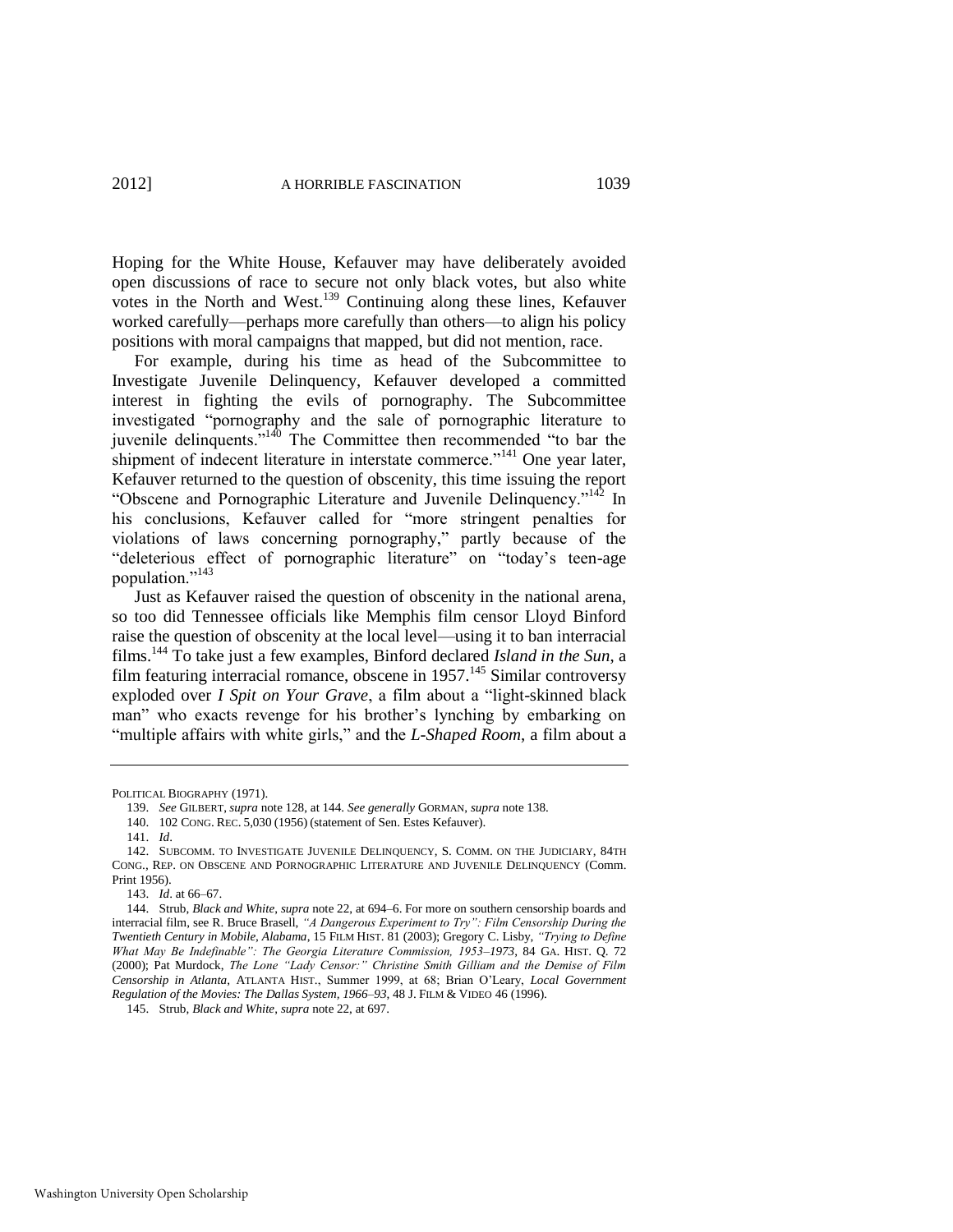"young pregnant white woman" who enjoys "unexpected intimacy" with a "lonely  $[N]$ egro musician."<sup>146</sup>

While Kefauver may have been motivated to control such films, battling pornography provided him with more than simply an excuse for suppressing interracial media; it also provided him with a facially-neutral, politically viable rationale for joining his southern kinsmen in dramatically curtailing the scope and reach of the Supreme Court. This became apparent in 1959, when Kefauver joined Eastland and Talmadge, both avid segregationists, in proposing an amendment to the United States Constitution.<sup>147</sup> Modeled after Eastland's earlier amendment removing power from the Court over questions of education, order, and health,<sup>148</sup> the new amendment proved more subtle, declaring simply that the rights of states to "decide on the basis of [their] own public policy questions of decency and morality" be not "abridged."<sup>149</sup>

<span id="page-24-2"></span><span id="page-24-1"></span><span id="page-24-0"></span>The impetus for the law, according to Talmadge, was not *Brown v. Board of Education* but *Kingsley International Picture Corporation v. Regents*, which declared states could not ban films deemed "immoral," such as *Lady Chatterley's Lover*.<sup>150</sup> To Eastland's mind, the ruling "struck a mortal blow to the power of a State to maintain within its borders minimum standards of decency and morality in the content of moving pictures offered for exhibition."<sup>151</sup> Of course, the ruling also raised the larger question of state regulation of morality generally, a field that had become increasingly active since *Brown.* Though Eastland, Talmadge, and Kefauver probably did not fear that *Kingsley* jeopardized the South's increasingly complex web of moral regulations on marriage, voting, schools, and public benefits, they undoubtedly saw an opportunity to remove such laws from the purview of the Supreme Court, guaranteeing a new era of racially coded Jim Crow.

Further, *Kingsley* allowed all three southerners—two staunch segregationists and one moderate—to recast themselves in the role of

149. *See supra* not[e 147.](#page-24-0) 

<sup>146.</sup> *Id*. at 699.

<sup>147. 105</sup> CONG. REC. 12,547 (1959).

<sup>148.</sup> *See supra* not[e 112](#page-19-0) and accompanying text.

<sup>150.</sup> Letter from Herman Talmadge to Estes Kefauver (Sept. 8, 1959), *in Control of Obscene Material: Hearings Before Subcomm. on Constitutional Amendments and Subcomm. to Investigate Juvenile Delinquency of the S. Comm. on the Judiciary*, 86th Cong. 57 (1960). *Kingsley International Pictures v*. Board of *Regents* 360 U.S. 684 (1959). *Lady Chatterley's Lover* was a rendition of the 1928 novel by D. H. Lawrence that recounted the tale of an English woman committing adultery with a gardener. *See* D.H. LAWRENCE, LADY CHATTERLEY'S LOVER (Michael Squires ed., Cambridge Univ. Press 1993) (1928).

<sup>151. 105</sup> CONG. REC. 13,964 (1959) (statement of Sen. James Eastland).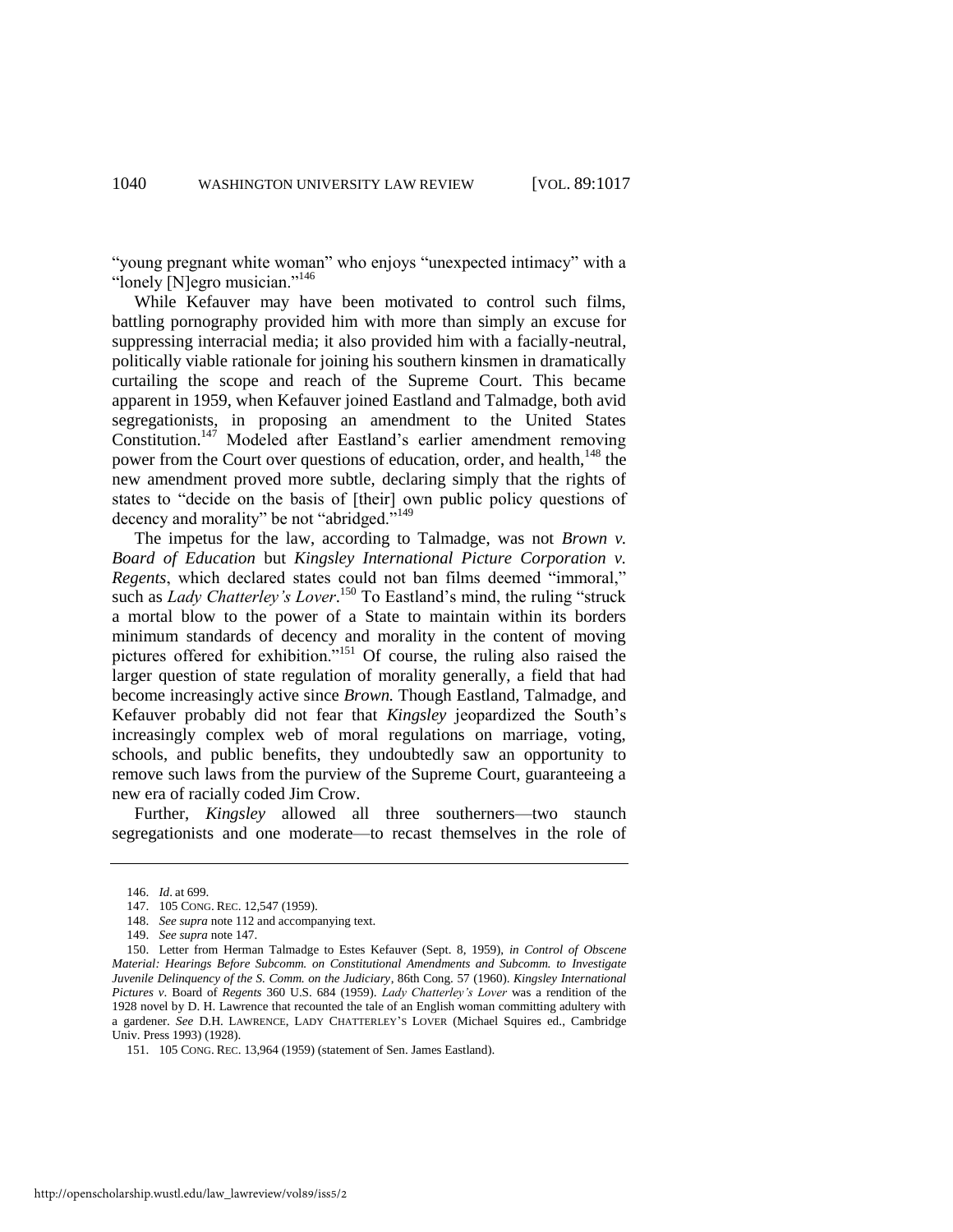fervent champions of decency, a position that segregationists had worked to occupy since *Brown*. For example, Eastland declared *Kingsley* a boon for pornography even though the decision restricted itself to questions of morality. "Something must be done," proclaimed Eastland, "to protect the children from these purveyors of filth and indecency in films, books, magazines, and all other forms of communication media."<sup>152</sup> Though *Kingsley* had nothing to do with "purveyors of filth," Eastland found the ruling a convenient excuse for raising the more salient issue of "the individual State and local community" being able to "set its standards for morality and public decency within the community."<sup>153</sup>

Talmadge reiterated this point, positing that the amendment removing moral regulations from the Court was necessary to combat other opinions as well. "The Supreme Court is notorious for its ultraliberal rulings," lamented the Georgia Senator, "[b]ut freedom, under the Court's interpretation will wreck this Nation more quickly and more completely than Khruschev and all his henchmen. History proves what happens to a Nation that loses its moral standards."<sup>154</sup> Moral standards, southern state legislatures agreed, pointed the way to a new era of state-enforced racial inequality in the South. Not only were southern states rapidly exchanging overtly racist laws for covertly racist moral regulations, but staunch segregationists were beginning to intimate that massive resistance itself was dead.

Indeed, just as Talmadge, Eastland, and Kefauver focused their attention on an apparently innocuous amendment concerning morals, so too did segregationist James Jackson Kilpatrick become interested in the question of obscenity. Not only did he begin a book on the pornography trade—*The Smut Peddlers*—but he also volunteered to write a bill on obscenity for a subcommittee of the Virginia State Senate.<sup>155</sup> Why? One possibility, of course, is that he arrived independently at the conclusion that pornography was a growing threat to the welfare of the nation. Yet, Kilpatrick's private correspondence hinted at two slightly more subtle rationales. First, Kilpatrick was already beginning to doubt the efficacy of massive resistance. In a letter dated March 12, 1959, he confessed that any law designed to thwart *Brown* that explicitly mentioned segregation or race comprised little more than "a sitting duck for the guns of Federal

<sup>152. 105</sup> CONG. REC. 16,973 (1959) (statement of Sen. James Eastland).

<sup>153.</sup> *Id*.

<sup>154.</sup> Letter from Herman Talmadge to Estes Kefauver, *supra* not[e 150.](#page-24-1) 

<sup>155.</sup> James J. Kilpatrick to Pyke Johnson, Jr. (Feb. 24, 1960) (on file with Special Collections, University of Virginia).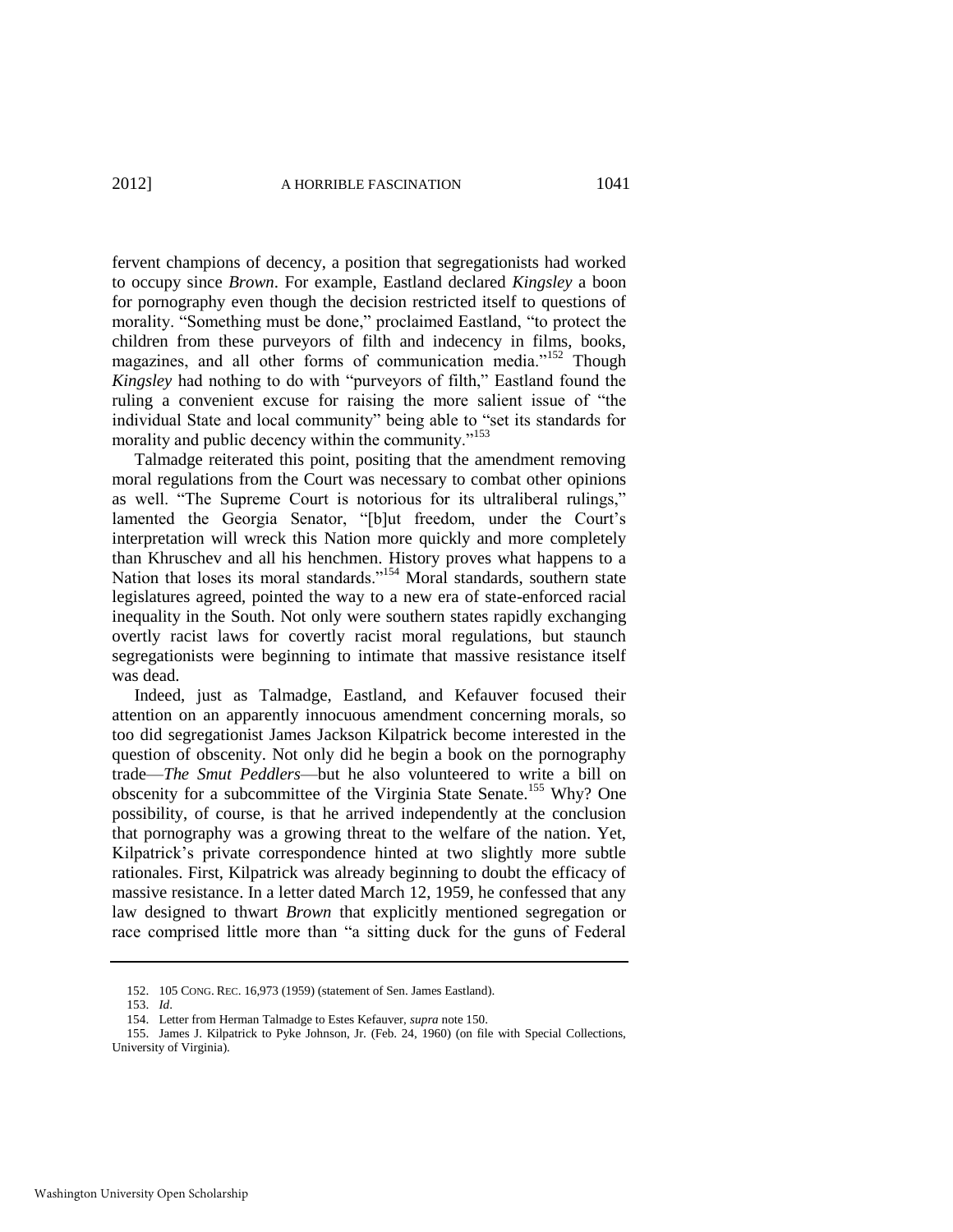judges."<sup>156</sup> Further, any "plan" aimed at preserving segregation, reasoned Kilpatrick, "never can succeed at all if it is tied in any way to the integration controversy."<sup>157</sup> Here, from the pen of interposition's architect, was a call for subterfuge—just the kind of subterfuge that Eastland's amendment reserving moral regulations to the states represented. And, here was an argument for making an appeal to the nation that might actually work.

Three years earlier, Kilpatrick had held out a similar hope for interposition, describing it as a viable theory that "offered a constitutional justification for resistance at a high level."<sup>158</sup> Unfortunately for him, few agreed. Rather than elevate southern discourse, interposition seemed to have corrupted it, giving white extremists more bile to spew at the nation's highest tribunal. By 1959, that bile had sickened America: Little Rock remained a painful memory, the Supreme Court had reaffirmed its judicial supremacy, and massive resistance had entered a "thermidorean reaction."<sup>159</sup> For Kilpatrick, who had long realized the South's desperate need to appeal to majority voters in the North and West, a new strategy was needed, a new slogan that might unite the region with the rest of the country and might turn back the federal tide.<sup>160</sup> Enter pornography. "I have come down pregnant with another book," wrote Kilpatrick in September 1959, "a serious, and I hope a thoughtful and a profitable book on the obscenity racket."<sup>161</sup> Though he did not mention segregation or race, familiar themes began to emerge between the new project and the old. As Kilpatrick described it, the "heart and soul" of the pornography trade was "not the grown-up sucker," but "the curious child, the adolescent of sixteen or seventeen receptive to a little dirty sex."<sup>162</sup> Kilpatrick noted that the officials questioned by the Committee to Investigate Juvenile

<sup>156.</sup> Letter from James J. Kilpatrick to Allen Taylor (Mar. 12, 1959) (on file with Special Collections, University of Virginia).

<sup>157.</sup> *Id*.

<sup>158.</sup> James Jackson Kilpatrick to Edward E. Lane (Jan. 7, 1960) (on file with Special Collections, University of Virginia).

<sup>159.</sup> BARTLEY, *supra* note [7,](#page-2-1) at 320.

<sup>160.</sup> Kilpatrick revealed his interest in northern appeals in an August 1957 letter:

We need to win friends and influence people in New England, the upper midwest, the Southwest, and the Pacific Coast States. We need to sell our position to them exactly as if we were selling automobiles, toothpaste or chewing gum, but we have yet to find any method of merchandising that seems to get the story across.

Letter from James J. Kilpatrick to Marie E. Jamison (Aug. 1957) (on file with Special Collections, University of Virginia).

<sup>161.</sup> Letter from James J. Kilpatrick to Pyke Johnson, Jr. (Sept. 11, 1959) (on file with Special Collections, University of Virginia).

<sup>162.</sup> KILPATRICK, *supra* not[e 1,](#page-2-0) at 5.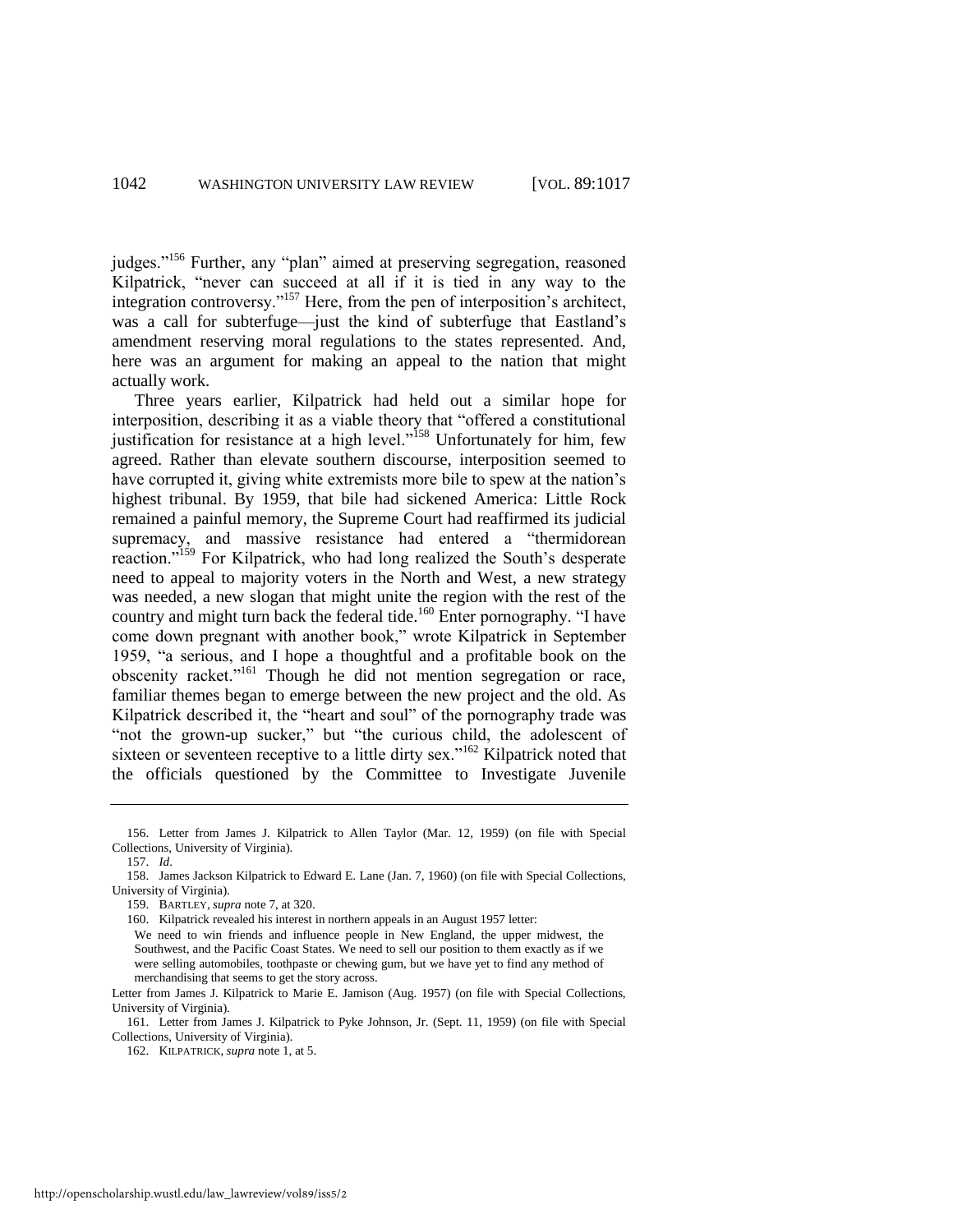Delinquency tended to agree "that lewd photographs and magazines" stimulate latent sexual desires among adolescents and tend to trigger serious sex crimes."<sup>163</sup> Conceding that concrete data proving obscenity caused delinquency was elusive, Kilpatrick nevertheless invoked "common sense," noting that "[b]etween 1948 and 1957 juvenile court cases increased by 136 per cent while the under-seventeen population [increased] by only 27 per cent."<sup>164</sup> Then, Kilpatrick referred to the testimony of Dr. George W. Henry, a professor of clinical psychiatry at Cornell, who agreed that children could "be sexually perverted by looking at, by studying, and by dwelling upon photos" that were pornographic.<sup>165</sup>

Kilpatrick's "common sense" view that obscenity encouraged delinquency coincided with the equally common sense view that integration encouraged delinquency, marking a tendency to view social reform generally through the lens of degeneracy. Precisely because pornography was increasingly considered a national threat to children—as Kefauver claimed—Kilpatrick saw in it bridge possibilities, an opportunity for communicating southern political positions to the nation, much like interposition. After documenting the myriad harms that pornography caused youth, in other words, Kilpatrick concluded that a localized, statecentered approach to the problem of porn made the most sense—a position that coincided nicely with opposition to *Brown*. Invoking Justice Harlan's opinions in the consolidated cases of *Alberts v. California* and *Roth v.*  United States,<sup>166</sup> Kilpatrick noted that "Congress has no substantive power over matters of sexual morality," a nod to the myriad moral regulations rapidly spreading through the South.<sup>167</sup> The only relevant constitutional provisions, he posited, were congressional powers "to establish post roads, to regulate commerce, and to control goods imported into the country."<sup>168</sup> To Kilpatrick's mind, none of these were particularly relevant to obscenity, meaning that "federal authority thus is attenuated, and 'the dangers of federal censorship in this field are far greater than anything the states may do.'"<sup>169</sup> Instead, he argued, the states should take control. "The fifty states," argued Kilpatrick, "provide fifty experimental laboratories, in which legislative bodies may experiment in different ways with the

<sup>163.</sup> *Id*. at 8.

<sup>164.</sup> *Id*. at 235.

<sup>165.</sup> *Id*. at 236.

<sup>166.</sup> Roth v. United States, 354 U.S. 476, 500–03 (1957) (Harlan, J., concurring in *Alberts*); *id*. at 503–08 (Harlan, J., dissenting in *Roth*).

<sup>167.</sup> KILPATRICK, *supra* not[e 1,](#page-2-0) at 290.

<sup>168.</sup> *Id*.

<sup>169.</sup> *Id*. (quoting *Roth*, 354 U.S. at 505 (Harlan, J., dissenting in *Roth*)).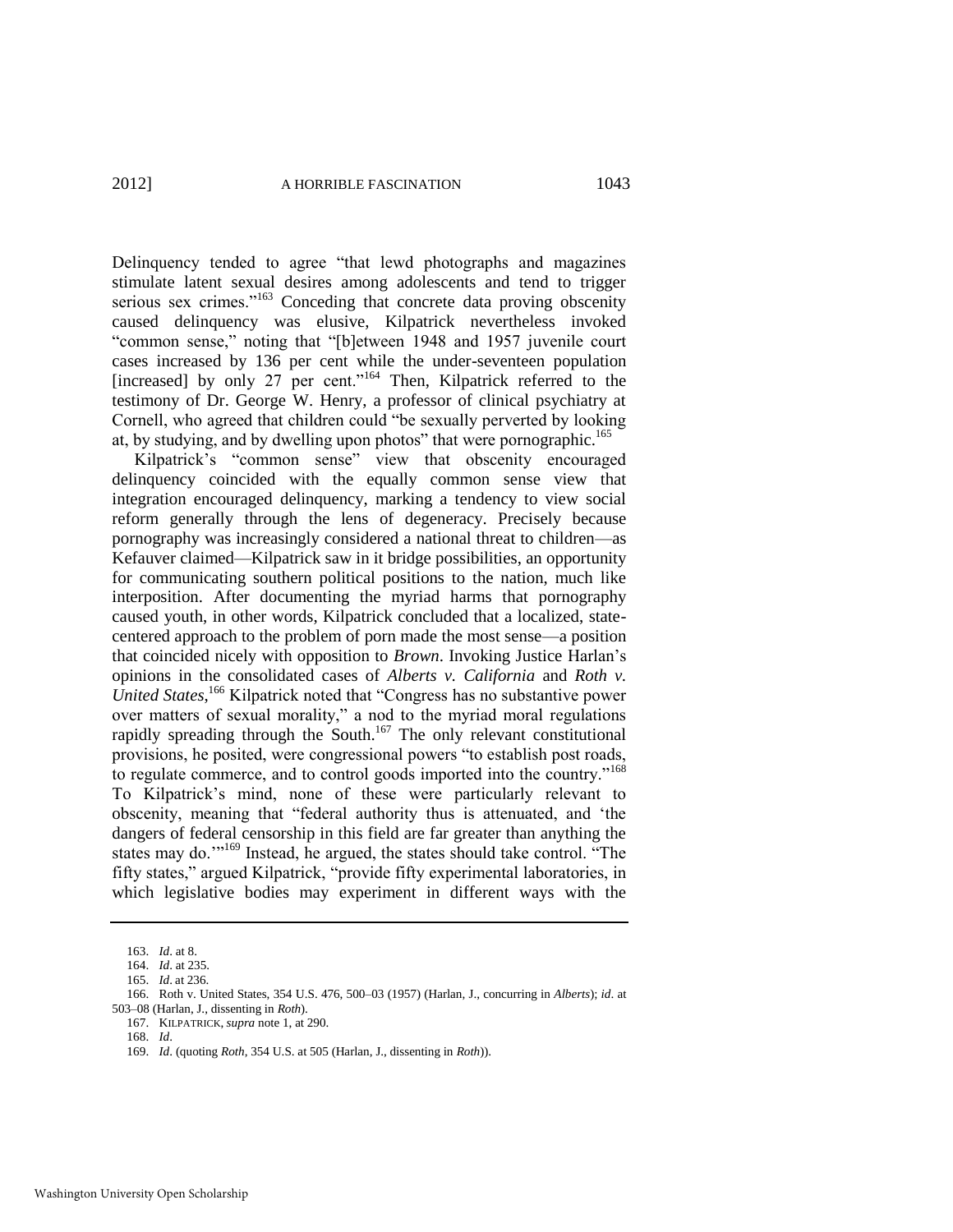treatment of social problems."<sup>170</sup> Acknowledging that certain states may choose to ban material that had literary merit, Kilpatrick took a remarkably federalist view. "If the State of Georgia sought to ban" a particular work, he surmised, "the literati of Atlanta could pick up a copy in New Orleans or New York, or order it by mail."<sup>171</sup> Presumably, the same would be true if "the State of Georgia" chose to assign students to schools based on attenuated notions of their moral character. Once reduced to the conscience of the community, segregation might live again.

Yet, Kilpatrick remained cautious. Already aware of how sterling arguments like interposition could be galloped through the mud, he took a conservatively liberal stance on the question of obscenity. To his mind, a second cultural conflict existed in the South, not a struggle between blacks and whites, but a "war" as Kilpatrick described it, "between the Philistines and the literati.<sup> $172$ </sup> In this war, the Philistines—represented by the likes of James Eastland and Herman Talmadge—consistently risked jeopardizing the South's politics by making those politics appear so histrionic that voters in the North and West recoiled—just as they had recoiled when extremists besmirched the legal theory of interposition. If the South were to truly wage, and win, a new cultural war, believed Kilpatrick, it would have to adopt a more educated tone and acquire a more discerning taste. The discriminators, literally, had to become more discriminating. "It is this inability to discriminate, on the part of the Philistines," wrote Kilpatrick, "that has caused me so much trouble." $173$  "The same unreasoning illogic that alphabetizes *Tortilla Flat* and *Turbulent Daughters* side by side in [a National Organization for Decent Literature] list," he lamented, "sees a work of D. H. Lawrence, a dirty picture from Roy Oakley, and a contraceptive device all brought to bar under the same" obscenity law. $174$ Such failures to discriminate, he complained, make "no sense to me." $175$ 

To rescue the South's Philistines from themselves, Kilpatrick advanced a moderate obscenity law for Virginia, meanwhile establishing a fund for cultural uplift in the state. Perhaps ironically, he received a donation for his fund from Harper Lee, one of the South's most nationally recognized authors.<sup>176</sup> Just as Kilpatrick had feared, a local white school board had

<span id="page-28-0"></span><sup>170.</sup> *Id*.

<sup>171.</sup> *Id*. at 291.

<sup>172.</sup> Letter from James J. Kilpatrick to Editor, Publishers' Weekly (Mar. 14, 1960) (on file with Special Collections, University of Virginia).

<sup>173.</sup> KILPATRICK, *supra* not[e 1,](#page-2-0) at 288.

<sup>174.</sup> *Id*.

<sup>175.</sup> *Id*.

<sup>176.</sup> *Harper Lee Twits School Board in Virginia for Ban on Her Novel*, N.Y. TIMES, Jan. 16,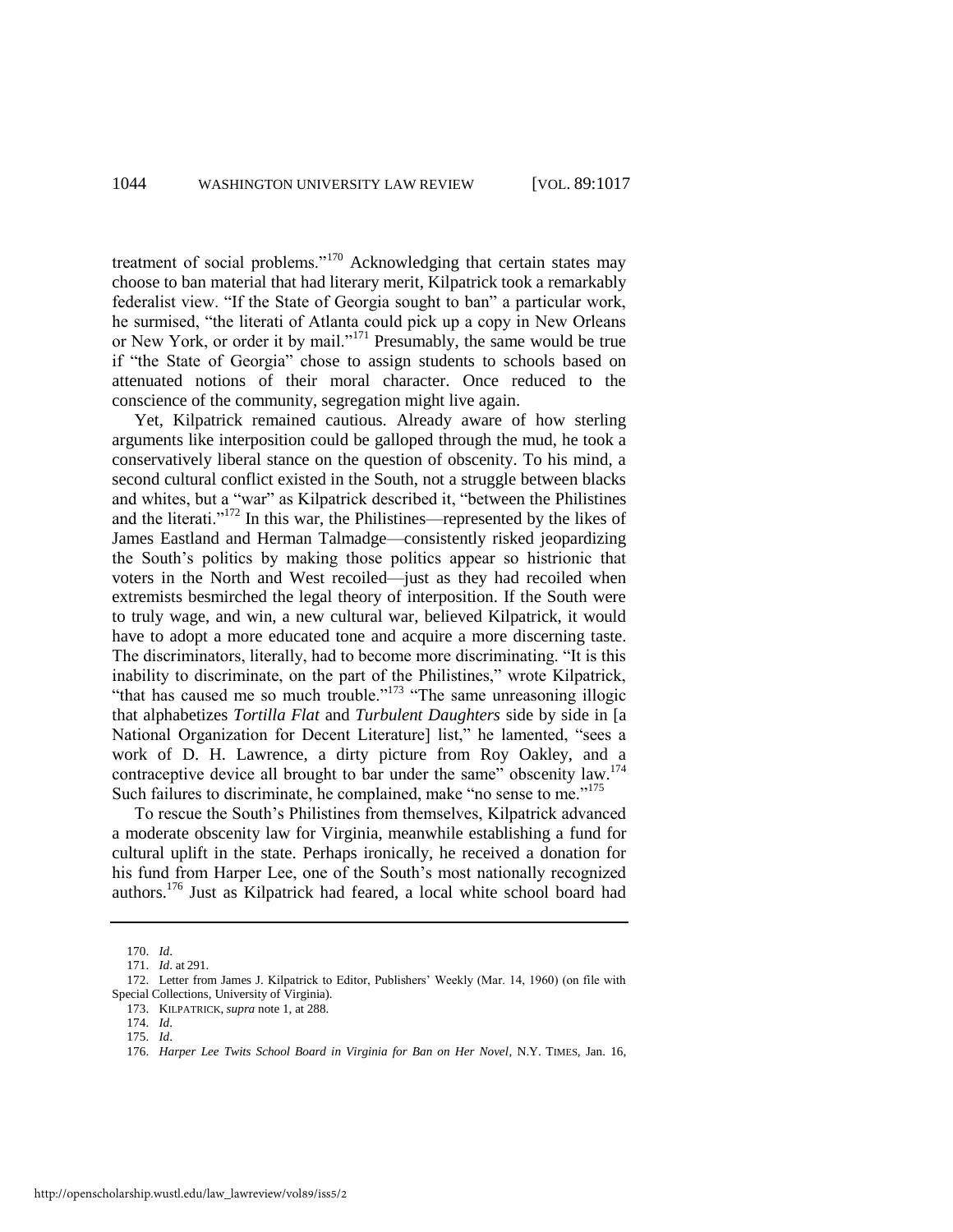embarrassed itself by banning Lee's novel *To Kill a Mockingbird* for being "immoral,"<sup>177</sup> the same charge leveled at *Lady Chatterley's Lover* in *Kingsley v. Regents*. <sup>178</sup> Outraged, Lee sent Kilpatrick ten dollars to enroll the Hanover County, Virginia, school board "in any first grade of its choice."<sup>179</sup> Rather than an "immoral" celebration of integration, lamented Lee, *To Kill a Mockingbird* represented "a code of honor" that was "the heritage of all Southerners,"<sup>180</sup> an odd formulation given that the book had come to be associated with the black struggle for civil rights, not southern honor or history.<sup>181</sup> Yet, Lee's invocation of southern honor implied that she too was interested in advancing a positive stereotype of the white segregationist, a move exemplified by Lee's lead character Atticus Finch, an endearing lawyer who treated blacks with affection and respect.<sup>182</sup> That Lee enlisted Kilpatrick in a defense of her book underscores the manner in which white cultural elites struggled to reframe Jim Crow in a positive light, countering negative frames of segregationists perpetuated by both white extremists and the Civil Rights Movement.

To illustrate just how intensely movement activists and segregationists engaged one another on cultural terrain, the next Part will recover direct exchanges between prominent segregationists like James Jackson Kilpatrick and black proponents of civil rights like James Baldwin and Martin Luther King, Jr., over the question of stereotyping. Out of this picture emerges a glimpse of the significance that popular culture played in the struggle for civil rights.

#### IV. CULTURAL EXCHANGE

Lee's frustration with Virginia extremists—the very whites who banned her book in Hanover County—belied a larger struggle that the white "literati" would wage in the 1960s to preserve a dignified defense of segregation in the South. The effort to advance a culturally positive frame for Jim Crow suffered setbacks by white extremists and black activists, including black "literati" who openly challenged white claims to cultural

<sup>1966,</sup> at 82.

<sup>177.</sup> *Id*.

<sup>178</sup>*. See supra* not[e 150.](#page-24-2) 

<sup>179.</sup> *Harper Lee Twits School Board in Virginia for Ban on Her Novel*, *supra* not[e 176.](#page-28-0) 

<sup>180.</sup> *Id*.

<sup>181</sup>*. To Kill a Mockingbird* had sold over three million copies by May 1962. *See* Thomas McDonald, *‗Bird' in Hand: Producers Accent Authentic Southern Ways in Adapting Novel to Screen*, N.Y. TIMES, May 6, 1962, at 149.

<sup>182.</sup> *See* HARPER LEE, TO KILL A MOCKINGBIRD (1960).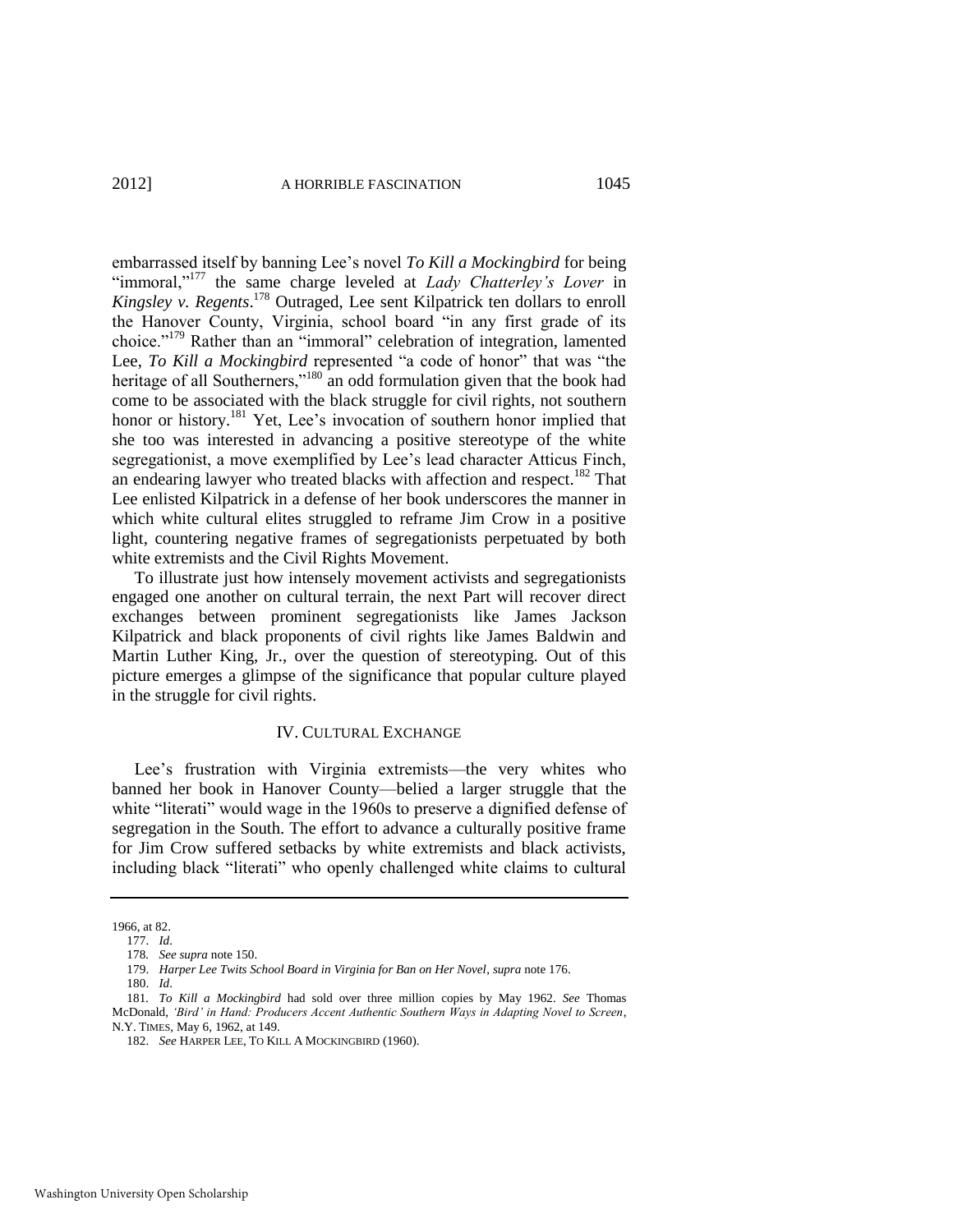supremacy. To take just a few examples, in 1963 black author James Baldwin took on Kilpatrick in an anthology commemorating the 100th anniversary of emancipation in America. Baldwin's comments targeted segregationist efforts to advance negative black stereotypes. "White people," charged Baldwin, "will have to ask themselves precisely why they found it necessary to invent [negative racial stereotypes of African Americans]" while "[b]lack people will have to do something very hard, too, which is to allow the white citizen his first awkward steps toward maturity."<sup>183</sup> A clear slap in the face to Kilpatrick and others who claimed that whites were culturally superior, Baldwin's allusion to white immaturity underscored the manner in which black activists sought to invert racial stereotypes—in this case recasting African Americans as superior to whites, a point that Baldwin sharpened by suggesting blacks cure whites of their psychological shortcomings. "We have, indeed," Baldwin continued, subtly alluding to the psychological data in footnote 11 of *Brown*, "functioned in this country in precisely that way for a very long time—we were the first psychiatrists here."<sup>184</sup> Baldwin's reference to blacks as psychiatrists echoed *Brown*'s reliance on psychiatry, even as it underscored a larger point, exemplified in the title of his essay, that southern whites suffered psychological dysfunction, a "White Problem," as he put it, that African Americans needed to help them with.<sup>185</sup> Incensed, Kilpatrick responded to Baldwin's charge, but not before reading Baldwin's *Fire Next Time*, which deliberately challenged the segregationist claim that blacks suffered from lower cultural standards than whites. "White people cannot, in the generality," wrote Baldwin, "be taken as models of how to live. Rather, the white man is himself in sore need of new standards, which will release him from his confusion and place him once again in fruitful communion with the depths of his own being."<sup>186</sup> Indignant, Kilpatrick confessed to being shocked that Baldwin did not want to adopt "the white man's cultural, social, religious, or moral values," and he countered briskly that neither were whites "interested in adopting the Negro's cultural, social, religious, or moral values," values that, in Kilpatrick's prejudiced view, had contributed little to Western Civilization since the days of slavery.<sup>187</sup> Africa's "phallic sculptures,"

<sup>183.</sup> James Baldwin, *The White Problem*, *in* 100 YEARS OF EMANCIPATION 88 (Robert A. Goldwin ed., 1964).

<span id="page-30-0"></span><sup>184.</sup> *Id*.

<sup>185.</sup> *Id*.

<sup>186.</sup> JAMES BALDWIN, THE FIRE NEXT TIME 110–11 (Dial Press 1963) (1962).

<sup>187.</sup> James Jackson Kilpatrick, *View from a Southern Exposure*, *in* 100 YEARS OF EMANCIPATION 124 (Robert A. Goldwin ed., 1964).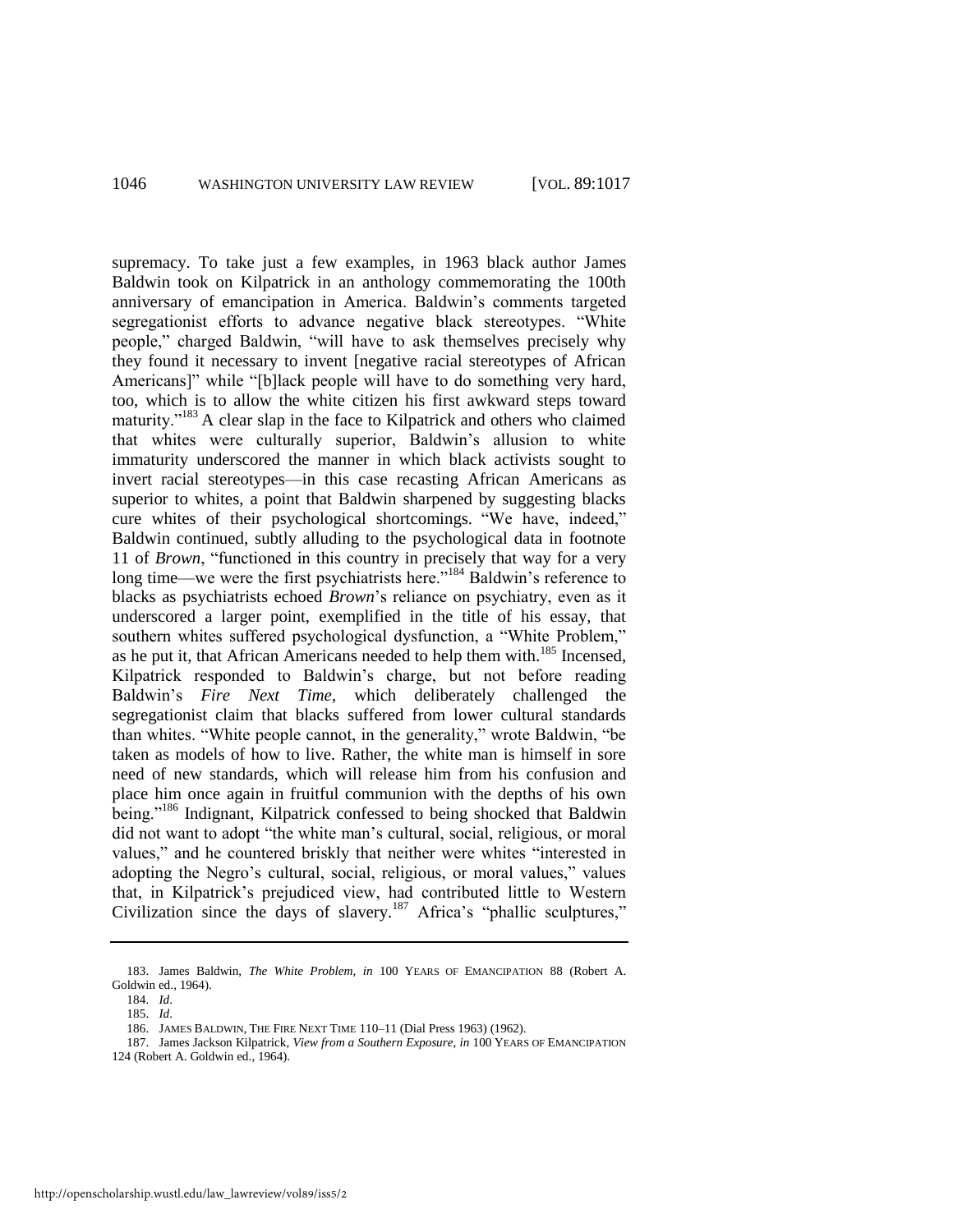mocked Kilpatrick, "are truly very fine phallic sculptures. Doubtless they are. The mud huts were the strongest mud huts ever contrived. . . . [B]ut if true, what then? Is a mud hut a Monticello, a carved root a bust by Rodin?"<sup>188</sup>

Kilpatrick's invocation of art and architecture to counter Baldwin underscores the extent to which debates about culture infused the discourse of civil rights in the 1960s. Direct action protest contributed to these debates, often challenging segregationist stereotypes and pressing theorists like Kilpatrick to amend—though not surrender—their cultural positions. For example, during the student sit-ins of 1960, Kilpatrick conceded that well-dressed, disciplined black college students posed a challenge to white stereotypes of black cultural inferiority, even inverting these stereotypes and making whites look backward and uncivilized. In 1960, Kilpatrick wrote:

Many a Virginian must have felt a tinge of wry regret . . . in reading of Saturday's "sitdowns" by Negro students in Richmond stores. Here were the colored students, in coats, white shirts, ties, and one of them was reading Goethe and one was taking notes from a biology text. And here, on the sidewalk outside, was a gang of white boys come to heckle, a ragtail rabble, slack-jawed, black-jacketed, grinning fit to kill, and some of them, God save the mark, were waving the proud and honored flag of the Southern States in the last war fought by gentlemen. *Eheu!* It gives one pause.<sup>189</sup>

Kilpatrick's disappointment with the poor behavior of white hecklers—the very philistines that he and Harper Lee loathed—pointed to the manner in which direct action protest inverted racial stereotypes of black cultural inferiority. Black demonstrators deliberately upset such stereotypes, purposely remaining non-violent, intentionally embarrassing their white counterparts, and, as Kilpatrick noted in Richmond, even appropriating elite cultural markers—in this case Goethe—something that the white "rabble" eschewed.

Aware of the manner in which such protest could either challenge or reinforce stereotypes, black activist James Lawson stressed the importance of maintaining a particular cultural image to the success of direct action protest. One of the leaders of the student sit-ins in Nashville, Lawson advised women who wanted to participate in demonstrations to wear

<sup>188.</sup> *Id*. at 113.

<sup>189.</sup> *The Sitdowns*, RICHMOND NEWS LEADER, Feb. 22, 1960, at 8.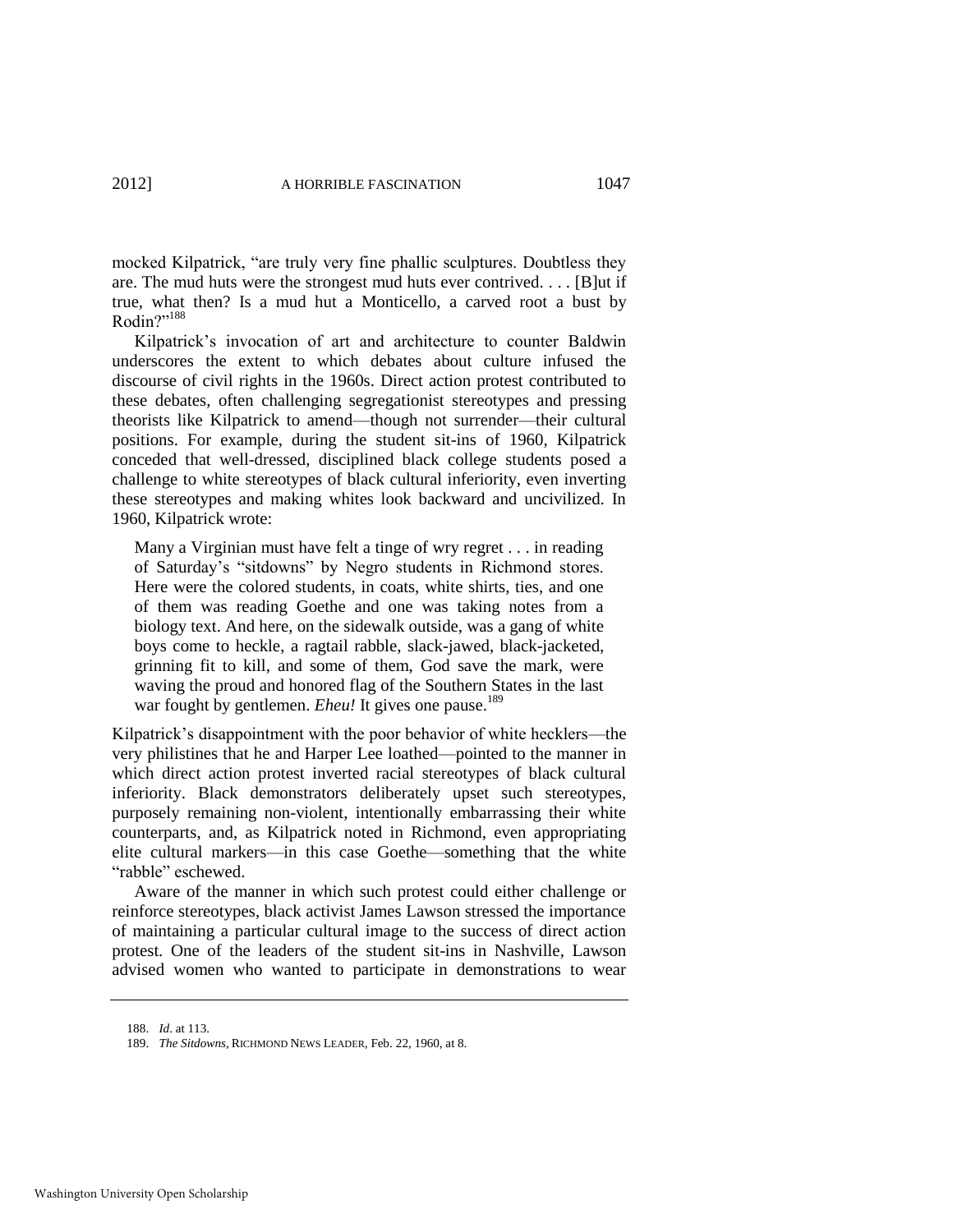<span id="page-32-0"></span>stockings and heels, while men should don coats and ties.<sup>190</sup> John Lewis, who also worked with Lawson, routinely handed out rules of engagement to student demonstrators that focused not only on dress, but on manners, including directives that students remain courteous, sit straight while at the counter, and refrain from cursing.<sup>191</sup>

As black demonstrators deliberately enlisted cultural practice, language, dress, and so on, white voices joined Kilpatrick in lamenting the precise manner in which the sit-ins exposed white cultural deficiencies. "[S]outhern white people are human," exclaimed Georgia Senator Richard Russell.<sup>192</sup> He continued, "They feel that they are being baited like animals ... What is more, they feel that they are being baited for political purposes . . . . They are sensitive; this is no time to be trying to provoke a race riot."<sup>193</sup> Russell's confession that southern whites were easily baited—"like animals"—hinted at an insecurity that gripped elite southerners, an insecurity that the white South generally could not, in fact, live up to its pretensions of cultural superiority. If black demonstrators continued exposing those pretensions, both Kilpatrick and Russell feared that national attitudes towards the region might shift in favor of civil rights. In reference to the violence that the sit-ins risked provoking from "sensitive" southern whites, Russell claimed to "know who will be blamed for it" and "who will be denounced all over the country."<sup>194</sup> He concluded, "It will be the white people of the South."<sup>195</sup>

To bolster white legitimacy, Russell turned to personal morality, underscoring the link between civil rights and sex. "Why do not those newspapers that constantly criticize" the South, argued Russell, "advise" our Negro friends to do something to improve themselves," including "reduce their illegitimacy from 10 times that of the rest of the country to 5 times."<sup>196</sup> Russell's charge resonated with arguments made by other segregationists, including Judge Thomas Pickens Brady's argument that "obscenity and depravity" permeated black culture and justified Jim Crow.<sup>197</sup> Of course, such malevolent portrayals of black life as obscene

<sup>190.</sup> TAYLOR BRANCH, PARTING THE WATERS: AMERICA IN THE KING YEARS, 1954*–*63, at 274 (1988).

<sup>191.</sup> TOWNSEND DAVIS, WEARY FEET, RESTED SOULS: A GUIDED HISTORY OF THE CIVIL RIGHTS MOVEMENT 356 (1998).

<sup>192. 106</sup> CONG. REC. 3,700 (1960) (statement of Sen. Richard Russell).

<sup>193.</sup> *Id*.

<sup>194.</sup> *Id*.

<sup>195.</sup> *Id*.

<sup>196.</sup> *Id*. at 3,699 (internal quotation marks omitted).

<sup>197.</sup> BRADY, *supra* not[e 29,](#page-7-0) at 47.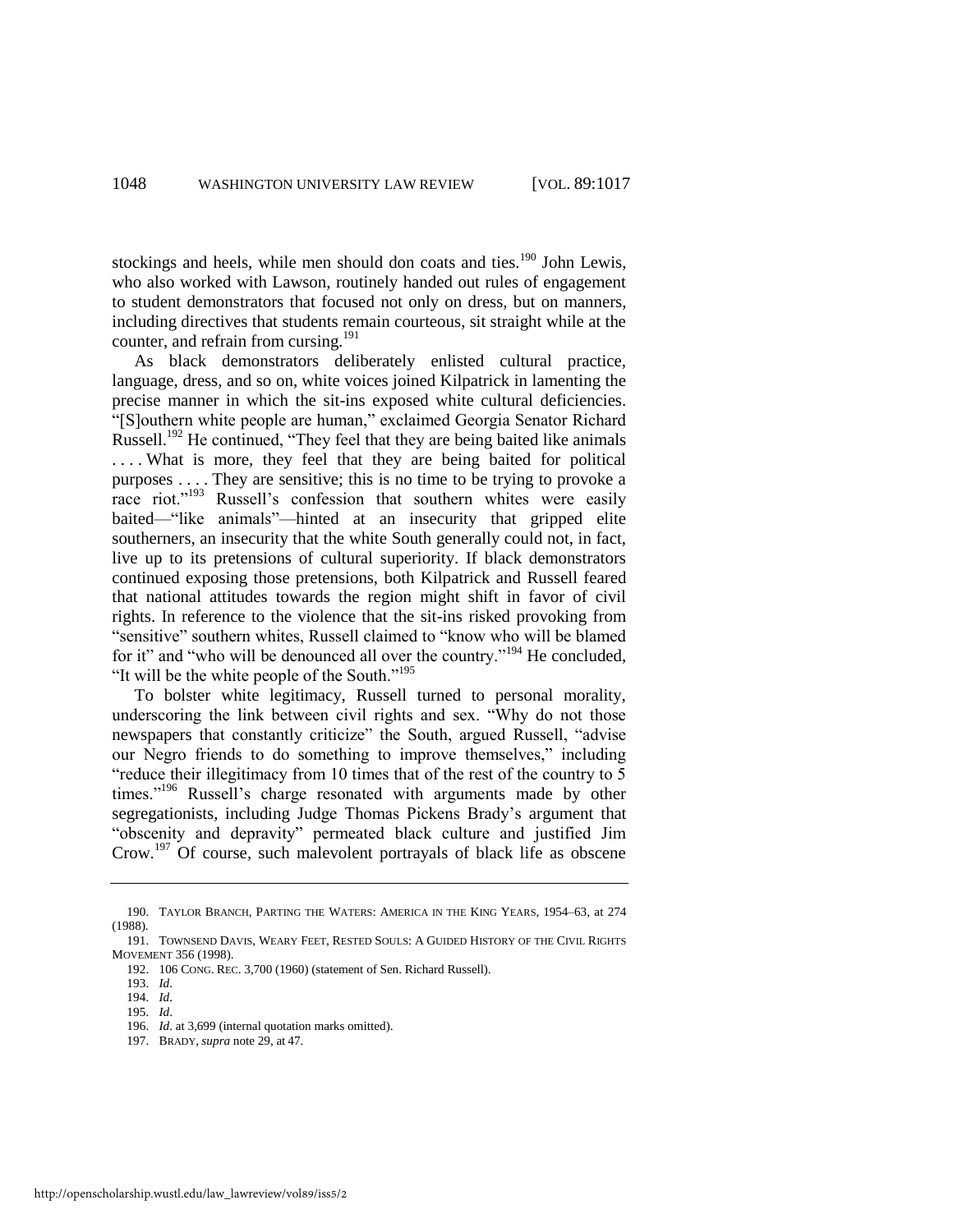belied segregationists' own efforts to artificially exaggerate the extent of black degeneracy, something that the Mississippi legislature attempted by invalidating common law marriage. Further, segregationist attempts to portray black culture as sexually licentious did little to assuage their own fears that a majority of whites might in fact be more than happy to mix socially and romantically with blacks under integrated conditions.

Such fears became apparent in 1957, when Twentieth Century Fox released *Island in the Sun*, which featured two interracial couples,<sup>198</sup> these two relationships disturbed segregationists in Memphis so much that they declared the film "offensive to moral standards" and censored it, a move replicated in other cities across the South.<sup>199</sup> Of course, such outright declarations of interracial relations as obscene were unconstitutional, even as they underscored the manner in which obscenity itself became part of a larger discourse on race, rights, and sex.

Picking up on the same discourse that had driven states like Mississippi and North Carolina to tinker with illegitimacy rates, for example, Richard Russell argued that Congress "should put a stop to this business of establishing relief programs that encourage illegitimacy,"<sup>200</sup> even as he leveled his guns at civil rights leaders who also happened to be ministers, a clear attempt to counter the "moral" message of Martin Luther King, Jr., Andrew Young, and others. "Why do the Negro preachers not do something," queried Russell, "about unfortunate conditions such as I have mentioned?"201

Of course, black preachers involved in the Civil Rights Movement focused on obtaining civil rights, not reducing out-of-wedlock births—an issue that should have had little to do with constitutional rights. Yet, even high-ranking black activists like King recognized the manner in which white segregationists would, and did, use questions of sexual culture to undermine black constitutional positions: "The 'behavior deviants' within the Negro community stem from the economic deprivation, emotional frustration, and social isolation which are the inevitable concomitants of segregation. When the white man argues that segregation should continue because of the Negro's lagging standards, he fails to see that the standards lag because of segregation.<sup>7202</sup> Despite King's awareness that differences

<sup>198.</sup> ISLAND IN THE SUN (Twentieth Century Fox 1957).

<sup>199.</sup> *See supra* not[e 145 a](#page-23-0)nd accompanying text.

<sup>200. 106</sup> CONG. REC. 3,699 (1960) (statement of Sen. Richard Russell).

<sup>201.</sup> *Id*.

<sup>202.</sup> MARTIN LUTHER KING, JR., STRIDE TOWARD FREEDOM: THE MONTGOMERY STORY 222–23 (1958).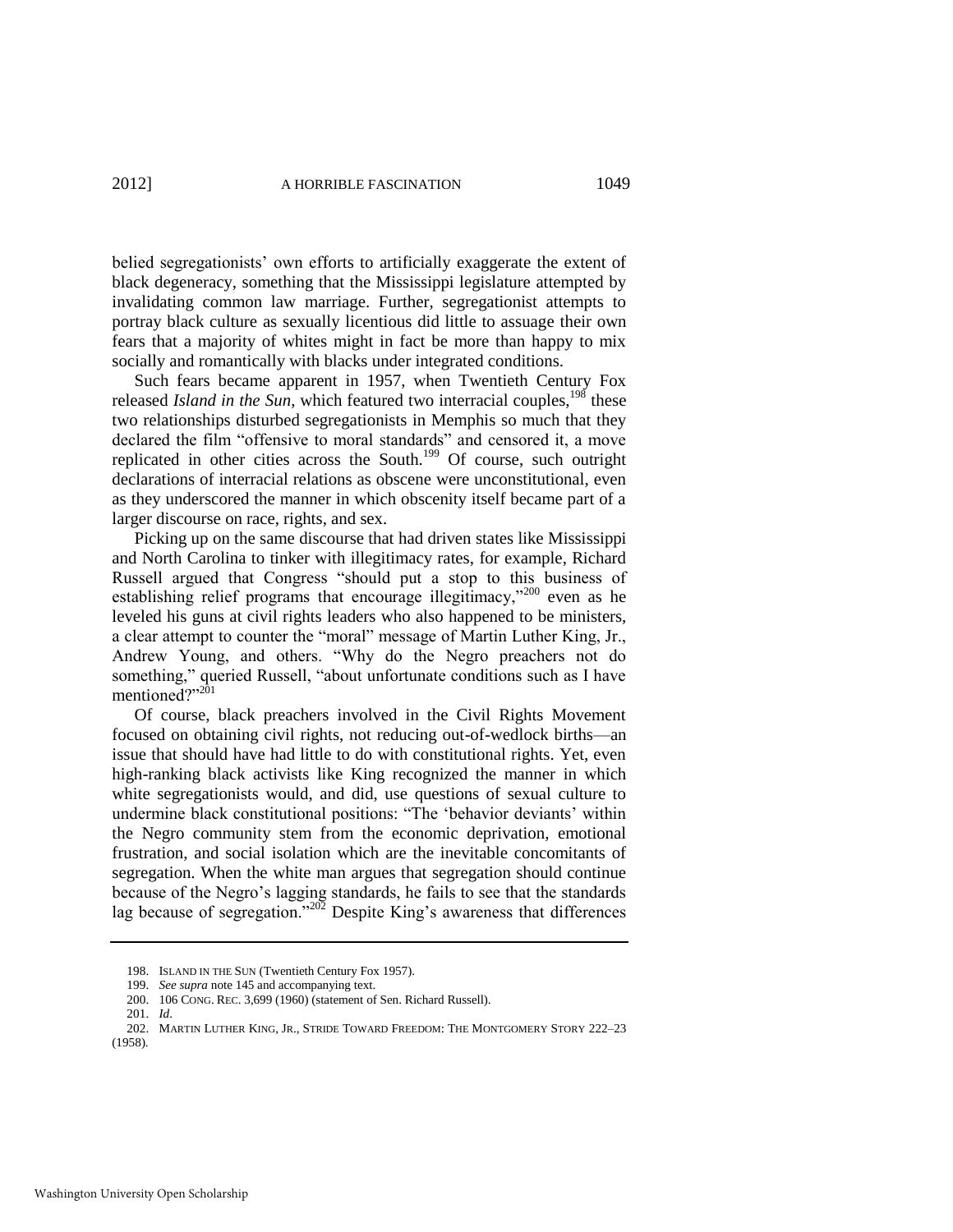in standards had little to do with innate racial traits, he conceded that the question of standards was so linked to the question of legal rights in the South that improving black standards—even though they had nothing to do with formal, constitutional claims—could in fact have a constitutional effect:

―By improving our standards here and now we will go a long way toward breaking down the arguments of the segregationist. . . . [W]e must work on two fronts. On the one hand, we must continue to resist the system of segregation which is the basic cause of our lagging standards; on the other hand we must work constructively to improve the standards themselves. There must be a rhythmic alternation between attacking the causes and healing the effects.<sup>203</sup>

<span id="page-34-0"></span>King's awareness of the standards/rights link derived directly from his experience in Montgomery. In fact, leaders in Montgomery had wrestled with the cultural contingency of rights since at least 1955, when an African American woman named Claudette Colvin refused to give up her seat on a city bus.<sup>204</sup> Interested in launching a test case challenging Montgomery's segregated transportation system, local civil rights leaders Edgar Daniel Nixon and Jo Ann Robinson considered using Colvin as a plaintiff but ultimately rejected the idea once they discovered that she was pregnant and single.<sup>205</sup> Colvin's own mother confessed that her daughter had "done took a tumble."<sup>206</sup> Shortly thereafter, another African American woman—Mary Louise Smith—also refused to give up her seat to a white on a Montgomery bus. Smith's candidacy failed because of her family background, particularly her father's alcoholism.<sup>207</sup> As Nixon later put it, if reporters attempted to interview the Smith family, "we wouldn't have a leg to stand on." $208$ 

<span id="page-34-1"></span><sup>203.</sup> *Id*. at 223–24.

<sup>204.</sup> *See* J. MILLS THORNTON III, DIVIDING LINES: MUNICIPAL POLITICS AND THE STRUGGLE FOR CIVIL RIGHTS IN MONTGOMERY, BIRMINGHAM, AND SELMA 54*–*55 (2002).

<sup>205.</sup> *Id*.

<sup>206.</sup> DANIELLE L. MCGUIRE, AT THE DARK END OF THE STREET: BLACK WOMEN, RAPE, AND RESISTANCE—A NEW HISTORY OF THE CIVIL RIGHTS MOVEMENT FROM ROSA PARKS TO THE RISE OF BLACK POWER 74 (2010). J. Mills Thornton places responsibility for Colvin's failed candidacy on both her parents and Nixon. THORNTON, *supra* note [204,](#page-34-0) at 54*–*55. Taylor Branch also describes Nixon's role in rejecting Colvin due to her pregnancy. BRANCH, *supra* not[e 190,](#page-32-0) at 122*–*23; *see also*  DAVID J. GARROW, BEARING THE CROSS: MARTIN LUTHER KING, JR., AND THE SOUTHERN CHRISTIAN LEADERSHIP CONFERENCE 15*–*16 (1988); ALDON D. MORRIS, THE ORIGINS OF THE CIVIL RIGHTS MOVEMENT: BLACK COMMUNITIES ORGANIZING FOR CHANGE 53 (1984).

<sup>207.</sup> BRANCH, *supra* not[e 190,](#page-32-0) at 127.

<sup>208.</sup> *Id*.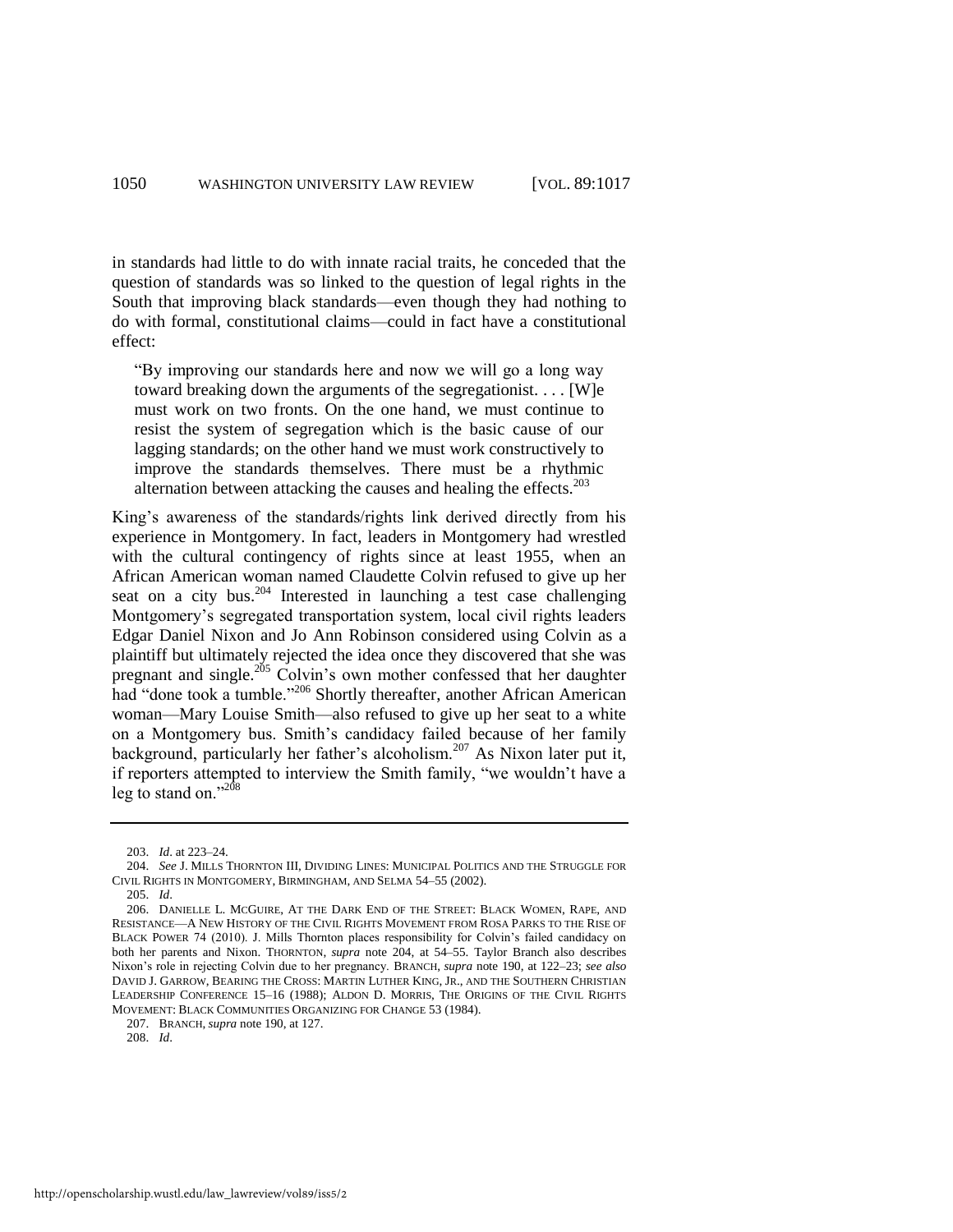Cultural considerations pushed movement leaders to advance the case of Rosa Parks, a longtime member of the local NAACP and Claudette Colvin's NAACP Youth Council mentor.<sup>209</sup> Unlike Colvin and Smith, Parks had no illegitimate children and no history of familial alcoholism. While this quality should have been as irrelevant as basic citizenship, it made her better suited, culturally, to bring a constitutional case.  $2^{10}$ According to Jo Ann Robinson, "Mrs. Parks had the caliber of character we needed to get the city to rally behind us."<sup>211</sup>

Just as Rosa Parks satisfied the invisible cultural requirements needed to claim constitutional rights, so too did the college students that participated in the 1960 sit-ins challenge the cultural presumptions bolstering black repression and white supremacy. As black activist James Farmer noted:

Newspaper and television accounts of the sit-ins suggested a picture which reversed the common stereotypes. Inside, at the lunch counters, sat well-dressed, well-mannered Negro college students with their calculus and philosophy books, quietly asking for a cup of coffee; outside, crowds of white boys with duck-tail haircuts and leather jackets grinned and shuffled their feet and tried to start trouble. $^{212}$ 

That hairstyles, clothing, and other distinctly cultural attributes factored into the significance of civil rights demonstrations reveals the cultural contingency of rights in the 1960s, a subtext rarely acknowledged by constitutional scholars of the period.

Yet, Kilpatrick continued to hammer the question of illegitimacy. "[T]he rate of illegitimacy among American Negroes creeps steadily," he wrote in 1963, "toward the point at which one of every four Negro babies will be born in bastardy.<sup>213</sup> Conceding that "the white man is no paragon of virtue," Kilpatrick maintained that beneath the legalist debate over constitutional rights lay a much larger debate over culture and behavior.<sup>214</sup> "We are talking of manners," he posited, "of civility, of sobriety, of restraints upon carnality." $^{215}$ 

214. *Id*.

<sup>209.</sup> *Id*.

<sup>210.</sup> *Id*.

<sup>211.</sup> GARROW, *supra* not[e 206,](#page-34-1) at 16.

<sup>212.</sup> JAMES FARMER, FREEDOM—WHEN? 67*–*68 (1965).

<sup>213.</sup> Kilpatrick, *supra* not[e 187,](#page-30-0) at 127.

<sup>215.</sup> *Id*.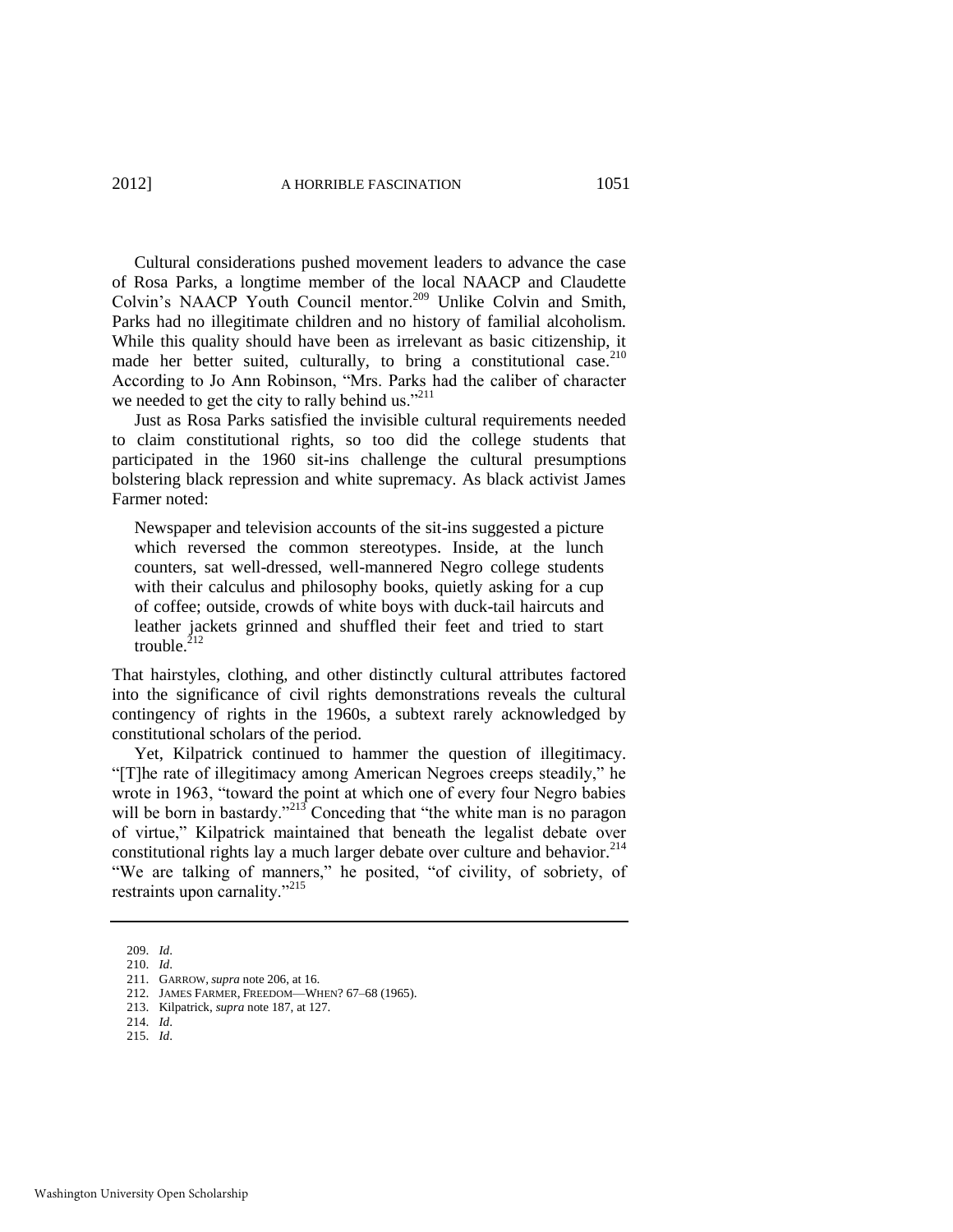Even as he worked to preserve a link between "carnality" and constitutional law, so too did Kilpatrick express further outrage at the movement's tactics, particularly its deliberate provocation of white violence in places like Greensboro and Birmingham. This became particularly apparent when Kilpatrick read Martin Luther King, Jr.'s memoir about the Birmingham protest, *Why We Can't Wait*:

[T]he work should be required reading in every police department in the nation. Here Dr. King spells it out, with impersonal detachment, just how these things work: Committees must be organized, and schedules must be arranged of persons to be arrested; the police must be provoked into acts of brutality, calculated to look good on television (he recalls that his demonstration in Birmingham almost failed two years ago, when the police were at first too polite and cheerful).<sup>216</sup>

Though appalled at the manner in which King had successfully manipulated white authorities, Kilpatrick expressed a begrudging admiration for the "reverend doctor."<sup>217</sup> "One does not have to admire the techniques of Martin Luther King," he wrote, "to respect his mastery of them." $218$  To his mind, King possessed "a certain genius in timing, showmanship, publicity management, administrative leadership, and the ability to influence the opinions of others."<sup>219</sup> Of course, Kilpatrick had himself attempted to influence the opinions of others since at least the beginning of his interposition campaign in 1956. Yet, King proved more successful, so successful in fact that the Birmingham demonstrations pushed Kilpatrick to confess that the white governor of the state, rather than a paragon of cultural superiority, was an  $\cdot$ idiot."<sup>220</sup>

Kilpatrick would again concede ground after the movement staged another round of successful demonstrations in Selma, Alabama, during the spring of 1965. After months of buildup, black protesters launched a march across Selma's Edmund Pettus Bridge only to be physically stopped by Alabama police who, in a well-televised sequence, gassed, clubbed, and horsewhipped them back across the Alabama River.<sup>221</sup> One week later,

<sup>216.</sup> *Blunders on the Left*, RICHMOND NEWS LEADER, Mar. 30, 1965, at 8.

<sup>217.</sup> *Id*.

<sup>218.</sup> *Id*.

<sup>219.</sup> *Id*.

<sup>220.</sup> Letter from James J. Kilpatrick to Robert Goldwin (June 11, 1963) (on file with Special Collections, University of Virginia).

<sup>221.</sup> GARROW, *supra* not[e 206,](#page-34-1) at 397–98.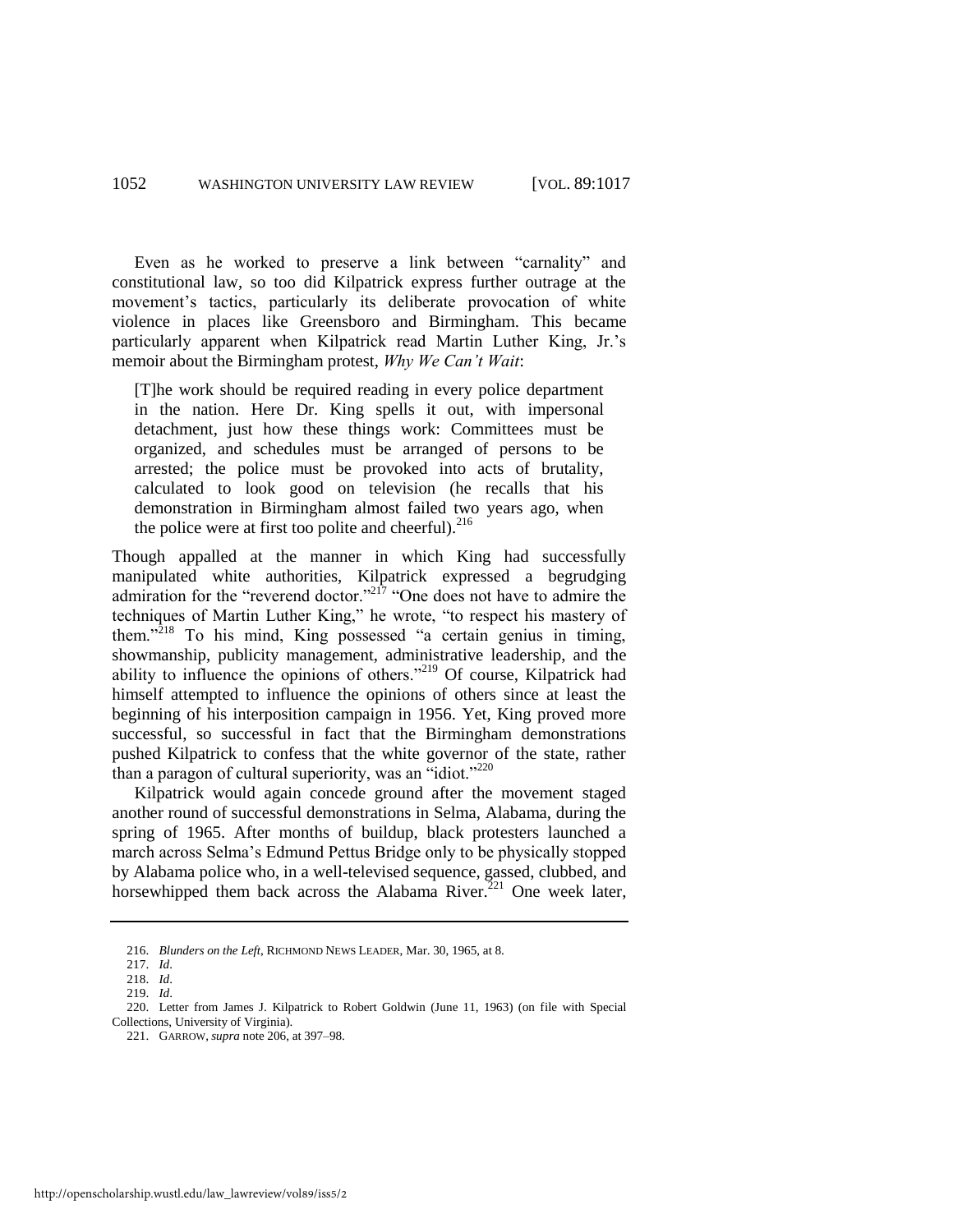northern activist Viola Liuzzo was shot by members of the Ku Klux Klan,<sup>222</sup> prompting even Kilpatrick to express profound regret:

Those of us who have lived all our lives in the South, and loved the South abidingly, must feel the stain of Alabama like a wound. . . . The South has many needs, but perhaps the greatest of these is its need to recognize more clearly its membership in the American Union . . . . They [Liuzzo and Reverend James Reeb, also killed by the Klan] had moral rights and constitutional rights . . . . And Governor, it was the first duty of State and local government to make those rights secure.<sup>223</sup>

Chastened by philistines in Alabama, Kilpatrick stood by helplessly as Congress enacted a robust voting rights bill that would ultimately empower the federal government to strike down unreasonable restrictions on voting, including the kinds of restrictions that disenfranchised unwed mothers in Georgia and Louisiana. "[U]nder the Constitution," complained Kilpatrick, "each State clearly has the power 'to determine the qualifications of electors," a reality that neither Congress nor the President seemed interested in upholding as they "trampled" the nation's founding document "underfoot."<sup>224</sup> Yet, Kilpatrick's whimpers won few listeners. The violence in Selma galvanized national opinion against southern recalcitrance, closing the curtain on constitutionally strained arguments about racial standards, illegitimacy rates, and cultural "shortcomings"—at least for the moment.

#### V. PERFECT AMMUNITION

Though muted by Selma, segregationist discourses on race and culture reemerged later that year, after an unforeseen explosion in California. One week after President Lyndon Johnson signed the Voting Rights Act into law, there was an altercation between an African American male and a Los Angeles police officer in the heavily black L.A. neighborhood of Watts.<sup>225</sup> The officer, while trying to arrest twenty-one year old Marquette Frye for drunk driving, also subdued Frye's mother, triggering sporadic rock

<sup>222.</sup> *Id*. at 413.

<sup>223.</sup> James J. Kilpatrick, *A Conservative View*, NEWSDAY, Apr. 1, 1965 (on file with Special Collections, University of Virginia).

<sup>224.</sup> James J. Kilpatrick, *A Conservative View*, NEWSDAY, Mar. 20/21, 1965 (on file with Special Collections, University of Virginia).

<sup>225.</sup> Peter Bart, *New Negro Riots Erupt on Coast; 3 Reported Shot*, N.Y. TIMES, Aug. 13, 1965, at 1.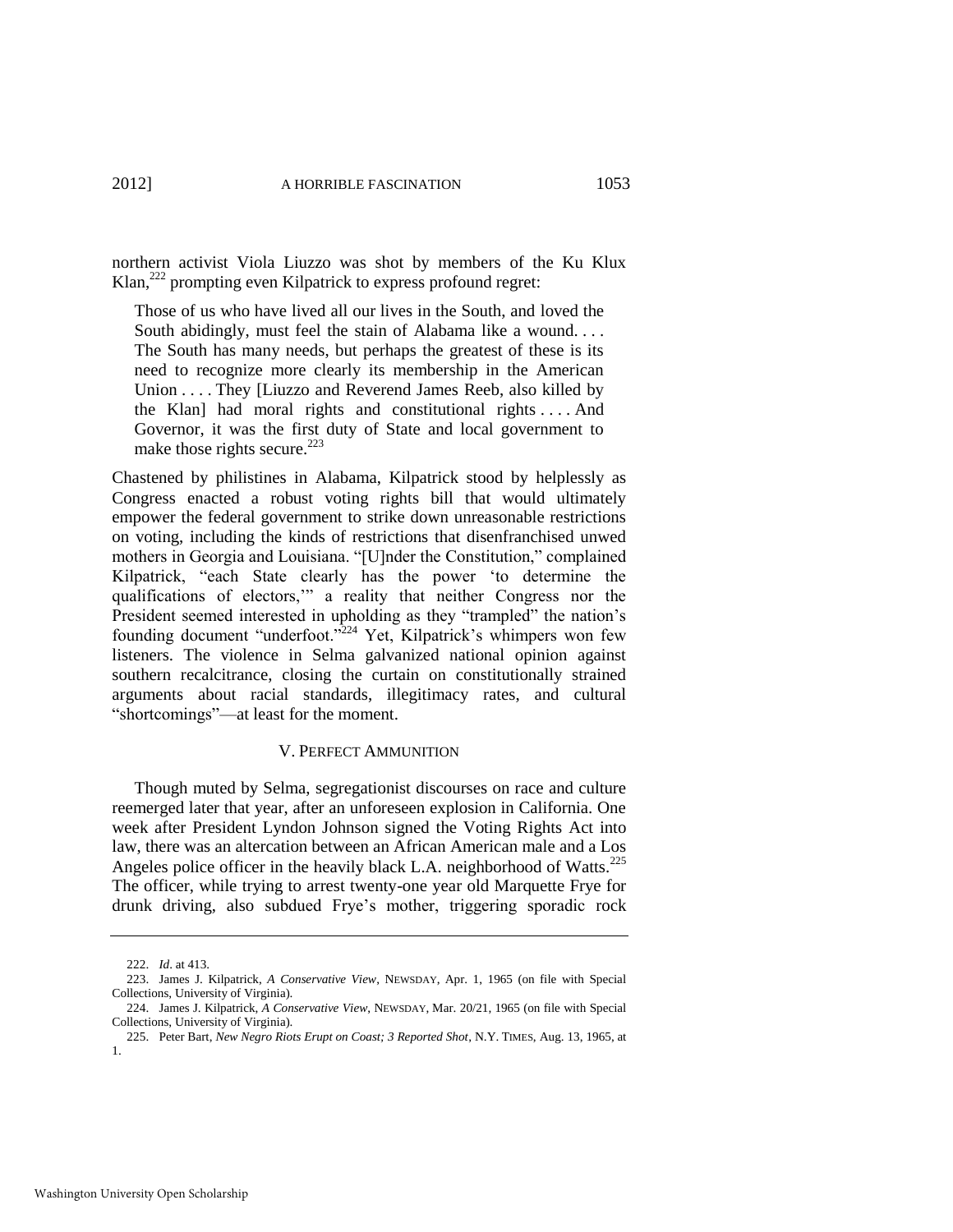throwing and violence.<sup>226</sup> By 10:00 p.m. that night, eighty police officers had been deployed to cordon off a sixteen-block area. Unrest continued through the following day as black youth attacked police and passersby, burning cars and throwing rocks.<sup>227</sup> By nightfall, papers reported crowds of up to 7,000 in the streets, stores looted, and cars burned. Over three hundred police, sheriffs, and highway patrolmen were deployed to quell the disorder as fires erupted and firefighters were shot at, leaving entire city blocks burning out of control.<sup>228</sup> According to one account, "[t]he 150-block section of Los Angeles last night took on the pearance [sic] of a war zone with men crouching in the shadows, streets littered with debris or completely torn up, store windows broken and scorched and a pall of smoke hanging over the area."<sup>229</sup> Six days, thirty-four deaths, and over 1000 injured after it began, one of the largest riots in American history drew to a close.<sup>230</sup>

Stunned, President Johnson ensured that former Central Intelligence Agency director John McCone would become chairman of the California state inquiry commission charged with investigating the causes of the unrest.<sup>231</sup> Before McCone had time to issue a report, however, critics pounced. On August 14, 1965, three days after the arrest of Marquette Frye and in the middle of the rioting, the *Los Angeles Times* printed a story asserting that the cause of the riots was not police brutality, poor housing, or lack of opportunity but a breakdown in the black family. "The administration," asserted the article, "is redirecting its main focus on racial problems from the South to large urban areas as the result of an unpublished Labor Department report that blames Negro unrest on the breakdown of the Negro family structure.<sup>2232</sup> The report to which the *Los Angeles Times* referred was an in-house memo drafted by Daniel Patrick Moynihan, then Assistant Secretary of Labor and Director of the Department's Office of Policy Planning and Research.<sup>233</sup> Apparently unaware of the extensive debate over illegitimacy that had simmered in the

<span id="page-38-0"></span><sup>226.</sup> *Id*.

<sup>227.</sup> *7,000 in New Rioting; Troops Alerted*, L.A. TIMES, Aug. 13, 1965, at 1.

<sup>228</sup>*. Id*.

<sup>229.</sup> Peter Bart, *Youths Run Wild: Violence Spreads to City's White Areas—Shots Exchanged*, N.Y. TIMES, Aug. 14, 1965, at 1.

<sup>230.</sup> IRVING BERNSTEIN, GUNS OR BUTTER: THE PRESIDENCY OF LYNDON JOHNSON 386–87 (1996).

<sup>231.</sup> *Id*. at 386.

<sup>232.</sup> Thomas J. Foley, *Racial Unrest Laid to Negro Family Failure*, L.A. TIMES, Aug. 14, 1965, at 1.

<sup>233.</sup> OFFICE OF POLICY PLANNING & RESEARCH, U.S. DEP'T OF LABOR, THE NEGRO FAMILY: THE CASE FOR NATIONAL ACTION (1965) [hereinafter THE MOYNIHAN REPORT].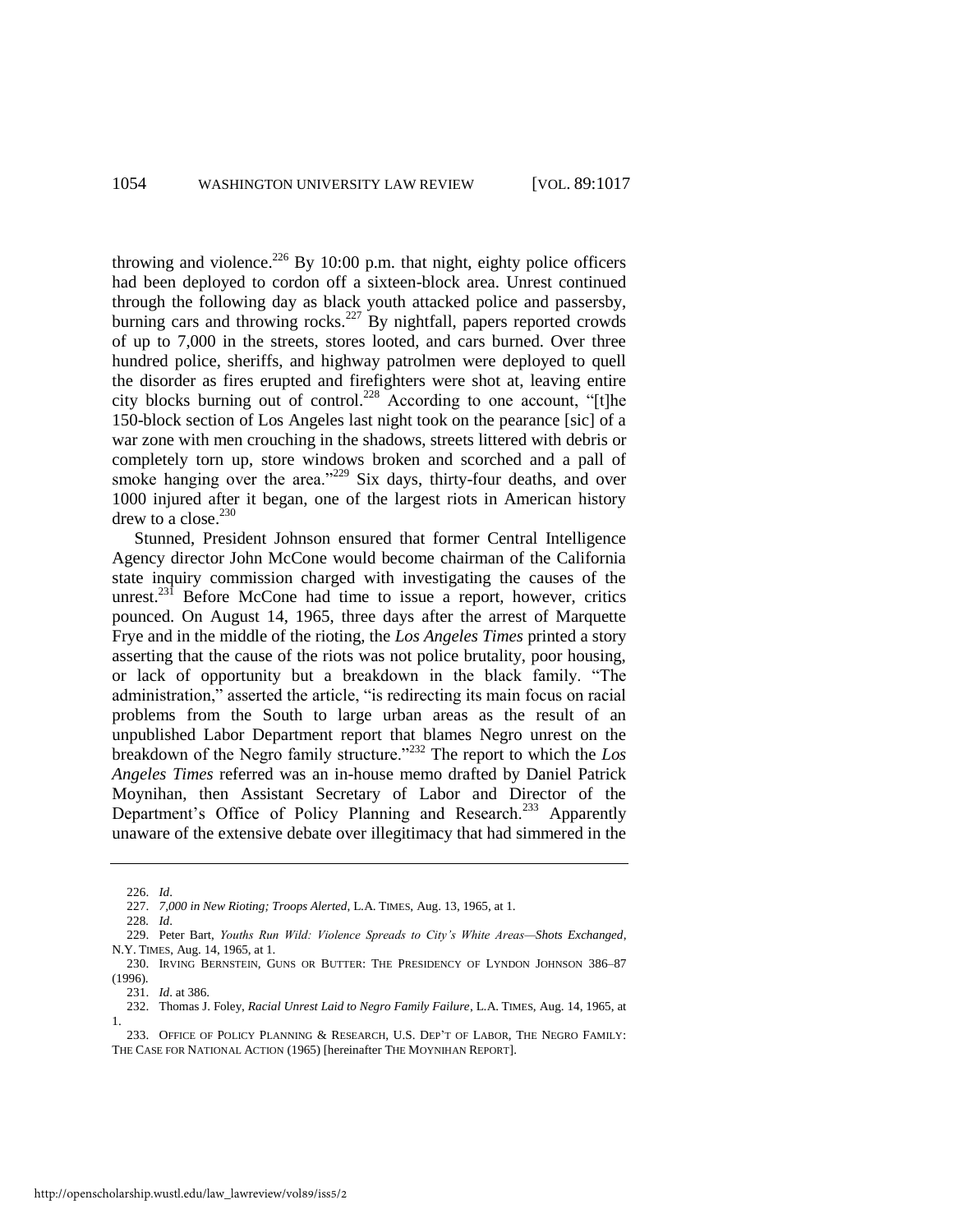South since *Brown*, Moynihan took illegitimacy and divorce rates in the North and recast them not as symptoms of economic inequality—which black sociologist Franklin Frazier claimed they were<sup>234</sup>—but as causes of economic inequality. "As the result of family disorganization," asserted Moynihan quoting Frazier, "a large proportion of Negro children and youth have not undergone the socialization which only the family can provide. . . . [F]amily disorganization has been partially responsible for a large amount of juvenile delinquency and adult crime among Negroes," a point that papers like the *Times* would use to suggest a cause of the riots.<sup>235</sup> Further, Moynihan posited that the primary source of familial "disorganization" was not racism but "the failure of the [black] father to play the role in family life required by American society," and that "the mitigation of this problem must await those changes in the Negro and American society which will enable the Negro father to play the role required of him."<sup>236</sup>

Moynihan's report constituted a dramatic counterpoint to the Supreme Court's ruling in *Brown*, which had argued that segregation damaged black youth, not black fathers. Yet, the *Wall Street Journal* printed an article on August 16, 1965, that declared the Moynihan report to be an explanation for the Watts riot:

Behind the past week's orgy of Negro rioting . . . lies a sickness that all the new civil rights legislation is powerless to cure in the foreseeable future—the spreading disintegration of Negro family life in the big cities of the North and West. The rioters who by yesterday had brought death to 31 people and injuries to another 676, and who had burned an estimated \$175 million worth of property, including entire blocks, in Los Angeles were not protesting any specific civil rights grievances. They were primarily young hoodlums lashing out against society. . . . A growing army of such youths is being bred in the Negro sections of cities across the country by broken homes, illegitimacy and other social ills that have grown steadily worse in recent decades  $\dots$ .<sup>237</sup>

<sup>234.</sup> E. FRANKLIN FRAZIER, THE NEGRO FAMILY IN THE UNITED STATES (1939).

<sup>235.</sup> THE MOYNIHAN REPORT, *supra* note [233,](#page-38-0) at 48 (quoting E. Franklin Frazier, *Problems and Needs of Negro Children and Youth Resulting From Family Disorganization*, J. NEGRO EDUC., Summer 1950, at 276–77).

<sup>236.</sup> *Id*.

<sup>237.</sup> *Family Life Breakdown in Negro Slums Sows Seeds of Racial Violence: Husbandless Homes Spawn Young Hoodlums, Impede Reforms, Sociologists Say*, WALL ST. J., Aug. 16, 1965, at 1.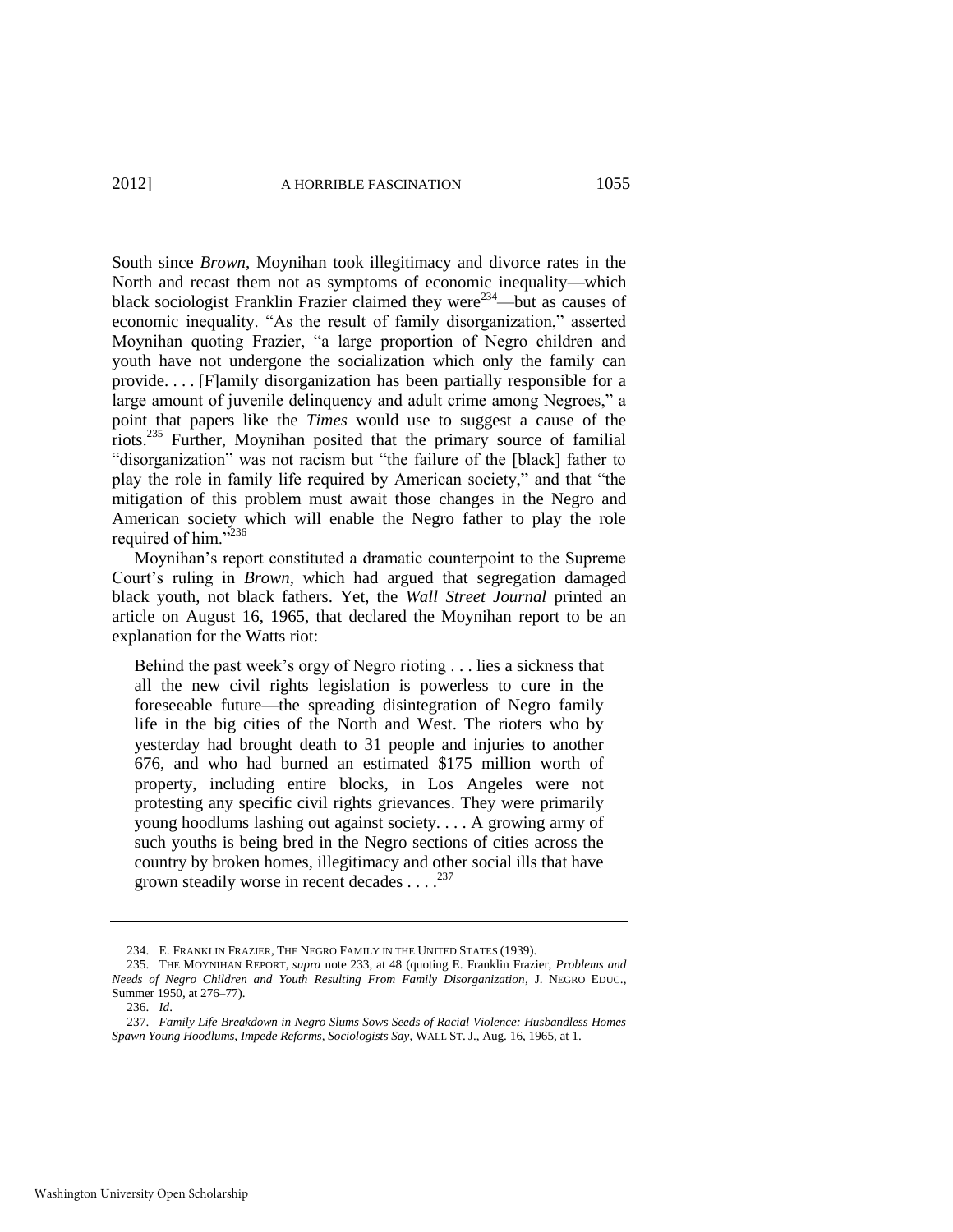The *Journal*'s emphasis on broken homes led directly to the citation of black illegitimacy rates:

The breakdown of family life . . . can be glimpsed in nearly any set of Negro social statistics—nationwid . . . . In New York City's Harlem, for instance, where Negro rioting flared for a week last year, it's estimated one of every five Negro children born is illegitimate. An indication of the social evils this breeds: Researchers in one Harlem district not long ago found venereal disease running at 2,143 cases per 100,000 people . . . . Against this background, the Los Angeles explosion begins to come a bit clearer. Otherwise it might seem inexplicable.<sup>238</sup>

The *Journal*'s turn to black illegitimacy rates as a cause of rioting proved a haunting parallel to southern discourses on black moral shortcomings workshopped across the South since the 1950s. Indeed, James Jackson Kilpatrick himself had focused on such rates in the aftermath of Birmingham in 1963.<sup>239</sup> Now he reentered the debate, this time writing for a nationally syndicated column called "A Conservative View":

Say what you will about the South . . . the American Negro has had two generations of reasonable opportunity in the unsegregated North and West. How has he developed the opportunities put before him? In squalor, in apathy, in crime, in cadging off "the welfare," in dropping out of integrated schools, [and] in breeding swarms of children out of wedlock. This is the sorry record. And now, in Los Angeles, we witness barbarian hordes.<sup>240</sup>

Once ashamed of white delinquents acting out at lunch counters, Kilpatrick rejoiced over blacks rioting in Watts. "Outside the South," wrote Kilpatrick, "this autumn also sees a changing mood, far more abrupt, much easier to read. The sacking of Los Angeles marked high water in the long-suffering tolerance of the American people for the criminal excesses of a Negro minority."<sup>241</sup>

Kilpatrick's mention of a changing mood belied a larger discursive convergence, at least within conservative circles, between segregationist

<sup>238.</sup> *Id*.

<sup>239.</sup> Kilpatrick, *supra* not[e 187,](#page-30-0) at 127.

<sup>240.</sup> James J. Kilpatrick, *A Conservative View*, WASH. STAR SYNDICATE, Aug. 19, 1965 (on file with author).

<sup>241.</sup> James J. Kilpatrick, *A Conservative View*, WASH. STAR SYNDICATE, Sept. 4/5, 1965 (on file with author).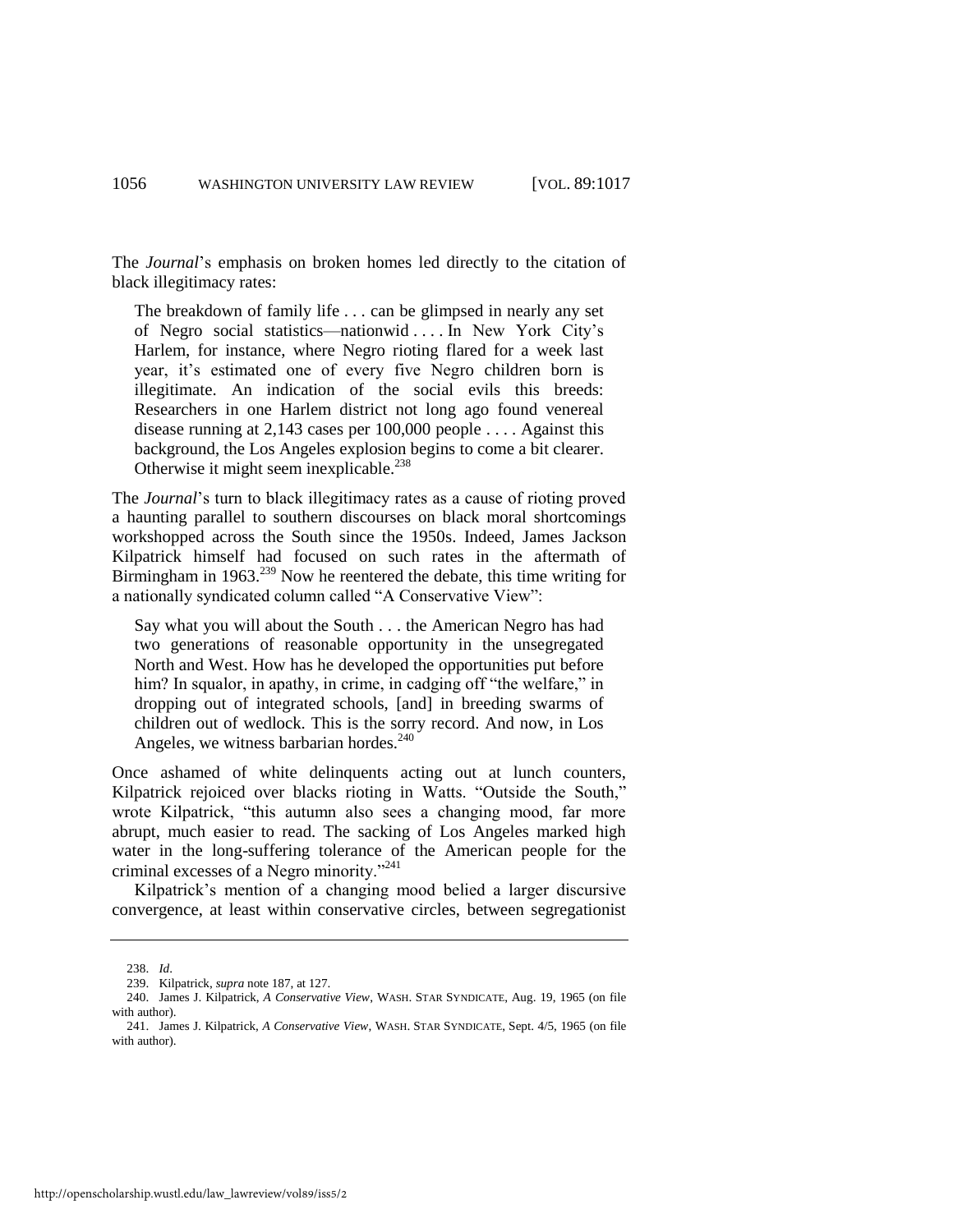discourses of race and national explanations for riots. On August 18, 1965, for example, conservative columnists Rowland Evans and Robert Novak also cited the Moynihan Report. "Weeks before []the Negro ghetto of Los Angeles erupted in violence," wrote Evans and Novak, "intense debate over how to handle such racial powder kegs was under way deep inside the Johnson administration."<sup>242</sup> The "pivot of this debate," they continued, was the Moynihan Report, "a much-suppressed, much-leaked Labor Department document which strips away usual equivocations and exposes the ugly truth about the big-city Negro's plight."<sup>243</sup> Evans and Novak framed the report as something that the Johnson administration was reluctant to endorse openly. "[W]hen Moynihan wanted to release the report," they asserted, "he was stopped by his boss—Secretary of Labor Willard Wirtz. In private conversation, Wirtz expressed fear that evidence of Negro illegitimacy would be grist for racist propaganda mills."<sup>244</sup>

The idea that Moynihan's report might bolster southern critiques of black rights was not lost on the White House. Others within the Johnson administration expressed similar views. Harry McPherson, special assistant and counsel to the President, recounted an argument with Moynihan over possible southern responses. "I was afraid that it was going to be perfect ammunition for the Southerners," explained McPherson later.<sup>245</sup> McPherson continued, "I could imagine Holmes Alexander or someone like that writing a mocking piece, 'Aha, I told you so. They're all a bunch of bastards and immoral people!"<sup>246</sup>

Despite McPherson's warnings, Moynihan continued to push his report, and the White House went along. President Johnson himself referenced black illegitimacy rates during a speech drafted by Moynihan and delivered at Howard University on June 4,  $1965:^{247}$ 

Perhaps most important . . . is the breakdown of the Negro family structure. . . . Only a minority—less than half—of all Negro children reach the age of 18 having lived all their lives with both of their parents. At this moment little less than two-thirds are living with both of their parents. Probably a majority of all Negro children

<span id="page-41-0"></span>

<sup>242.</sup> LEE RAINWATER & WILLIAM L. YANCEY, THE MOYNIHAN REPORT AND THE POLITICS OF CONTROVERSY 375 (1967).

<sup>243.</sup> *Id*.

<sup>244.</sup> *Id*. at 376.

<sup>245.</sup> Transcript, Harry McPherson Oral History Interview IV (Mar. 24, 1969) (on file with Lyndon Baines Johnson Library Oral History Collection).

<sup>246.</sup> *Id*.

<sup>247.</sup> RAINWATER & YANCEY, *supra* not[e 242,](#page-41-0) at 125.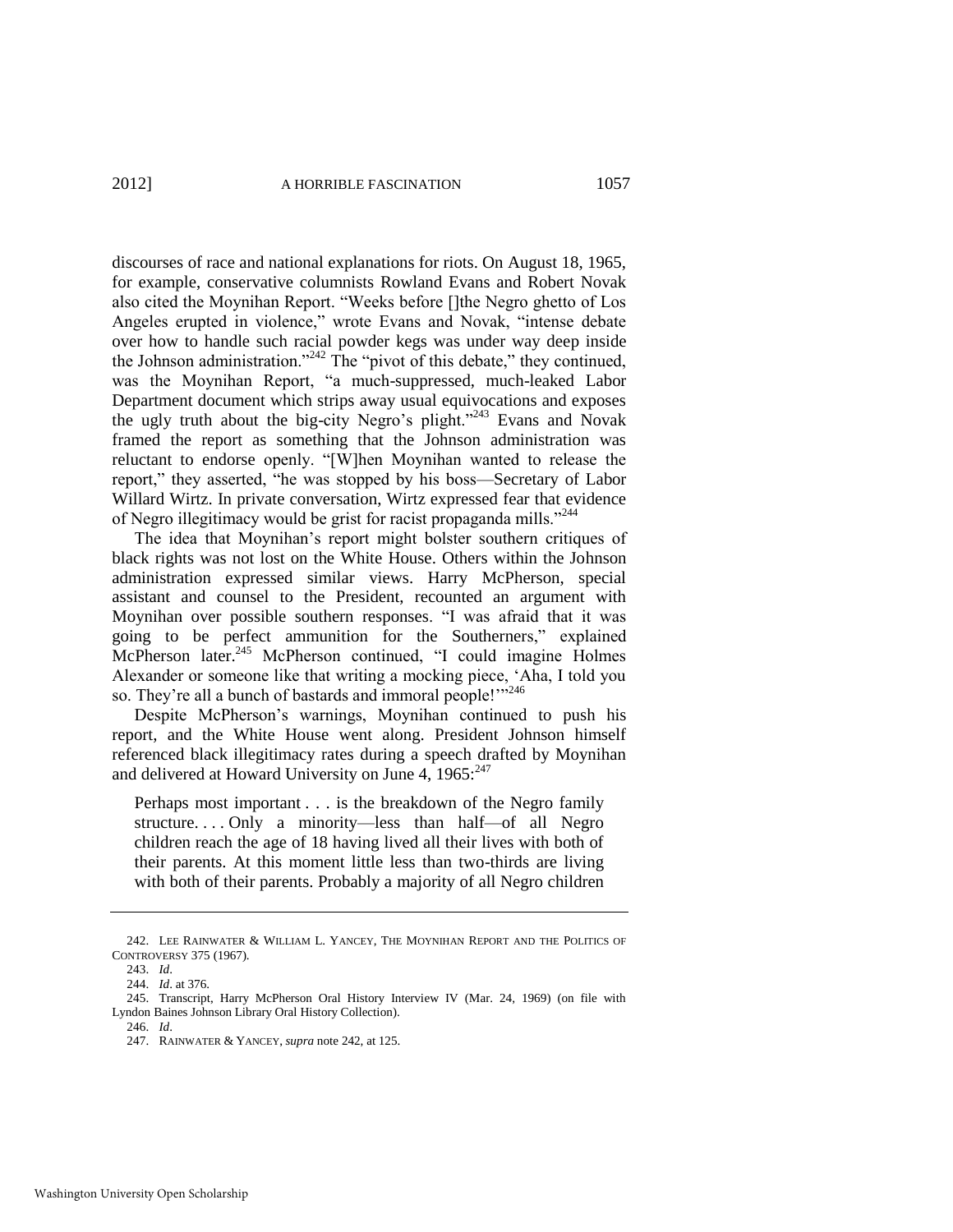receive federally aided public assistance sometime during their childhood.<sup>248</sup>

Though President Johnson claimed that "white America" was partly to blame for the disintegration of the black family,  $249$  some saw a more strategic motive behind his reference to illegitimacy rates. As Lee Rainwater and William Yancey put it, President Johnson's adoption of Moynihan's report gave him a way to "leap-frog" the Civil Rights Movement, to take the moral high ground from blacks and return it to whites, providing the administration with a rhetorical tool for countering increasingly radical movement demands. $^{250}$ 

Whether he was aware of segregationist strategy in the South or not, Moynihan placed the question of black marital customs, and consequently black culture, at the forefront of the national racial debate, revivifying Christian defenses of Jim Crow. Once battered by Selma, southern segregationists rallied, joining Moynihan's chorus on the floor of the Senate. In the wake of the L.A. riots, South Carolina Senator Strom Thurmond introduced the following letter into the *Congressional Record*:

DEAR CITIZENS: No society or nation is stronger than the homes that make up that nation or society. Until every man and woman is willing to stand before God and his neighbors and say: "We are united 'til death do us part," and every parent is willing to say: "You are my child until death do us part," we as a nation will find our Government corrupt. Democracy, values, sharing, and respect for the rights of human beings must be taught and learned at home. $251$ 

West Virginia Senator Robert C. Byrd agreed. Lamenting the "5-day orgy of rioting, murder, racial battling, setting of fires, looting, and wanton destruction of property" in Los Angeles, $^{252}$  Byrd stood before Congress and called for family planning:

[F]amily planning is imperative, and civil rights organizations should make intensive efforts to promote such. The high birth rate among low-income Negro families simply cannot be overlooked.

<sup>248.</sup> President Lyndon B. Johnson, Commencement Address at Howard University: To Fulfill These Rights (June 4, 1965), *in* RAINWATER & YANCEY, *supra* not[e 242,](#page-41-0) at 130.

<sup>249.</sup> *Id*.

<sup>250.</sup> RAINWATER & YANCEY, *supra* not[e 242,](#page-41-0) at 14, 274, 284, 291*–*93.

<sup>251.</sup> Letter from Lillie Schuster (Aug. 8, 1965), *in* 89 CONG. REC. A4720 (appendix Aug. 24, 1965) (extension of remarks of Sen. Strom Thurmond).

<sup>252. 111</sup> CONG. REC. 21,372 (1965) (statement of Sen. Robert C. Byrd).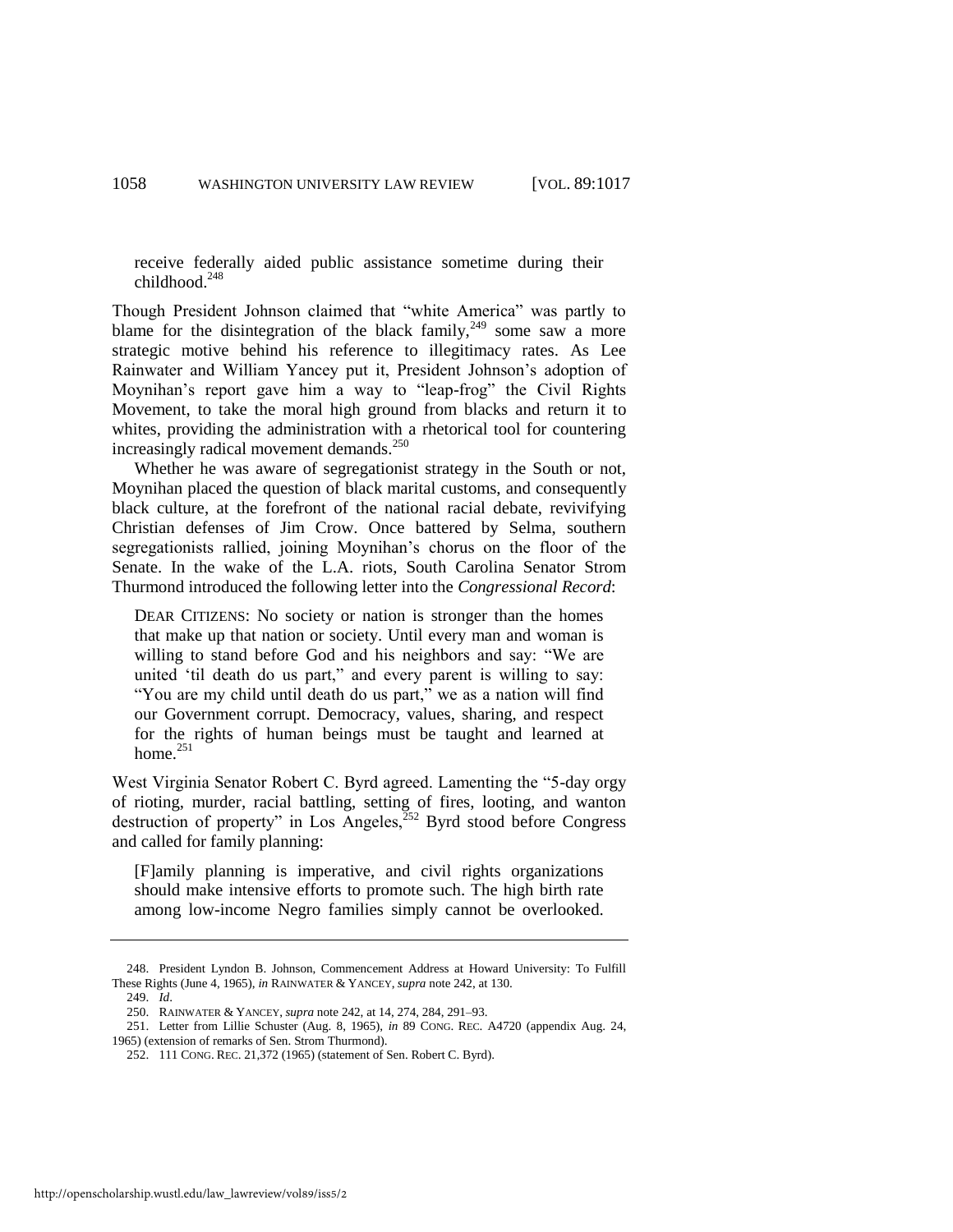. . . Additionally, the problem of illegitimacy must be dealt with. In New York City's Harlem, where Negro rioting flared last year, one out of every five Negro children is illegitimate.<sup>253</sup>

Though Senator Byrd's tendency to link illegitimacy to riots was not particularly surprising for a southerner, more surprising was Moynihan's agreement, months after his report was completed:

On September 18, three weeks after Senator Byrd's statement before the Senate,

Moynihan wrote:

From the wild Irish slums of the 19th-century European seaboard, to the riot-torn suburbs of Los Angeles, there is one unmistakable lesson in American history: a community that allows a large number of young men to grow up in broken families, dominated by women . . . that community asks for and gets chaos. Crime, violence, unrest, disorder—most particularly the furious, unrestrained lashing out at the whole social structure—that is not only to be expected; it is very near to inevitable. And it is richly deserved.<sup>254</sup>

No longer ignorant of southern claims, Moynihan joined them, marking a rare North/South, bipartisan convergence on the question of race and culture in the 1960s, a convergence that liberals would fight, desperately, to unravel in the courts.

Even as officials within the Johnson administration, like Moynihan, joined segregationists in targeting illegitimacy as an explanation for urban unrest, more sympathetic voices responded by arguing that illegitimate children should be protected from the "disabilities and moral prejudices" facing them.<sup>255</sup> One such liberal was Harry Krause, an associate professor of law at the University of Illinois, who proposed a Uniform Act on Legitimacy to counter state discrepancies—like those that had emerged in the South in the 1950s.<sup>256</sup> In 1966, Krause joined Jack Greenberg of the NAACP Legal Defense Fund in a challenge to an illegitimacy rule in Louisiana. The case dealt with a claim by five illegitimate children demanding compensation for the wrongful death of their unwed mother.<sup>257</sup>

<sup>253.</sup> *Id*. at 21,374.

<sup>254.</sup> Daniel Patrick Moynihan, *A Family Policy for the Nation*, AM., Sept. 18, 1965, at 280, 283.

<sup>255.</sup> Harry D. Krause, *Bringing the Bastard into the Great Society—A Proposed Uniform Act on Legitimacy*, 44 TEX. L. REV. 829, 858–59 (1966).

<sup>256.</sup> *Id*.

<sup>257.</sup> Levy v. Louisiana, 391 U.S. 68 (1968).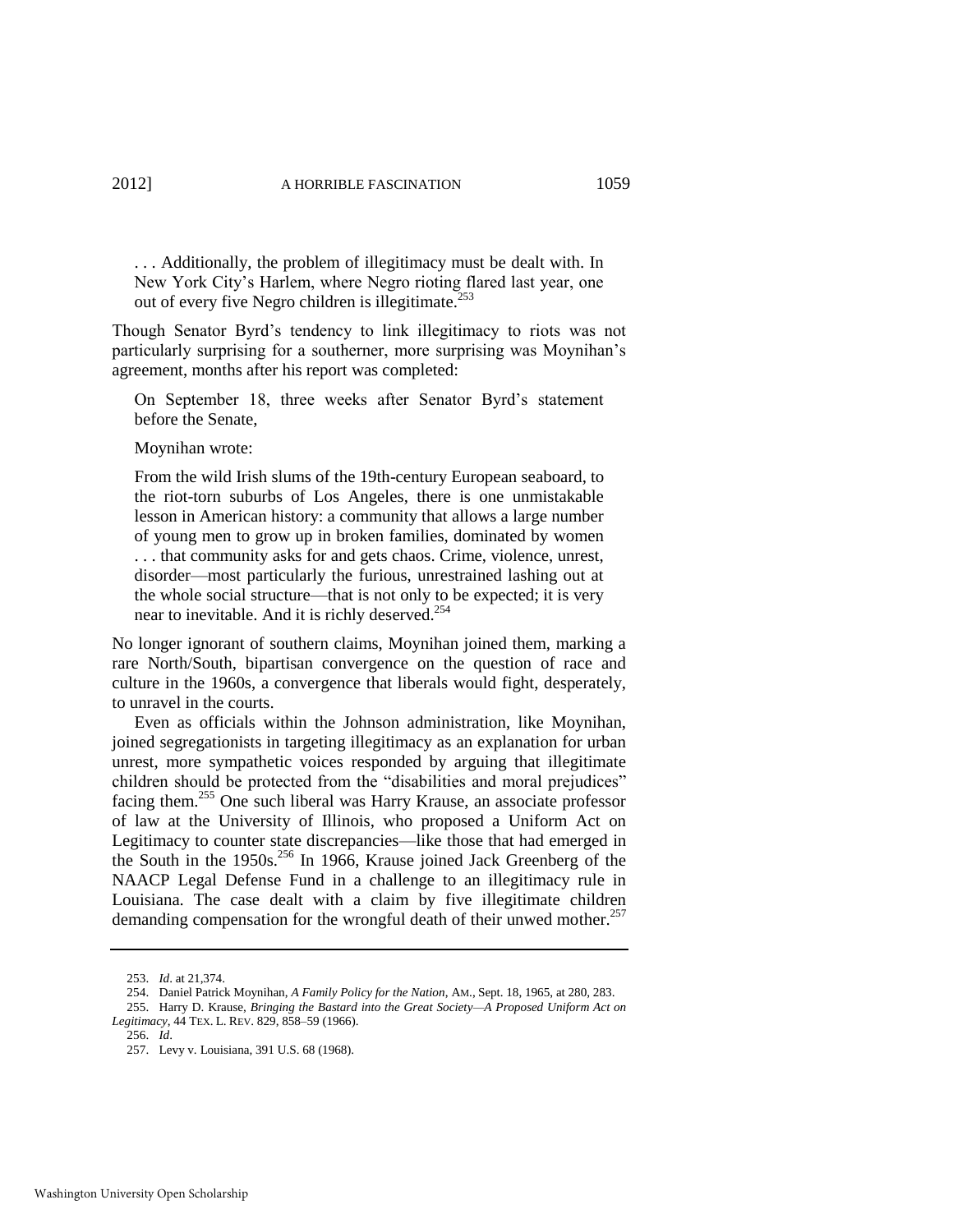<span id="page-44-0"></span>In their brief, NAACP attorneys Greenberg and Leroy Clark posited that ―classification by the criterion of illegitimacy, which appears to be racially neutral on its face," was in fact "covert *racial discrimination*."<sup>258</sup> Recognizing that whites possessed ways to hide their illegitimate births, Greenberg and Clark confirmed that "a very high percentage of white illegitimate children are adopted, thereby achieving status under the Wrongful Death Act with regard to their adoptive parents, whereas nearly no Negro children find adoptive parents.<sup>3259</sup> Consequently, "95.8 percent of all persons affected by discrimination against illegitimates under the statute are Negroes."<sup>260</sup> To make matters worse, both Greenberg and Clark recognized that southern states like Louisiana and Mississippi had resorted to punitive welfare regulations in the aftermath of *Brown,* including the criminalization of "conceiving and giving birth to two or more illegitimate children," an offense that could garner as much as a \$1000 fine or a year in  $i$ ail.<sup>261</sup>

<span id="page-44-1"></span>The Supreme Court, led by Justice William Douglas, sided with the NAACP.<sup>262</sup> To deny illegitimate children the same benefits that went to children with married parents, held the Court, violated equal protection.<sup>263</sup> This holding, which boldly carved out new law, indicated that the Court was beginning to see illegitimacy in the same way that Greenberg did, as the next phase in the struggle for civil rights.<sup>264</sup> Greenberg made this explicit in his brief, which posited that "the psychological effect of the stigma of bastardy upon its victim seems entirely comparable to the damaging psychological effects upon the victims of racial discrimination," an argument that had formed the basis of the Court's equal protection claim in *Brown.*<sup>265</sup> Here, southern recalcitrance backfired, pushing the Supreme Court to create "new doctrine," particularly in the realm of equal protection.<sup>266</sup>

<sup>258.</sup> Motion for Leave to File Brief Amicus Curiae and Accompanying Brief at 2, Levy v. Louisiana, 391 U.S. 68 (1968).

<sup>259.</sup> Brief Amicus Curiae for the NAACP Legal Defense and Educational Fund at 2–3, Levy v. Louisiana, 391 U.S. 68 (1968).

<sup>260.</sup> *Id*. at 6.

<sup>261.</sup> *Id*. at 12 n.8.

<sup>262.</sup> LUCAS A. POWE, JR., THE WARREN COURT AND AMERICAN POLITICS 448 (2000).

<sup>263.</sup> Levy v. Louisiana, 391 U.S. 68, 71–72 (1968); *see also* Glona v. Am. Guar. & Liab. Ins. Co., 391 U.S. 73 (1968).

<sup>264.</sup> Brief Amicus Curiae for the NAACP Legal Defense and Educational Fund, *supra* not[e 259,](#page-44-0)  at 9.

<sup>265.</sup> *Id*.; *see* POWE, *supra* not[e 262,](#page-44-1) at 449.

<sup>266.</sup> POWE, *supra* not[e 262,](#page-44-1) at 449.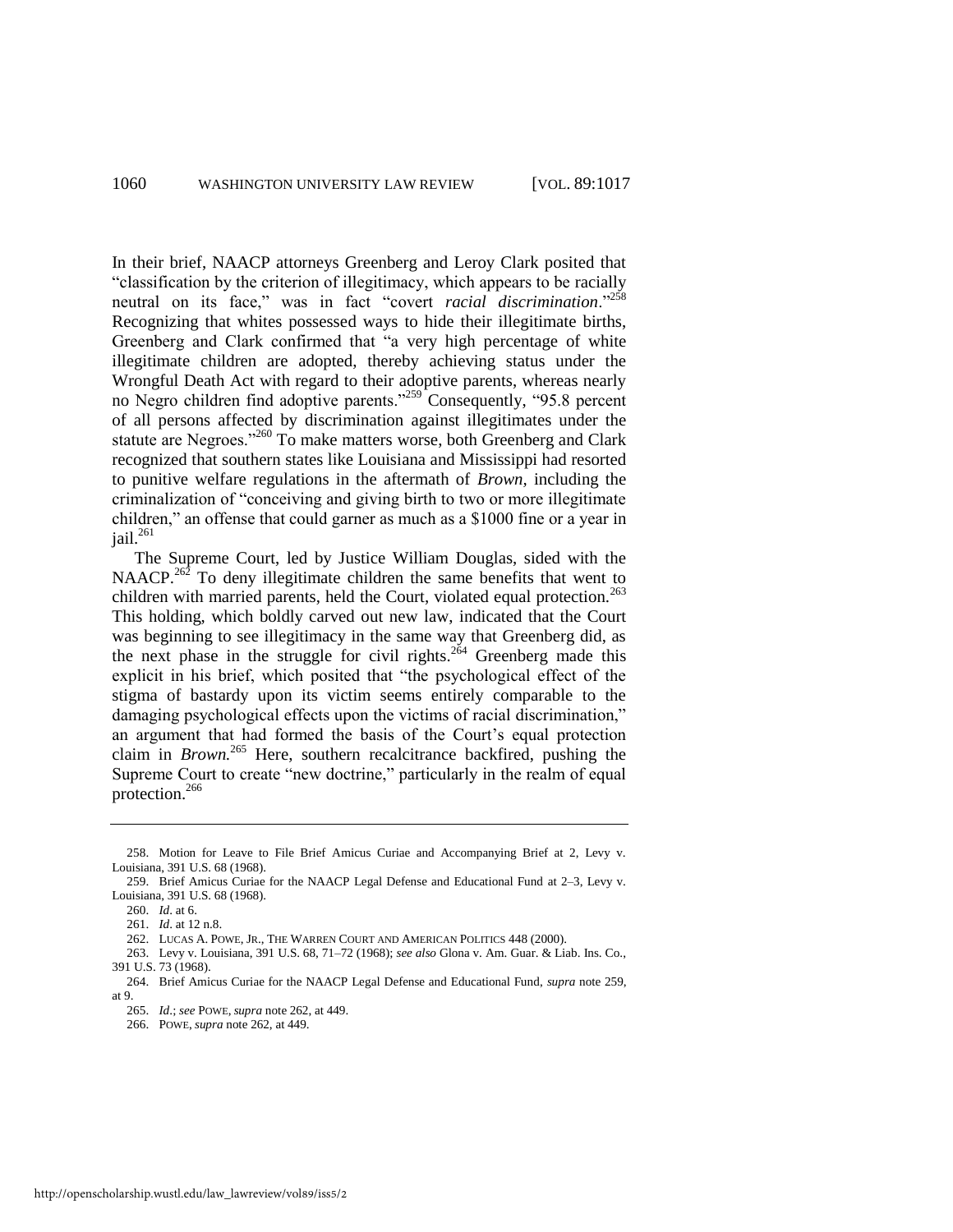The Court took equal protection even farther in an Alabama case that derived from southern turns to moral regulation. In *King v. Smith*, the Court struck down "man-in-the-house" rules, measures denying welfare benefits to children who lived in the same household as a man not their father.<sup>267</sup> At the time, "[s]tate welfare policies had to be approved by what was then called the Department of Health, Education, and Welfare," an agency that traditionally approved man-in-the-house rules because they precluded welfare fraud (if a man was in the house, reasoned the government, then he could support the family).<sup>268</sup> Though eight of nine Justices argued that the "applicable statute" prevented denials of funds, Justice Douglas rounded out the unanimous vote against the rules, pronouncing them a violation of equal protection.<sup>269</sup>

One year later, Justice Thurgood Marshall dealt forthrightly with the question of law's role in regulating morality in *Stanley v. Georgia*, a southern case involving the seizure of pornography in a Georgia man's home, resulting in an arrest for obscenity possession.<sup>270</sup> Though the Court had confronted a similar fact pattern eight years earlier in *Mapp v. Ohio*, it had avoided the obscenity issue, ruling instead against the police search as a violation of the Fourth Amendment.<sup>271</sup> In *Stanley*, Justice Marshall took the question of pornography head-on, holding that "the mere private" possession of obscene matter cannot constitutionally be made a crime.<sup>7272</sup> Though obscenity had clearly been divorced from First Amendment protections in earlier rulings,<sup>273</sup> Justice Marshall imposed a tenuous distinction, noting that "[t]he makers of our Constitution undertook to secure conditions favorable to the pursuit of happiness," therefore protecting the right to possess any material, no matter how prurient, in "the privacy of his own home."<sup>274</sup>

Though Justice Marshall did not mention race, he had long chafed at the South's effort to use "morality arguments" against black rights, particularly its claims "that Negroes have higher ratios of illegitimacy, immorality and venereal disease.<sup>3275</sup> Now, he struck directly at the ability

<sup>267.</sup> King v. Smith, 392 U.S. 309, 333 (1968).

<sup>268.</sup> POWE, *supra* not[e 262,](#page-44-1) at 450.

<sup>269.</sup> *King*, 392 U.S. at 334–36 (Douglas, J., concurring).

<sup>270.</sup> Stanley v. Georgia, 394 U.S. 557, 558–59 (1969).

<sup>271.</sup> Mapp v. Ohio, 367 U.S. 643, 660 (1961).

<sup>272.</sup> *Stanley*, 394 U.S. at 559.

<sup>273.</sup> *See* POWE, *supra* not[e 262,](#page-44-1) at 350–51 (2000).

<sup>274.</sup> *Stanley*, 394 U.S. at 564–65.

<sup>275.</sup> Samuel L. Adams, *Masonic Chiefs, Atlantans Hear Marshall Hit Integration Foes*, ATLANTA DAILY WORLD, May 4, 1955, at 1.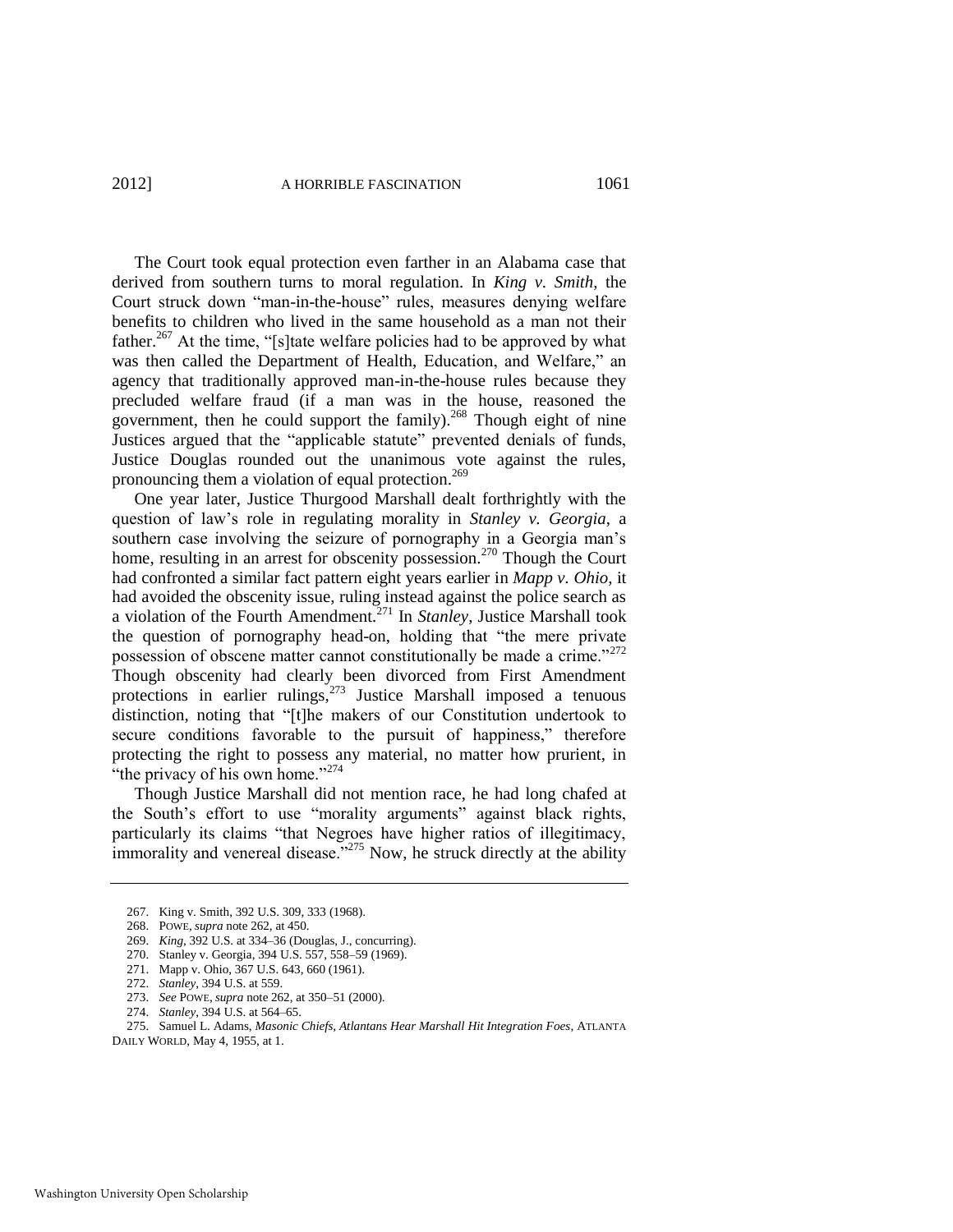of southern states to regulate morals, engaging segregationists on the same cultural terrain that they had used, through constitutional amendment and otherwise, to build national support for curtailing federal judicial power. Further, *Stanley* involved the pornography collection of a southern white plaintiff—a subtle jab at segregationist pretensions of cultural superiority mobilized since *Brown*.

Outraged, moralist voices lobbied President Richard Nixon to investigate the matter, prompting him to assign a commission to study the problem of obscenity. In 1970 the Commission on Obscenity and Pornography concluded that the Court's three-part test for obscenity whether material "appeals to the 'prurient' interest of the average person, is 'patently offensive' in light of 'community standards,' and lacks 'redeeming social value'"—did not "provide meaningful guidance for law enforcement officials, juries or courts.<sup>276</sup> Consequently, "distinctions . . . between prohibited and permissible materials" had become hopelessly confused, leading to "interference with the communication of constitutionally protected materials."<sup>277</sup>

With the commission's report not quite the repudiation of *Stanley* that conservatives had hoped, Nixon achieved more success by replacing liberal justices on the Court. In 1969, he replaced Earl Warren with Warren Burger, and in 1972, he successfully appointed Lewis F. Powell, Jr., and William Rehnquist, both conservatives with questionable commitments to civil rights. With Justices Powell and Rehnquist on board, the Court took a quick right turn, particularly on questions of obscenity. For example, in *Miller v. California*, the new Court ruled that the regulation of obscene materials should indeed revert to the states, just as segregationists had long argued.<sup>278</sup> "We emphasize," opined the Court, "that it is not our function to propose regulatory schemes for the States."<sup> $279$ </sup> Rather, "community standards" should determine whether literature, and for that matter speech, was obscene, independent of "national" norms.<sup>280</sup>

While *Miller* did not overturn *King*, it coincided with a second ruling that dramatically changed the way the Court perceived race, shifting its emphasis away from compensation for past harm and towards a new celebration of racial/cultural difference. In *Regents v. Bakke*, the Court vindicated a white plaintiff who complained that the University of

<sup>276.</sup> THE REPORT OF THE COMMISSION ON OBSCENITY AND PORNOGRAPHY 53 (1970).

<sup>277.</sup> *Id*.

<sup>278.</sup> Miller v. California, 413 U.S. 15 (1973).

<sup>279.</sup> *Id*. at 25.

<sup>280.</sup> *Id*. at 32.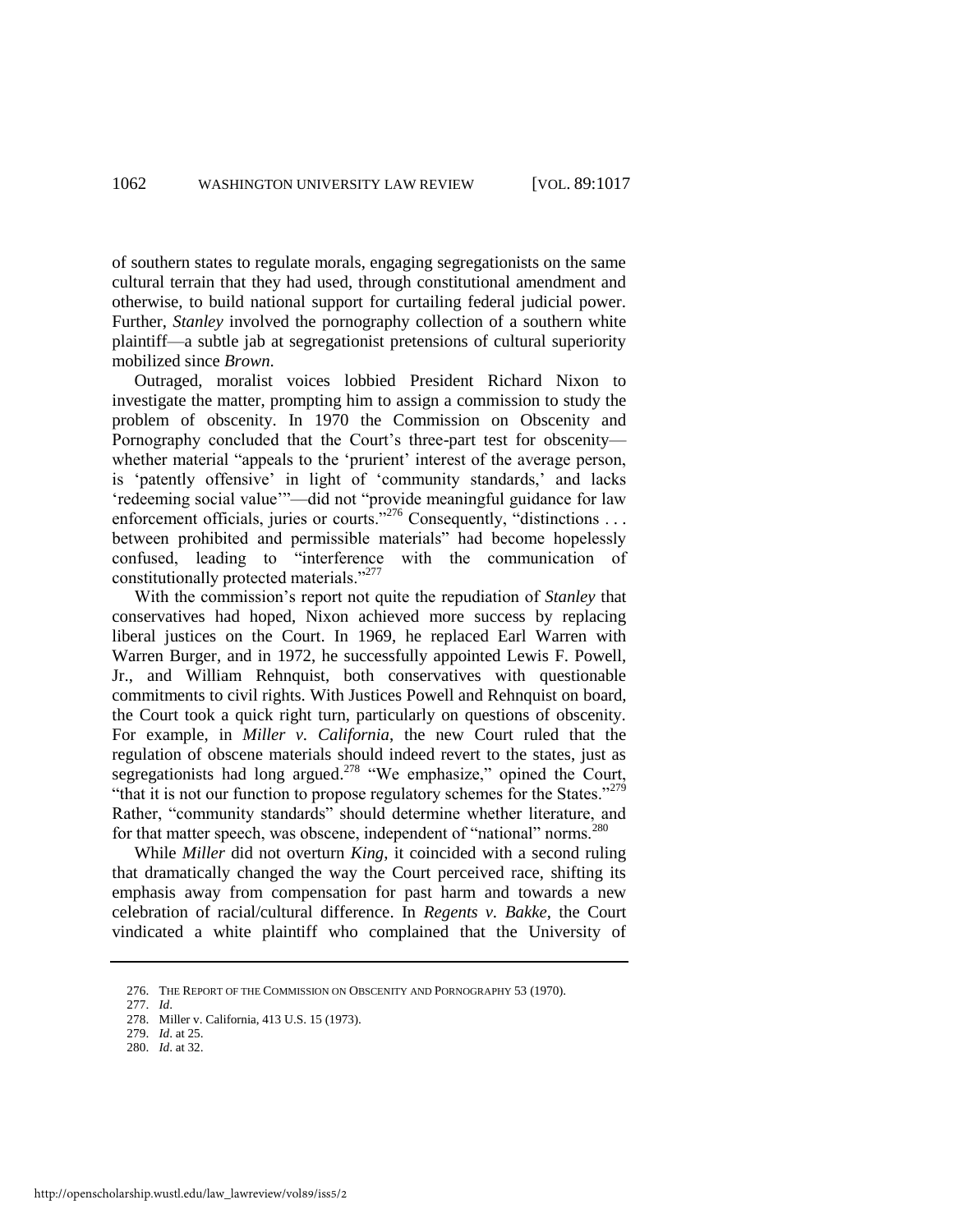California at Davis had rejected his application to medical school in lieu of less qualified black applicants who were perceived to be "disadvantaged."<sup>281</sup> Noting that "[t]he concept of 'discrimination' . . . is susceptible of varying interpretations," Justice Powell—a native of Richmond, Virginia—made the remarkable claim that it was impossible to determine whether blacks had suffered any more "societal injury" or "societal discrimination" than whites.<sup>282</sup> Indeed, whites themselves constituted a conglomeration of "various minority groups," argued Justice Powell, including "Celtic Irishmen," "Austrian resident aliens," and "white Anglo-Saxon Protestants," many of whom "can lay claim to a history of prior discrimination at the hands of the State."<sup>283</sup>

At first glance absurd, Justice Powell's re-characterization of whites as an assemblage of suffering minorities actually echoed claims that white southerners—of whom Justice Powell was one—had long made.<sup>284</sup> Indeed, white suffering became, as we have seen, the crux of segregationist arguments about integration and culture.<sup>285</sup> In a manner that dovetailed nicely with these arguments, Justice Powell brokered a compromise that effectively shut the door on making "societal discrimination" a constitutional priority, turning instead to the cultural frame of diversity as a preferred category of constitutional analysis.<sup>286</sup> Here, Justice Powell scored points with liberals even as he revivified longstanding segregationist claims that blacks and whites were fundamentally, culturally different.<sup>287</sup> Not only did blacks possess different "ideas," posited Justice Powell, but they also possessed different "mores,"<sup>288</sup> a clear allusion to the types of cultural arguments that James Jackson Kilpatrick and other segregationists had made since the 1950s. Though Justice Powell had disagreed with Kilpatrick's endorsement of interposition in 1956, $289$  he canonized the discourse of race and culture in 1978, a move that was not lost on veterans of civil rights like Justice

287. For begrudging liberal acceptance of *Bakke*, see JACK GREENBERG, CRUSADERS IN THE COURTS: HOW A DEDICATED BAND OF LAWYERS FOUGHT FOR THE CIVIL RIGHTS REVOLUTION 467 (1994).

288. *Bakke*, 438 U.S. at 313.

289. Lewis F. Powell, "Interposition"—A Twentieth Century Revival of "Nullification" 2 (Mar. 29, 1956) (unpublished manuscript) (on file with author).

<sup>281.</sup> Regents v. Bakke, 438 U.S. 265 (1978).

<sup>282.</sup> *Id*. at 284, 297, 310.

<sup>283.</sup> *Id*. at 292, 295*–*96.

<sup>284.</sup> *See* Anders Walker, *Diversity's Strange Career: Recovering the Racial Pluralism of Lewis F. Powell, Jr.*, 50 SANTA CLARA L. REV. 647 (2010).

<sup>285.</sup> *See supra* Part I.

<sup>286.</sup> *Bakke*, 438 U.S. at 294, 310.